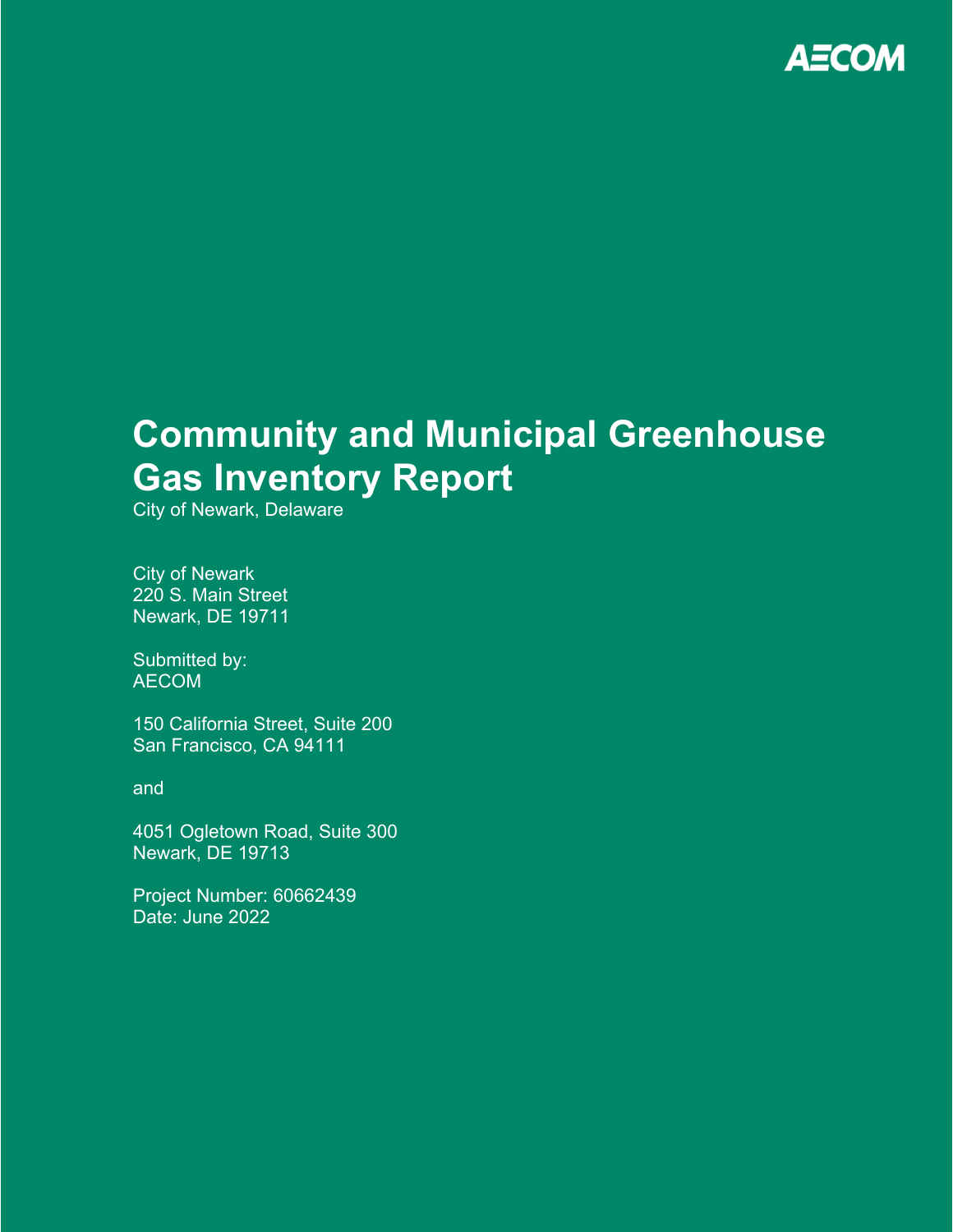## **Table of Contents**

| 1.0 |                  |                                                 |    |
|-----|------------------|-------------------------------------------------|----|
| 2.0 |                  |                                                 |    |
|     | 2.1              |                                                 |    |
|     | $2.2\phantom{0}$ |                                                 |    |
|     | 2.3              |                                                 |    |
|     |                  | 2.3.1                                           |    |
|     |                  | 2.3.2                                           |    |
|     |                  | 2.3.3                                           |    |
|     | 2.4              |                                                 |    |
|     |                  | 2.4.1                                           |    |
|     |                  | 2.4.2                                           |    |
|     |                  | 2.4.3                                           |    |
|     | 2.5              |                                                 |    |
|     |                  | 2.5.1                                           |    |
|     |                  | 2.5.2                                           |    |
|     |                  |                                                 |    |
| 3.0 |                  |                                                 |    |
|     | 3.1              |                                                 |    |
|     | 3.2              |                                                 |    |
|     |                  | 3.2.1                                           |    |
|     |                  | 3.2.2                                           |    |
|     |                  | 3.2.3                                           |    |
|     |                  | 3.2.4                                           |    |
|     |                  | 3.2.5                                           |    |
| 4.0 |                  |                                                 |    |
|     | 4.1              |                                                 |    |
|     | 4.2              |                                                 |    |
|     | 4.3              |                                                 |    |
|     |                  |                                                 |    |
| 5.0 |                  |                                                 |    |
|     | 5.1              |                                                 |    |
|     | 5.2              |                                                 |    |
|     |                  |                                                 |    |
| 6.0 |                  | GHG Inventory Methodologies and Data Collection | 20 |
|     |                  |                                                 |    |
|     |                  | 6.1.1                                           |    |
|     |                  | 6.1.2                                           |    |
|     |                  | 6.1.3                                           |    |
|     |                  | 6.1.4                                           |    |
|     |                  | 6.1.5                                           |    |
|     |                  | 6.1.6                                           |    |
|     |                  | 6.1.7                                           |    |
|     |                  | 6.1.8                                           |    |
|     | 6.2              |                                                 |    |
|     | 6.3              |                                                 |    |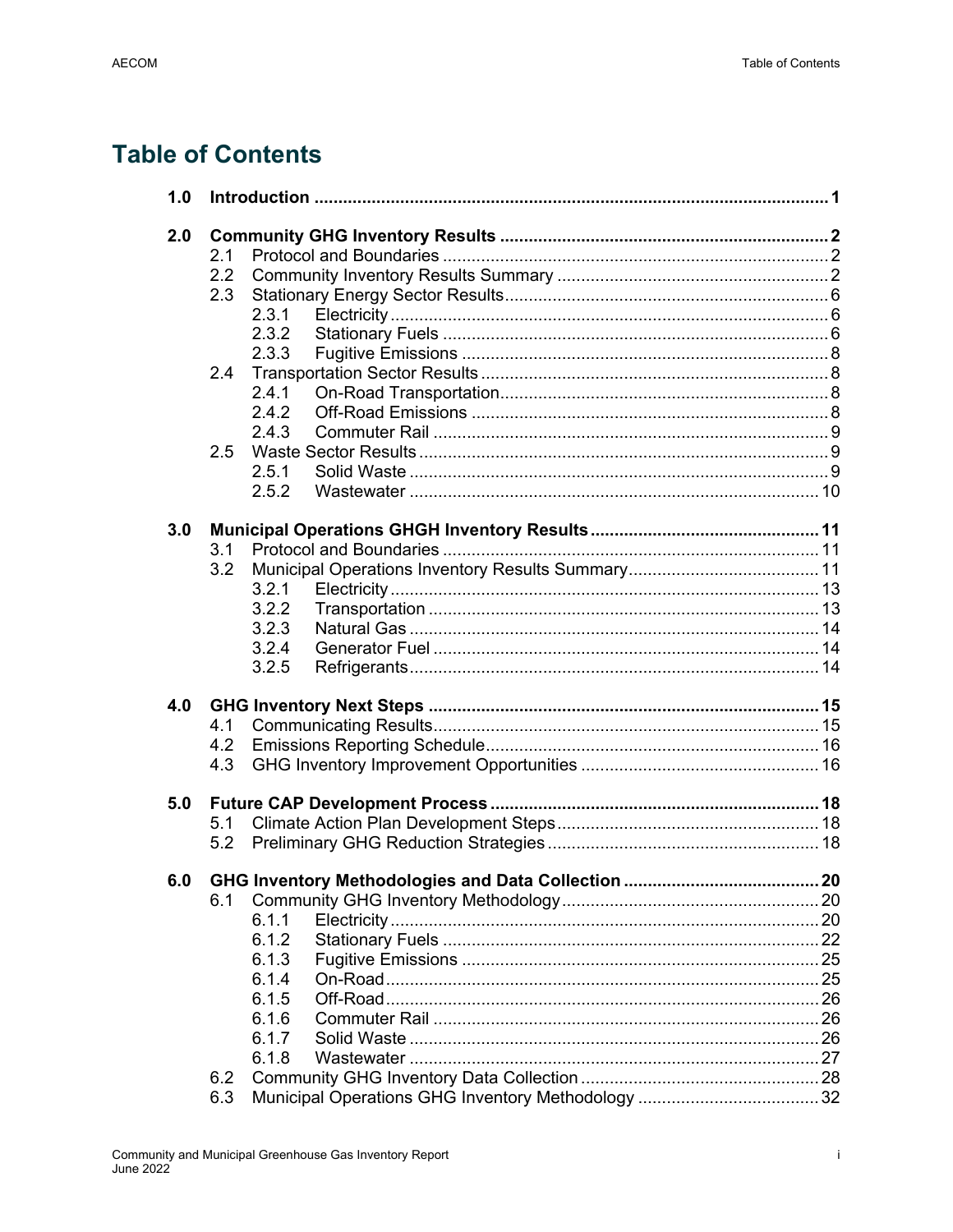|  | 6.4 Municipal Operations GHG Inventory Data Collection 35 |  |
|--|-----------------------------------------------------------|--|

### **List of Tables**

| Table 1. 2019 Community-wide GHG Inventory Activity and Emissions3 |  |
|--------------------------------------------------------------------|--|
|                                                                    |  |
|                                                                    |  |
|                                                                    |  |
|                                                                    |  |
| Table 6. 2019 Municipal Operations GHG Inventory Data Tracking35   |  |
|                                                                    |  |

### **List of Figures**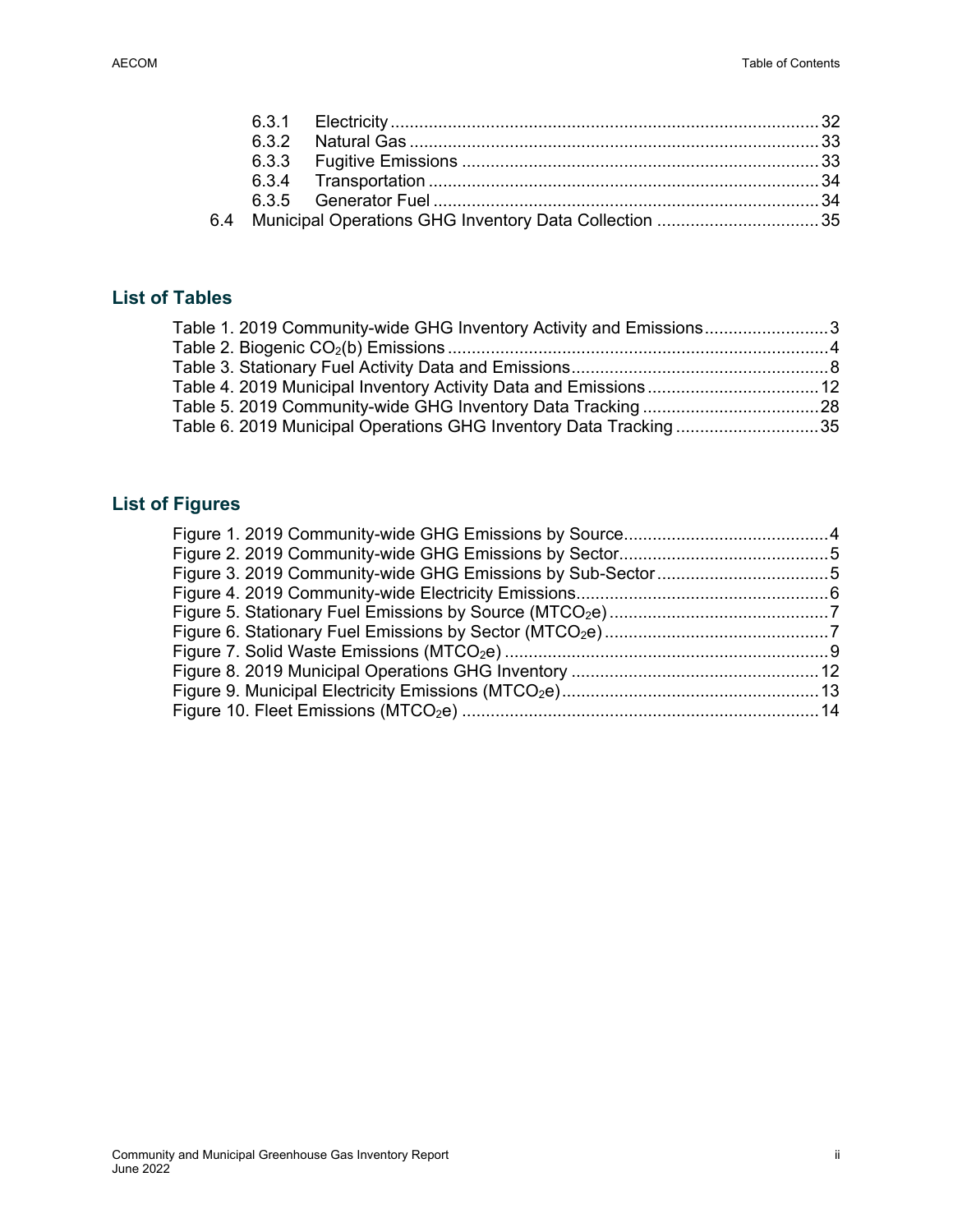## **1.0 Introduction**

AECOM developed community-wide and municipal operations greenhouse gas (GHG) inventories for the City of Newark, Delaware for the 2019 calendar year. This report summarizes the inventory results. It provides information on GHG inventory next steps, including communicating the results, establishing a reporting scheduling, and improving results in future inventories. It also includes a short section outlining the future climate action plan (CAP) development process, including plan development steps and preliminary GHG reduction strategies. The report concludes with technical descriptions of the GHG inventory methodologies and data collection sources.

The year 2019 was chosen out of concern that Covid-related disruptions in more recent years (i.e., 2020 or 2021) would have led to atypical or inaccurate results.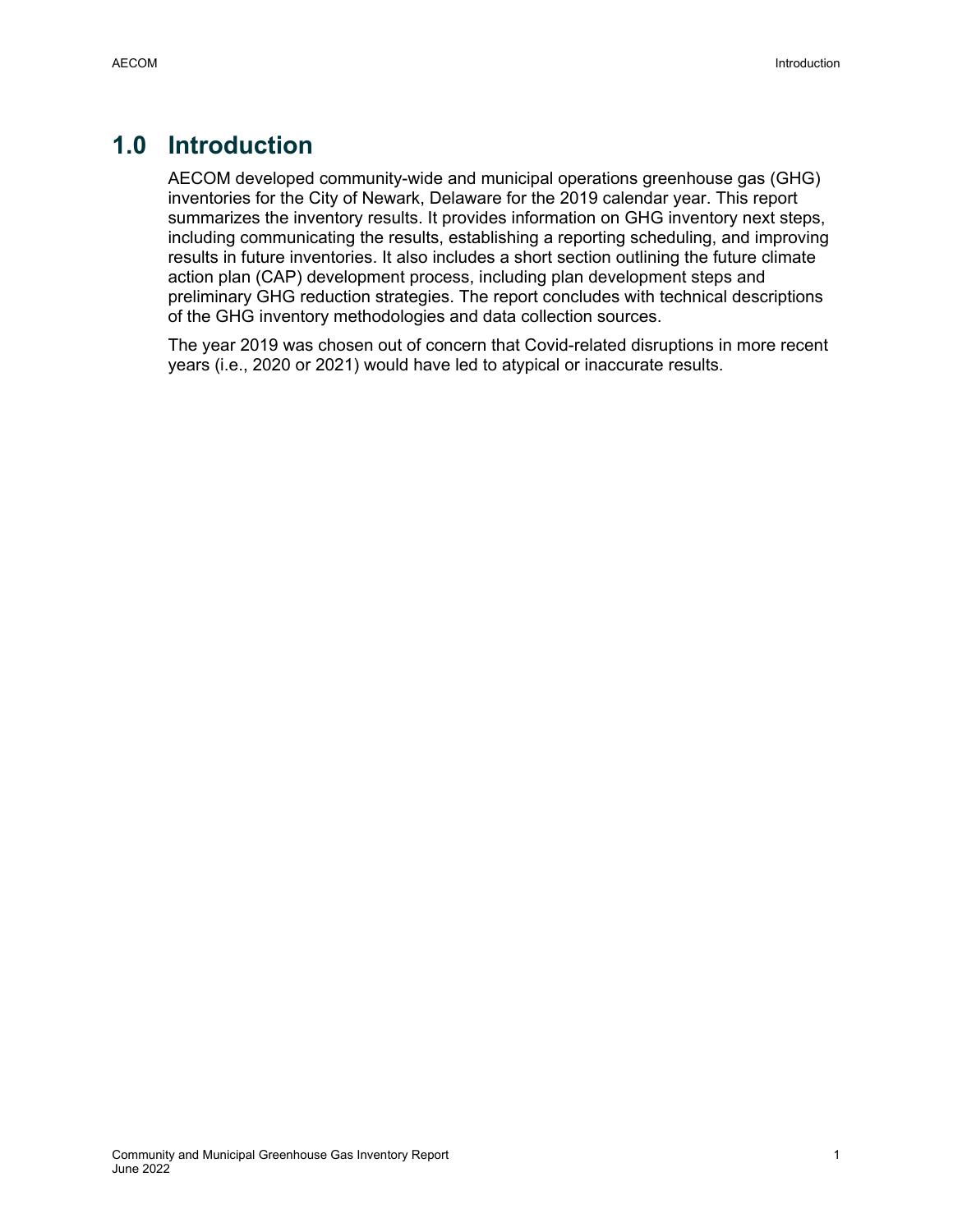## **2.0 Community GHG Inventory Results**

### **2.1 Protocol and Boundaries**

The community-wide inventory follows the reporting guidance outlined in the Global Protocol for Community-Scale Greenhouse Gas Emission Inventories (GPC) created by the World Resources Institute, C40 Cities, and ICLEI – Local Governments for Sustainability. The GPC is an international standard that ensures consistent and transparent measurement and reporting of GHGs between cities. C40 Cities created the City Inventory Reporting and Information System (CIRIS) Excel tool to support cities in reporting emissions according to requirements in the GPC. This tool has been used to manage and report Newark's community-wide GHG inventory data.

The GPC is designed to account for the seven GHGs covered by the Kyoto Protocol: carbon dioxide (CO<sub>2</sub>), methane (CH<sub>4</sub>), nitrous oxide (N<sub>2</sub>O), hydrofluorocarbons (HFCs), perfluorocarbons (PFCs), sulfur hexafluoride ( $SF_6$ ), and nitrogen trifluoride (NF<sub>3</sub>), which are reported in GHG inventories as  $CO<sub>2</sub>$  equivalents (CO<sub>2</sub>e). The GPC groups emissions into three categories based on where they occur:

- Scope 1: GHG emissions from sources located within the city boundary
- Scope 2: GHG emissions occurring because of the use of grid-supplied electricity, heat, steam and/or cooling within the city boundary
- Scope 3: All other GHG emissions that occur outside the city boundary because of activities taking place within the city boundary

Newark's inventory includes GHGs occurring within the city's geographic boundary as well as specified emissions occurring outside of the city's boundary due to city-based activities during the 2019 calendar year. Further, the GPC defines two emissions reporting levels that demonstrate different levels of completeness regarding the emissions sources analyzed: BASIC and BASIC+. Newark's community-wide inventory follows the GPC BASIC reporting requirements, which covers Scope 1 and Scope 2 emissions from stationary energy and transportation and Scope 1 and Scope 3 emissions from waste. Additionally, BASIC reporting accounts for three of the seven Kyoto Protocol GHGs:  $CO<sub>2</sub>$ , CH<sub>4</sub>, and N<sub>2</sub>O.

GHG emissions are typically estimated by multiplying activity data by an emission factor associated with the activity being measured. Activity data is a quantitative measure of an activity that results in GHG emissions generation during a given time period (e.g., kWh consumed, miles driven, tons of waste disposed over a calendar year). An emission factor is a measure of the mass of GHG emissions relative to a unit of activity (e.g., kg CO2/kWh, g CH4/mile). GHG emissions are then converted and reported as metric tonnes of  $CO<sub>2</sub>e$  (MTCO<sub>2</sub>e) by using specific global warming potentials<sup>1</sup> (GWPs) that reflect the global warming impact of different greenhouse gases.

## **2.2 Community Inventory Results Summary**

In calendar year 2019, it is estimated that Newark generated  $442,345$  MTCO<sub>2</sub>e community-wide. **Table 1** shows the 2019 emissions sources; activity data; total

<sup>&</sup>lt;sup>1</sup> The Newark GHG inventories use GWP values from the UN International Panel on Climate Change Fifth Assessment Report.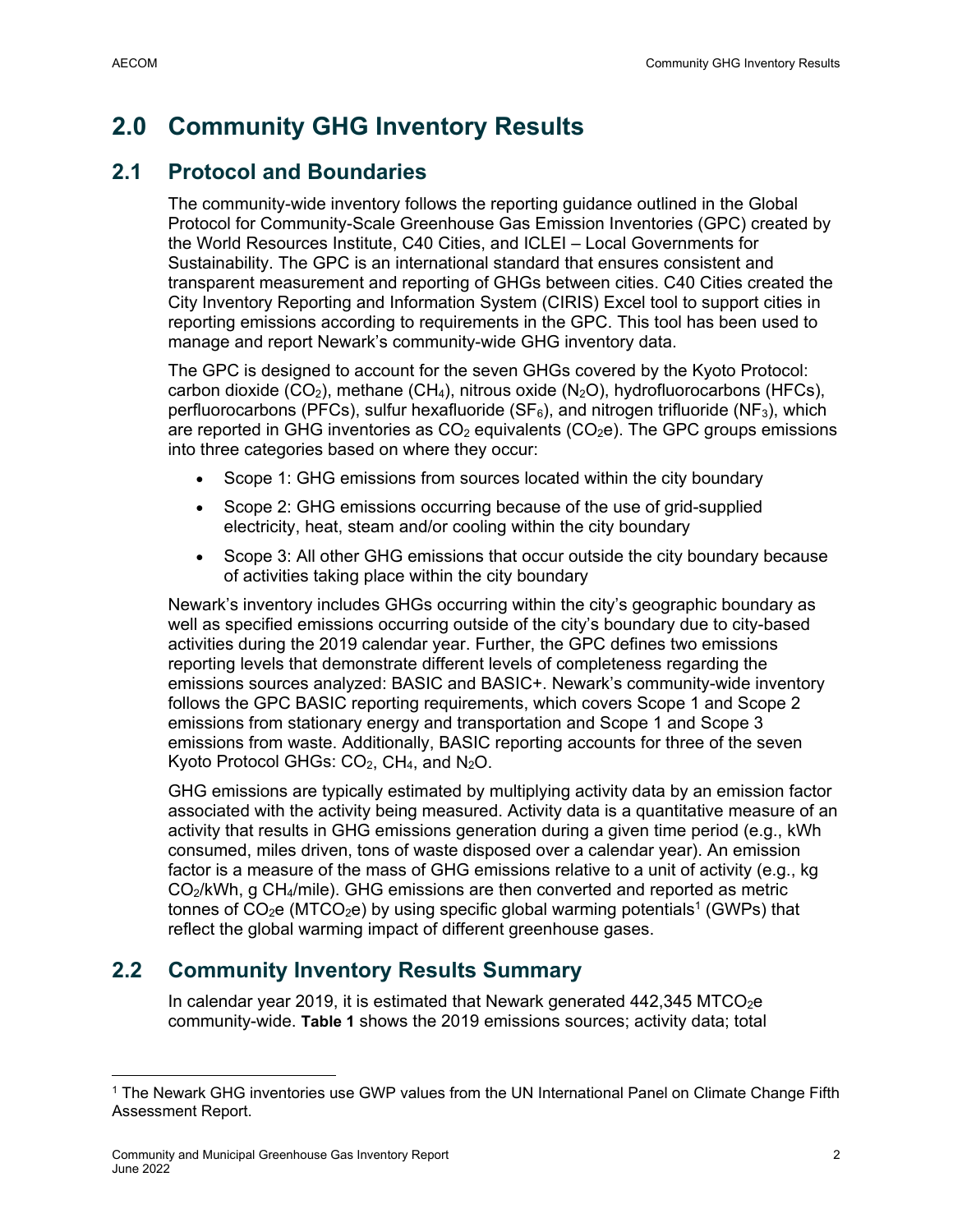emissions; and if activity data was estimated, based on actual data (e.g., utility bills or metered data), or reported by another entity.

| <b>Emissions Source</b>                                                   | 2019 Activity Data                                                        | 2019<br><b>Emissions</b><br>(MTCO <sub>2</sub> e) | % of Total<br><b>Emissions</b> | <b>Activity</b><br><b>Data</b><br><b>Estimated</b><br>or Actual? |  |  |
|---------------------------------------------------------------------------|---------------------------------------------------------------------------|---------------------------------------------------|--------------------------------|------------------------------------------------------------------|--|--|
| <b>STATIONARY ENERGY</b>                                                  |                                                                           |                                                   |                                |                                                                  |  |  |
| Scope 1                                                                   |                                                                           |                                                   |                                |                                                                  |  |  |
| Residential natural gas, fuel<br>oil, and propane                         | 584,262,295 CF natural gas<br>472,790 gal fuel oil<br>258,293 gal propane | 38,522                                            | 9%                             | Estimated                                                        |  |  |
| Commercial and Institutional<br>natural gas and fuel oil                  | 599,005,360 CF natural gas<br>1,067,656 gal fuel oil                      | 43,576                                            | 10%                            | Estimated                                                        |  |  |
| Industrial natural gas and fuel<br>oil                                    | 429,573,072 CF natural gas<br>645,313 gal fuel oil                        | 30,018                                            | 7%                             | Estimated                                                        |  |  |
| University of Delaware natural<br>gas, fuel oil, and propane              | 712,932,000 CF natural gas<br>138,483 gal fuel oil<br>3,088 gal propane   | 40,288                                            | 9%                             | Reported                                                         |  |  |
| Fugitive emissions from<br>natural gas distribution <sup>2</sup>          | NA                                                                        | 2,337                                             | $1\%$                          | Estimated                                                        |  |  |
| Scope 2*                                                                  |                                                                           |                                                   |                                |                                                                  |  |  |
| Residential electricity                                                   | 90,946,124 kWh                                                            | 34,923                                            | 8%                             | Actual                                                           |  |  |
| Commercial and Institutional<br>electricity                               | 156,924,990 kWh                                                           | 60,249                                            | 14%                            | Actual                                                           |  |  |
| Industrial electricity                                                    | 11,731,043 kWh                                                            | 4,505                                             | $1\%$                          | Actual                                                           |  |  |
| University of Delaware<br>electricity                                     | 158,741,419 kWh                                                           | 60,957                                            | 14%                            | Reported                                                         |  |  |
| <b>Electricity Transmission and</b><br><b>Distribution Line Loss</b>      | 30,452,095 kWh                                                            | 11,694                                            | 3%                             | Actual                                                           |  |  |
| <b>TRANSPORTATION</b>                                                     |                                                                           |                                                   |                                |                                                                  |  |  |
| Scope 1                                                                   |                                                                           |                                                   |                                |                                                                  |  |  |
| On-road                                                                   | 158,673,749 VMT                                                           | 84,028                                            | 19%                            | Estimated                                                        |  |  |
| Off-road**                                                                | ΝA                                                                        | 10.386                                            | 2%                             | Estimated                                                        |  |  |
| Scope 2                                                                   |                                                                           |                                                   |                                |                                                                  |  |  |
| Commuter rail                                                             | 127,910 kWh                                                               | 41                                                | 1%                             | Estimated                                                        |  |  |
| <b>WASTE</b>                                                              |                                                                           |                                                   |                                |                                                                  |  |  |
| Scope 3                                                                   |                                                                           |                                                   |                                |                                                                  |  |  |
| Landfilled solid waste - City-<br>collected and University of<br>Delaware | 8,910 short tons                                                          | 4,514                                             | 1%                             | Actual                                                           |  |  |
| Composted solid waste - City-<br>collected and University of<br>Delaware  | 1,497 short tons                                                          | 239                                               | 1%                             | Actual                                                           |  |  |
| Wastewater treatment                                                      | 33,782 people                                                             | 16,068                                            | 4%                             | Estimated                                                        |  |  |
| <b>TOTAL</b>                                                              | ÷,                                                                        | 442,345                                           | $100\% + L***$                 | ÷                                                                |  |  |

| Table 1. 2019 Community-wide GHG Inventory Activity and Emissions |  |  |
|-------------------------------------------------------------------|--|--|

\*Electricity emissions shown here were calculated using the market-based method.

<sup>\*\*</sup>Some off-road sources are reported under the Stationary Energy sector per the GPC, but are aggregated here for clarity.

<sup>\*\*\*</sup>Total does not sum to 100% due to rounding.

<sup>&</sup>lt;sup>2</sup> Fugitive emissions were estimated using a calculator within the CIRIS tool based on total natural gas consumption for each end user category (e.g., residential).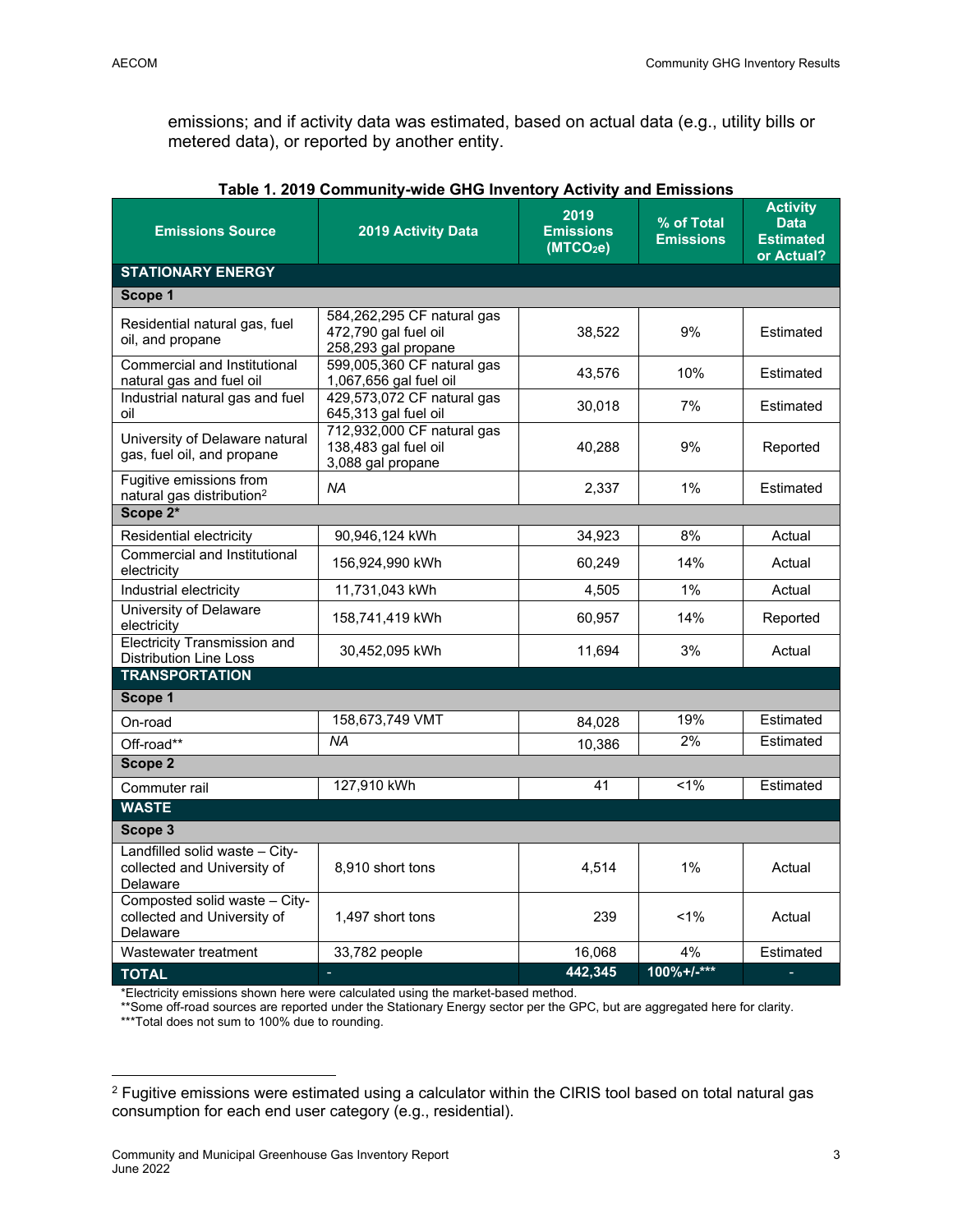Biogenic  $CO<sub>2</sub>$  emissions ( $CO<sub>2</sub>(b)$ ) from combusting materials of biogenic origin (e.g., biofuels, landfill gas, etc.) are reported separately from the other GHGs and are not counted in emissions totals. This is because the carbon in biomass is of a biogenic origin—meaning that it was recently contained in living organic matter—while the carbon in fossil fuels has been trapped in geologic formations for millennia. Table 2 shows total  $CO<sub>2</sub>(b)$  emissions from landfilled waste.

| Table 2. Biogenic CO2(D) Emissions                                    |                           |                                                                                   |                                                               |  |  |
|-----------------------------------------------------------------------|---------------------------|-----------------------------------------------------------------------------------|---------------------------------------------------------------|--|--|
| <b>Emissions Source</b>                                               | <b>2019 Activity Data</b> | 2019 Biogenic<br>CO <sub>2</sub> (b)<br><b>Emissions</b><br>(MTCO <sub>2</sub> e) | <b>Activity Data</b><br><b>Estimated or</b><br><b>Actual?</b> |  |  |
| <b>WASTE</b>                                                          |                           |                                                                                   |                                                               |  |  |
| Waste sent to landfill (City-collected and<br>University of Delaware) | 8,910 short tons          | 2.513                                                                             | Actual                                                        |  |  |

**Table 2. Biogenic CO2(b) Emissions** 

The largest contributor to total community-wide emissions is electricity, which generates 39% of total emissions (see Figure1). Stationary fuels, including natural gas, fuel oil, and propane, are the second largest source, generating 35% of total emissions. On-road transportation fuels generate 19% of total emissions, and waste and off-road vehicles contribute the remaining 7%.



### **Figure 1. 2019 Community-wide GHG Emissions by Source**

Figure 2 shows GHG emissions by sector. Stationary energy (including electricity, natural gas, fuel oil, and propane) in the commercial and institutional sector generates the largest amount of emissions (24% of total emissions) and is closely followed by the University of Delaware stationary energy consumption (23%), on-road transportation (19%), and residential stationary energy (17%). The remaining emissions are generated by industrial stationary energy (8%), waste (5%), electricity line-loss (3%), and off-road activities (2%).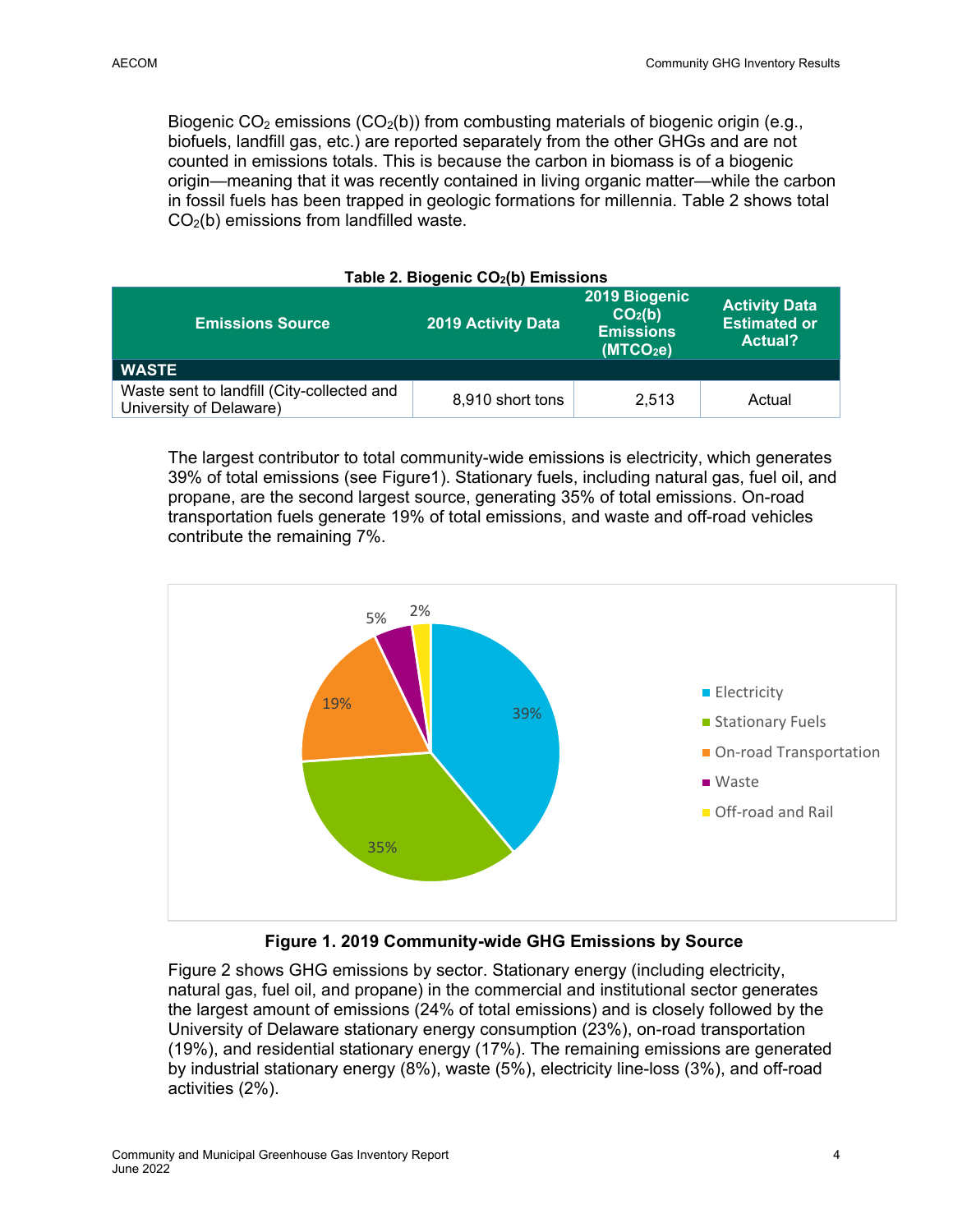



Figure 3 provides additional detail on the inventory results and shows GHG emissions by sub-sector. When electricity and stationary fuel consumption emissions are separated into individual sectors, on-road transportation becomes the largest contributor to GHG emissions followed by University of Delaware electricity and then commercial and institutional electricity consumption.



**Figure 3. 2019 Community-wide GHG Emissions by Sub-Sector**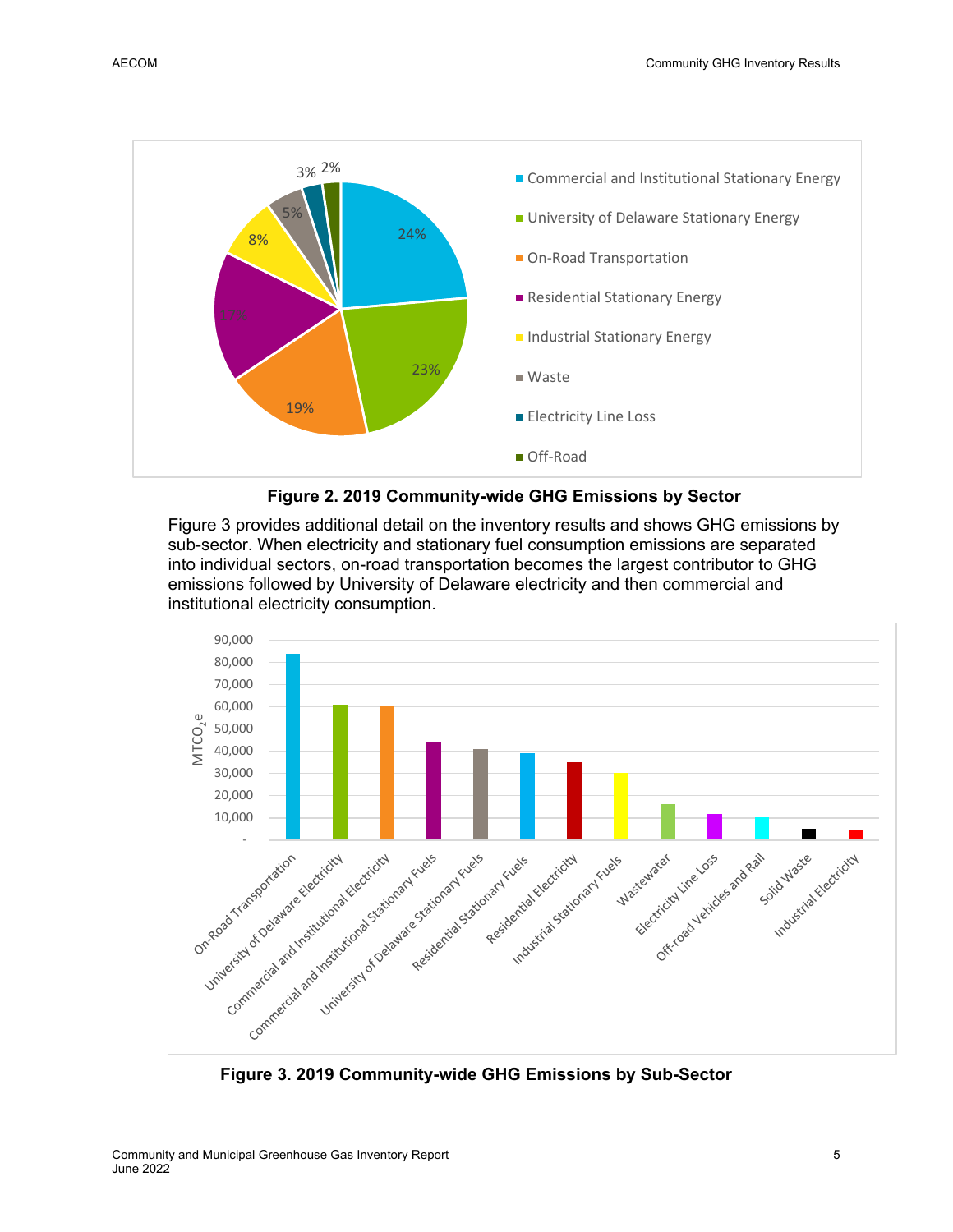## **2.3 Stationary Energy Sector Results**

### **2.3.1 Electricity**

Electricity consumption in the city generates 39% of total community emissions. The market-based method was used to calculate electricity emissions (see Methodology section *Market vs Location-based Methods* for further explanation). Figure 4 illustrates the distribution of electricity emissions by end user. The University of Delaware is the largest contributor of emissions (35%), followed by commercial (31%) and residential (20%) customers. Total electricity transmission and distribution line loss generates 7% of total emissions, while the remaining emissions are from industrial (3%), municipal (2%), schools (1%), and other institutional (1%) customers. The distribution of emissions by end users can be helpful in future climate planning stages when developing GHG reduction strategies.

The City's Electric Department purchases electrical power from the wholesale electric utility Delaware Municipal Electric Corporation (DEMEC) and distributes it through the local power grid. The default electricity provider in the region is Delmarva Power, and there are two Delmarva accounts within the city's boundaries (Folk Park Gate and Curtis Pump Station). All community-wide electricity activity data was obtained from actual utility meter readings except for municipal street and traffic lights which was estimated.



**Figure 4. 2019 Community-wide Electricity Emissions** 

### **2.3.2 Stationary Fuels**

Natural gas, fuel oil, and propane represent 35% of total community emissions. As shown in Figure 5, natural gas contributes 82% of total stationary fuel emissions, followed by fuel oil (15%), fugitive natural gas emissions (2%), and propane (1%).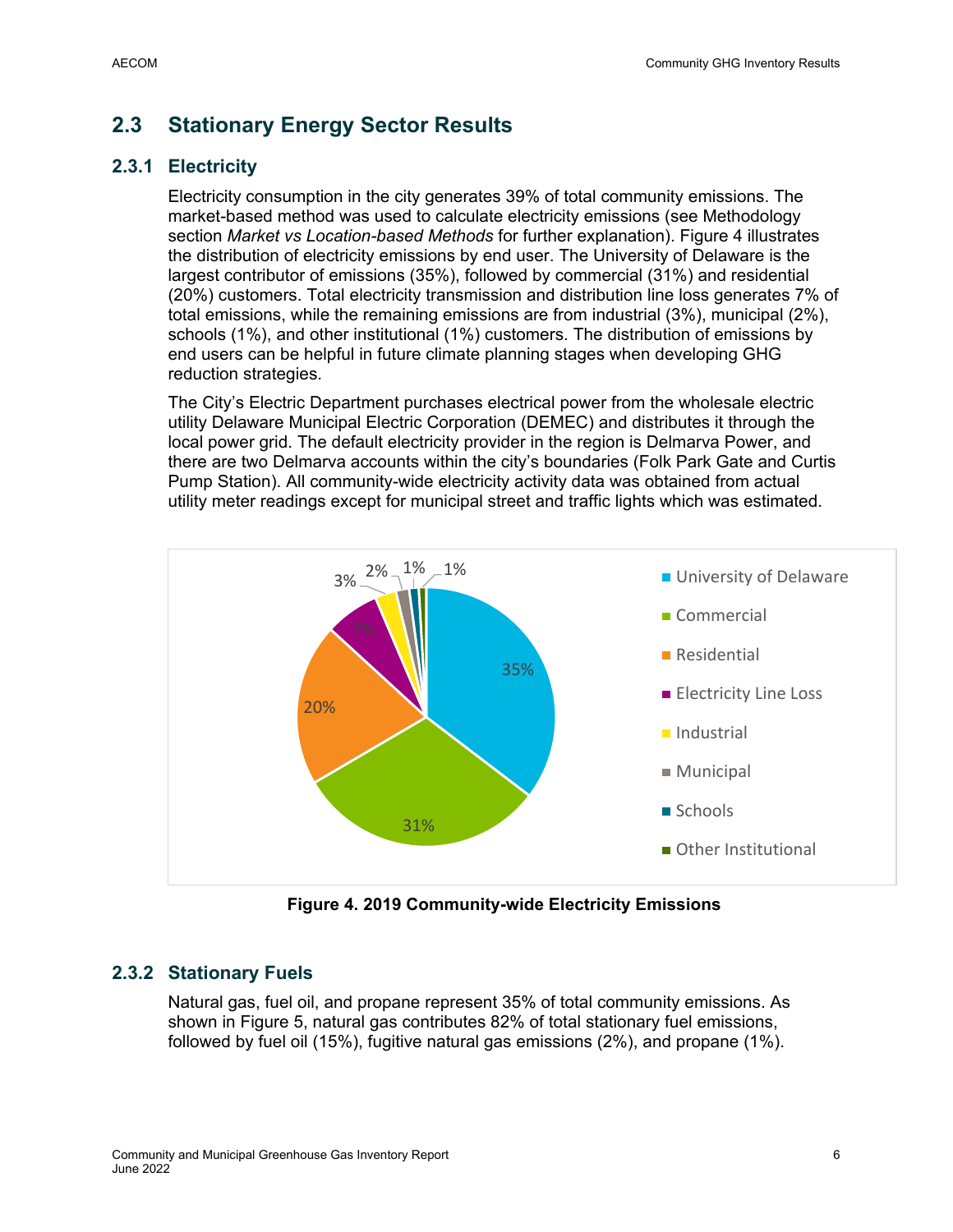

Figure 5. Stationary Fuel Emissions by Source (MTCO<sub>2</sub>e)

Total stationary fuel emissions are almost evenly split between the University of Delaware, residential, commercial/institutional, and industrial customers (see Figure 6).



### Figure 6. Stationary Fuel Emissions by Sector (MTCO<sub>2</sub>e)

Actual stationary fuel consumption data was obtained for the University of Delaware and municipal buildings. As Delmarva Power was unable to provide metered data on natural gas consumption for community-wide customers, and private fuel oil and propane purchases cannot be measured directly, all other community stationary fuel consumption was estimated. Activity data and emissions were estimated using city building area, typical fuel sources, and energy intensity data for the region (e.g., cubic feet natural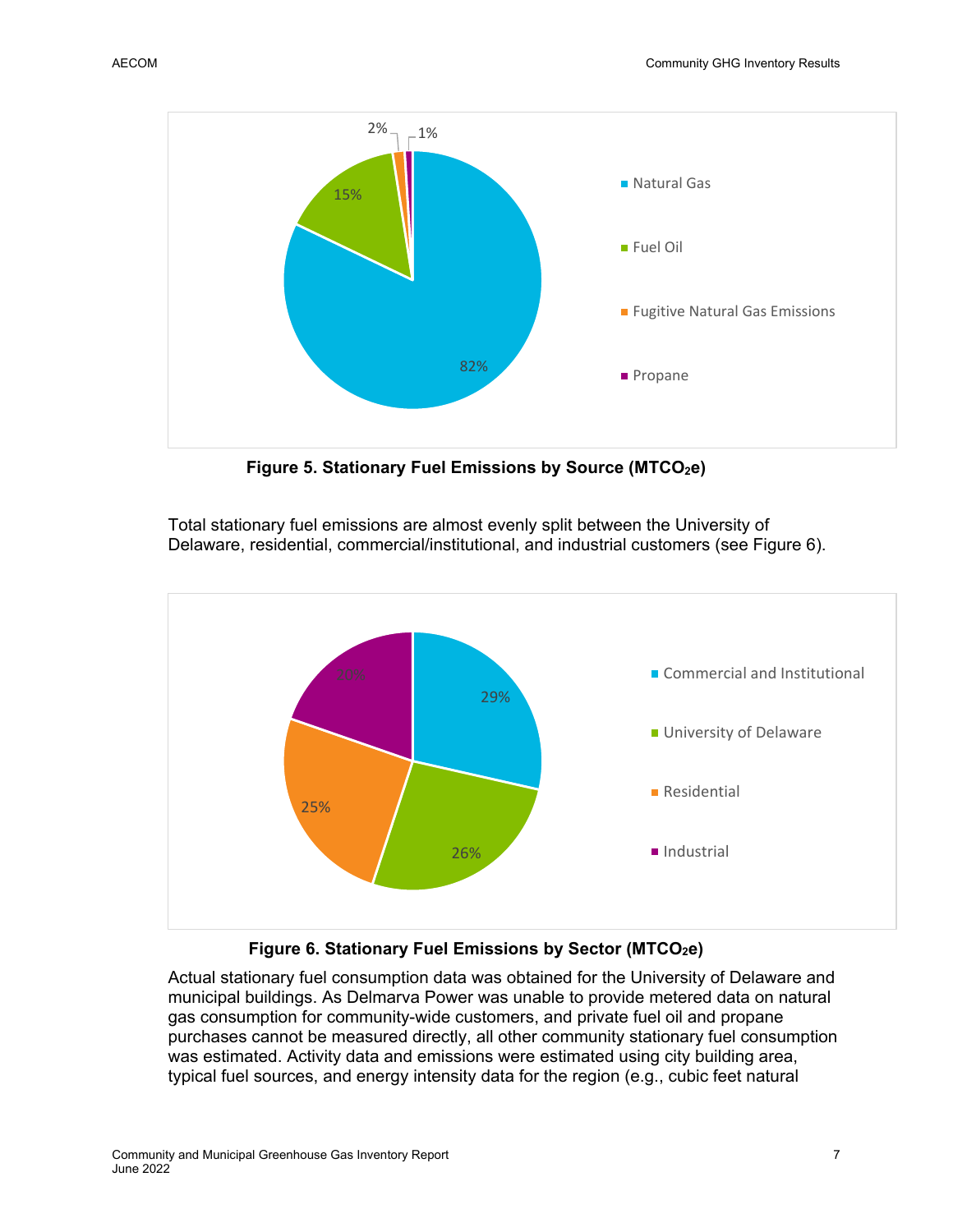gas/square foot). Table 3 presents the stationary energy activity data and GHG emissions results.

| <b>Sector</b>                            | <b>Fuel Type</b>   | <b>Activity Data</b> | <b>Emissions</b><br>(MTCO <sub>2</sub> e) | $%$ of<br><b>Stationary</b><br><b>Energy</b><br><b>Emissions</b> |
|------------------------------------------|--------------------|----------------------|-------------------------------------------|------------------------------------------------------------------|
| Commercial<br>and Other<br>Institutional | <b>Natural Gas</b> | 598,138,560 CF       | 32,596                                    | 21%                                                              |
|                                          | <b>Fuel Oil</b>    | 1,067,656 gal        | 10,933                                    | 7%                                                               |
|                                          | Fugitive           | <b>NA</b>            | 601                                       | $1\%$                                                            |
|                                          | <b>Natural Gas</b> | 712,932,000 CF       | 38,852                                    | 25%                                                              |
| University of                            | <b>Fuel Oil</b>    | 138,483 gal          | 1,418                                     | $1\%$                                                            |
| <b>Delaware</b>                          | Propane            | 3,088 gal            | 18                                        | $1\%$                                                            |
|                                          | Fugitive           | <b>NA</b>            | 716                                       | 1%                                                               |
|                                          | <b>Natural Gas</b> | 584,262,295 CF       | 32,181                                    | 21%                                                              |
| <b>Residential</b>                       | <b>Fuel Oil</b>    | 472,790 gal          | 4,841                                     | 3%                                                               |
|                                          | Propane            | 258,293 gal          | 1,500                                     | $1\%$                                                            |
|                                          | Fugitive           | NA.                  | 587                                       | 1%                                                               |
|                                          | <b>Natural Gas</b> | 429,573,072 CF       | 23,410                                    | 15%                                                              |
| Industrial                               | <b>Fuel Oil</b>    | 645,313 gal          | 6,608                                     | 4%                                                               |
|                                          | Fugitive           | <b>NA</b>            | 432                                       | $1\%$                                                            |
|                                          | <b>Natural Gas</b> | 866,800 CF           | 47                                        | $1\%$                                                            |
| Municipal                                | Fugitive           | <b>NA</b>            | 1                                         | $1\%$                                                            |

**Table 3. Stationary Fuel Activity Data and Emissions** 

### **2.3.3 Fugitive Emissions**

Fugitive emissions represent 1% of total community emissions. Fugitive emissions represent the intentional or unintentional release of emissions from the extraction, processing, storage, and transport of fuel to the point of final use. This inventory accounts for fugitive emissions that result from natural gas leakage in distribution pipelines. These emissions were estimated using the CIRIS Fugitive Emissions from Gas Distribution Calculator.

### **2.4 Transportation Sector Results**

### **2.4.1 On-Road Transportation**

On-road emissions, such as from passenger cars, trucks, and buses, represent 19% of total community emissions. Newark's on-road vehicle miles traveled (VMT) were modeled from a CUBE travel demand model using EPA MOVES3. This model includes all transportation within the city's geographic boundary, regardless of the trip's origin or destination.

### **2.4.2 Off-Road Emissions**

Off-road emissions, such as from landscaping and construction equipment, represent 2% of total community emissions. Off-road emissions were estimated using the EPA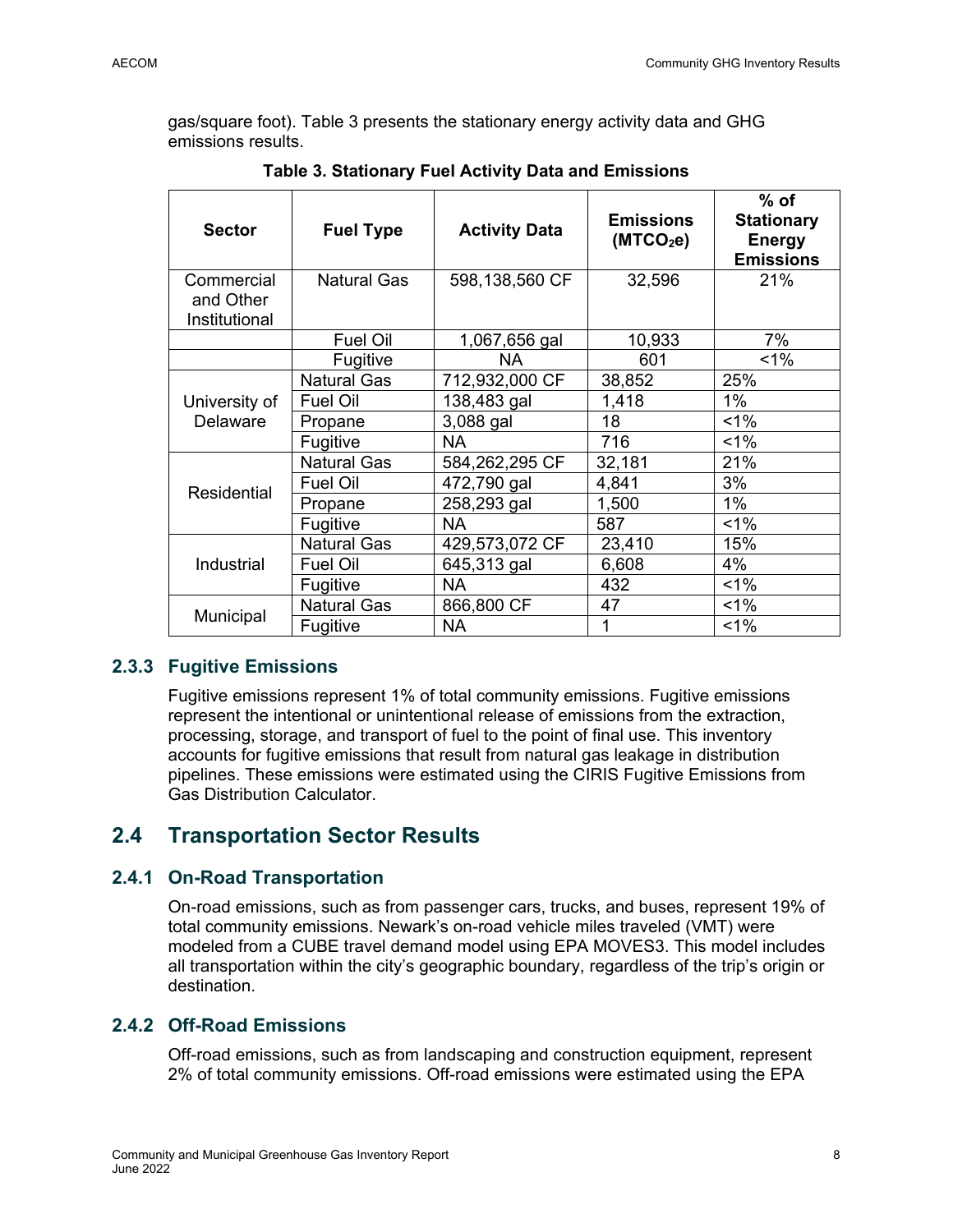MOVES3: NONROAD model for New Castle County. The County-level off-road outputs from the model were scaled down using city-specific scaling factors.

#### **2.4.3 Commuter Rail**

Commuter rail emissions from Amtrak and SEPTA represent 0.01% of total community emissions. Both commuter rail lines are electric, and their consumption was estimating using the total rail distance in Newark and number of stops at the Newark station. The City of Newark does not supply electricity to the commuter rails, so their emissions are reported separately from the community electricity emissions.

### **2.5 Waste Sector Results**

### **2.5.1 Solid Waste**

City-collected waste and University of Delaware waste combined generate 1% of total community emissions. As shown in Figure 7, City-collected waste generates 72% of waste emissions while the University generates the remaining 28%. Data on waste collected by private haulers was not available.



Figure 7. Solid Waste Emissions (MTCO<sub>2</sub>e)

95% of waste emissions are from municipal solid waste sent to Cherry Island Landfill while 5% are from waste made into compost. Solid waste generates emissions through the anaerobic decomposition of organic matter. Composting drastically reduces these emissions, but still produces some emissions due to the small amount of anaerobic decomposition that may occur. The GPC does not direct cities to estimate waste recycling emissions separately; however, these emissions could be reflected in a city's inventory if a recycling facility is present within the city boundary, in which case the facility's energy emissions would be included in the stationary energy sector.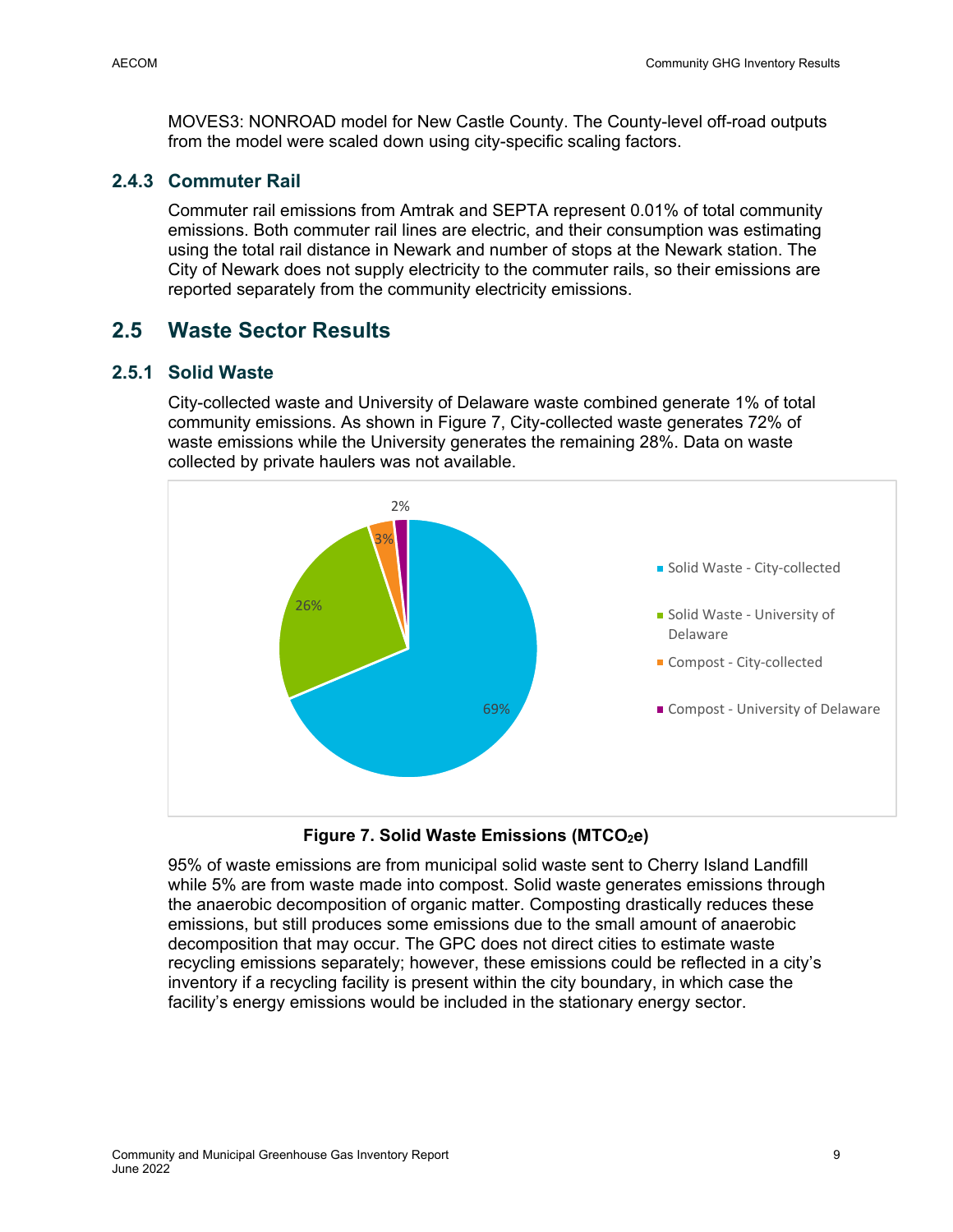### **2.5.2 Wastewater**

Wastewater treatment and effluent generates 4% of total community-wide emissions. Community wastewater is sent to the Wilmington Regional Wastewater Treatment facility which is operated by the City of Wilmington. Wastewater is treated through an activated sludge and anaerobic digestion process which produces methane. A portion of the methane is recovered and used for fuel in on-site boilers while the rest is flared. The wastewater effluent produces nitrous oxide when it is discharged into the environment.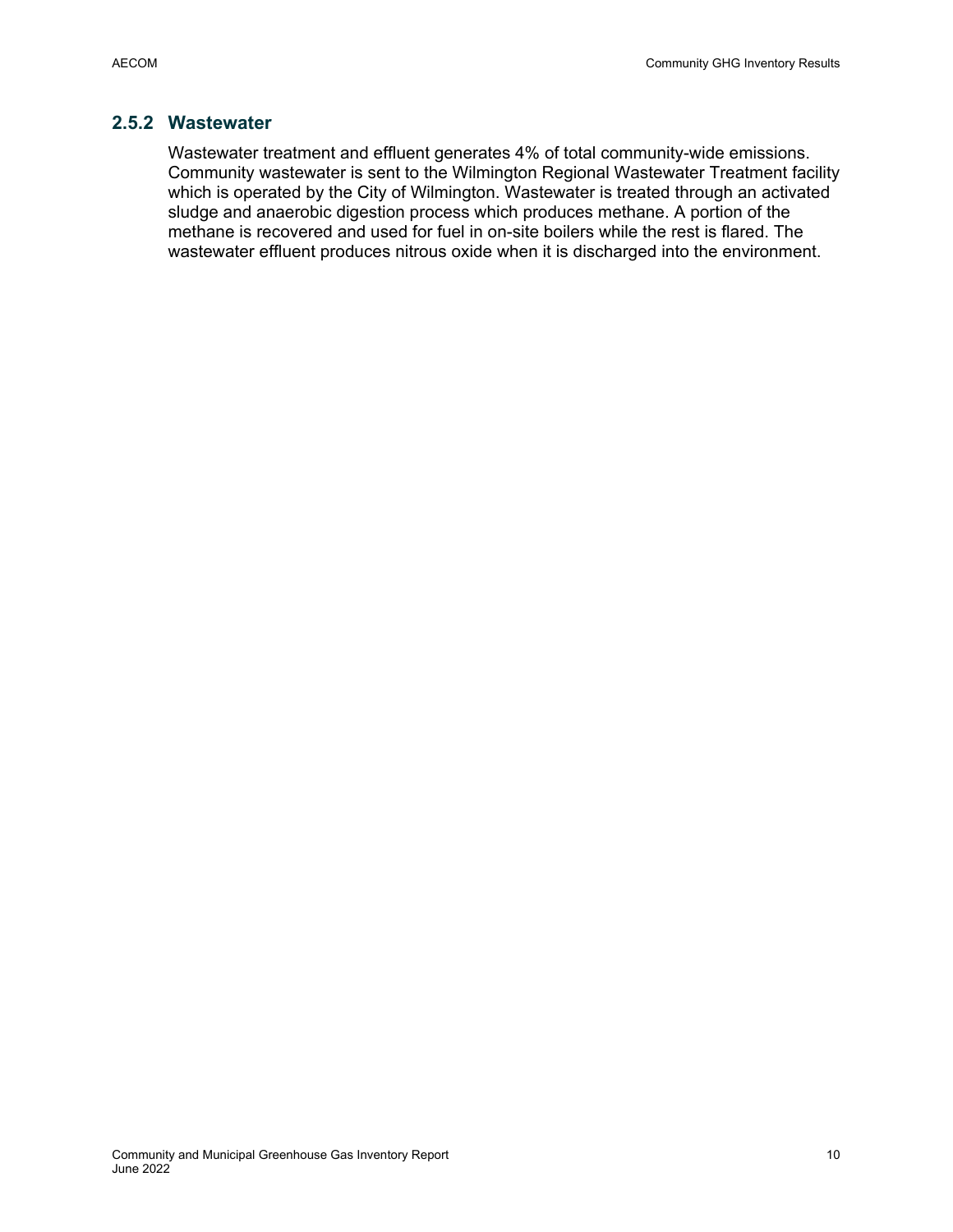## **3.0 Municipal Operations GHGH Inventory Results**

### **3.1 Protocol and Boundaries**

The municipal GHG inventory follows the Greenhouse Gas Protocol Corporate Accounting and Reporting Standard (Corporate Standard). This standard was created by the World Resources Institute (WRI) and the World Business Council for Sustainable Development (WBCSD) and applies to companies, government agencies, universities, and other organizations. This standard was selected as it is one of the most widely used GHG accounting standards and was created under the same GHG Protocol initiative as the GPC protocol, which was applied to Newark's community-wide GHG inventory. The GHG Emissions Calculation Tool is an Excel-based tool from GHG Protocol and WRI that helps entities estimate their GHG emissions based on the GHG Protocol. This tool is currently available as a beta version and was used to manage and report Newark's municipal GHG emissions.

The Corporate Standard covers the accounting and reporting of six GHGs covered by the Kyoto Protocol: carbon dioxide (CO<sub>2</sub>), methane (CH<sub>4</sub>), nitrous oxide (N<sub>2</sub>O), hydrofluorocarbons (HFCs), perfluorocarbons (PFCs), and sulfur hexafluoride (SF $_6$ ), which are all reported as  $CO<sub>2</sub>$  equivalents ( $CO<sub>2</sub>e$ ); the seventh Kyoto Protocol gas, nitrogen trifluoride  $(NF_3)$ , was added to the Kyoto Protocol after the creation of the Corporate Standard.

To accurately consolidate GHG emissions, an organizational boundary and operational boundary must be defined. AECOM selected the operational control approach to define the municipal organizational boundary. Under the operational control approach, an entity accounts for 100% of the GHG emissions from operations over which it has operational control. The operational boundary includes Scope 1 (e.g., stationary fuel combustion, transportation, fugitive emissions) and Scope 2 emissions (e.g., purchased electricity). Scope 3 emissions, such as solid waste disposal, wastewater treatment, and employee commuting/business travel are considered optional within the Corporate Standard and were not included in the municipal inventory.

The community-wide and municipal inventories largely overlap: all municipal emissions are included in the community-wide inventory except for generator fuel consumption, fugitive emissions from refrigerants, and electricity consumption from Delmarva Power accounts outside of the city's geographic boundary.

## **3.2 Municipal Operations Inventory Results Summary**

In 2019, City of Newark municipal operations generated  $4,422$  MTCO<sub>2</sub>e. Table 4 shows the emissions sources, activity data, total emissions, and if activity data was estimated or based on actual data (e.g., bills or metered data). It also identifies if the emissions are included in the community-wide inventory.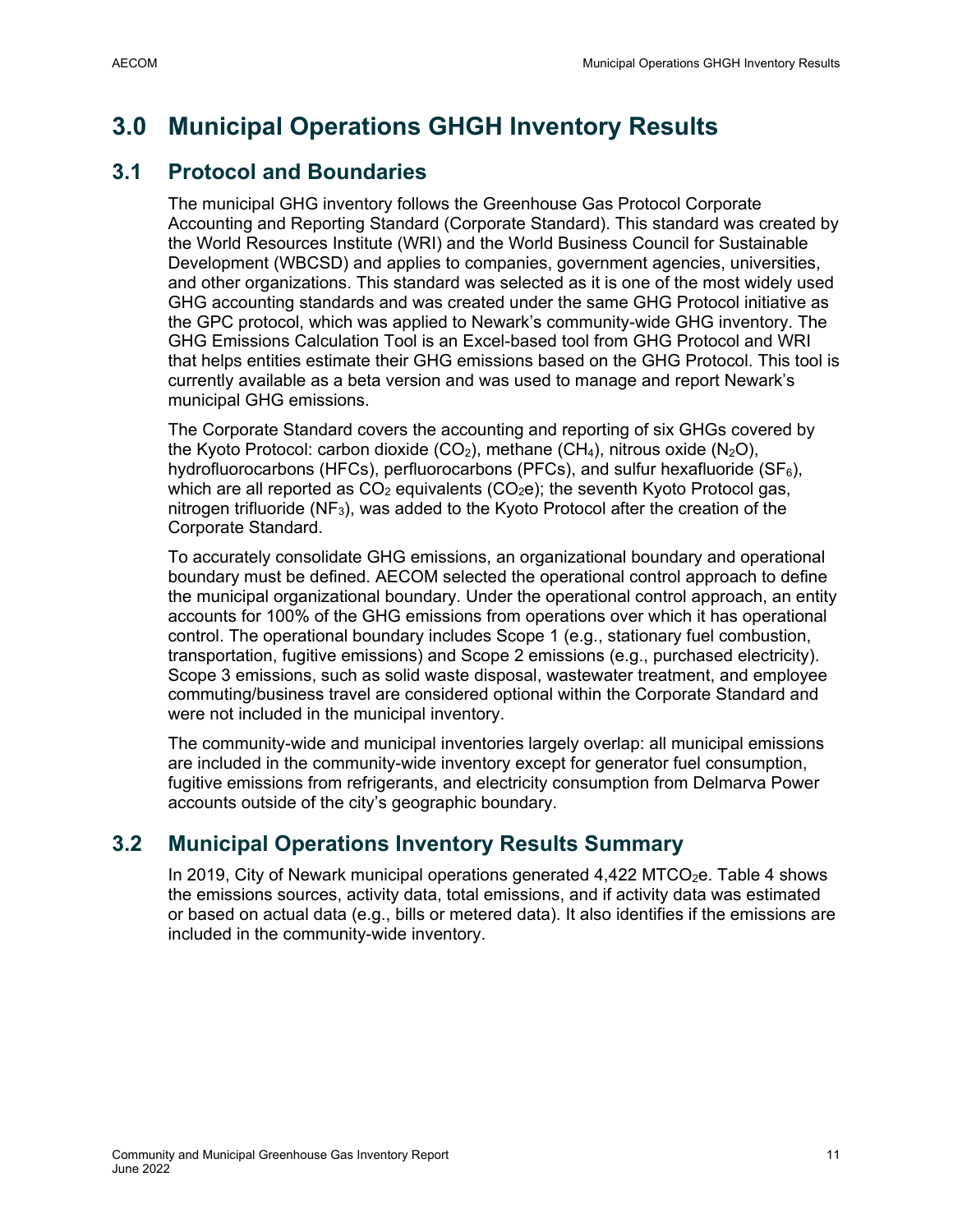| <b>Emissions Source</b>                                | 2019 Activity<br><b>Data</b> | <b>Emissions</b><br>(MTCO <sub>2</sub> e) | <b>Activity Data</b><br><b>Estimated or</b><br><b>Actual?</b> | Included in<br><b>Community-</b><br>wide<br>Inventory? |
|--------------------------------------------------------|------------------------------|-------------------------------------------|---------------------------------------------------------------|--------------------------------------------------------|
| <b>Scope 1: STATIONARY</b>                             |                              |                                           |                                                               |                                                        |
| Transportation - Gasoline                              | 87,775 gal                   | 774                                       | Actual                                                        | Y*                                                     |
| Transportation - Diesel                                | 67,023 gal                   | 685                                       | Actual                                                        | Y*                                                     |
| Natural Gas                                            | 8,668 CCF                    | 48                                        | Actual                                                        | Y                                                      |
| Generator Fuel - Diesel                                | $1,100$ gal                  | 11                                        | Actual                                                        | N                                                      |
| Fugitive Emissions from Refrigerants**                 | $0$ lbs                      | $\Omega$                                  | Actual                                                        | N                                                      |
| <b>Scope 2: PURCHASED ELECTRICITY</b>                  |                              |                                           |                                                               |                                                        |
| Electricity - Metered Consumption                      | 5,697,489 kWh                | 2.171                                     | Actual                                                        | $Y***$                                                 |
| Electricity – Street and Traffic Lights<br>(estimated) | 1,910,963 kWh                | 734                                       | Actual                                                        | Y                                                      |
| <b>TOTAL (Incomplete)</b>                              |                              | 4.422                                     |                                                               |                                                        |

### **Table 4. 2019 Municipal Inventory Activity Data and Emissions**

\*It is assumed that the MOVES model reflects municipal fleet VMT.

\*\*There are no fugitive emissions from refrigerants reported for the 2019 inventory because systems were recharged in 2019.

\*\*\*Only electricity consumption within city geographic boundaries is included in community inventory.

Figure 8 shows total municipal emissions by sector. Electricity consumption generates most municipal emissions (66%), with fleet fuel consumption following (33%). Natural gas contributes 1% of total emissions while generator fuel contributes the remainder. Compared to the community inventory, municipal operations generate approximately 1% of community-wide emissions.



**Figure 8. 2019 Municipal Operations GHG Inventory**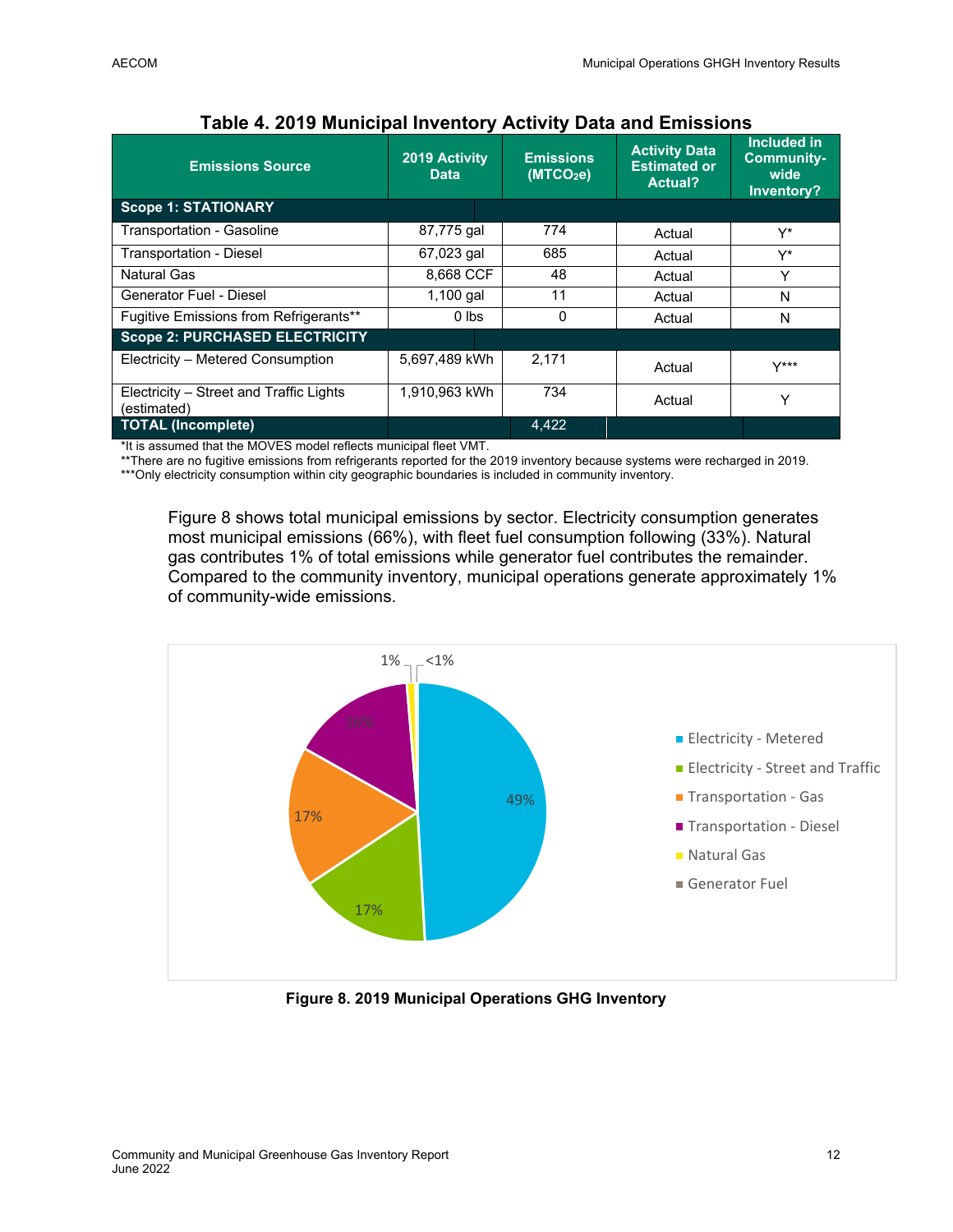### **3.2.1 Electricity**

Electricity consumption contributes 66% of total municipal emissions. The market-based method was used to calculate electricity emissions (see Methodology section *Market vs Location-based Methods* for further explanation). Municipal electricity activity data was obtained from actual utility meter readings except for municipal street and traffic lights which was estimated by City staff. Figure 9 shows that 72% of total electricity consumption is from DEMEC accounts, 3% is from Delmarva, and 25% is from street and traffic light estimated consumption. DEMEC accounts serve buildings, public spaces, water treatment processes, parking lots, and other facilities while Delmarva accounts primarily serve gates, wells, and pump stations.



Figure 9. Municipal Electricity Emissions (MTCO<sub>2</sub>e)

### **3.2.2 Transportation**

Transportation generates 33% of total municipal operations emissions. This sector includes emissions from municipal fleet vehicles, like passenger cars and trucks, as well as off-road vehicles, such as lawn mowers. As shown in Figure 10, the majority of transportation fuel consumption is from the Police department (32%) and Refuse (22%).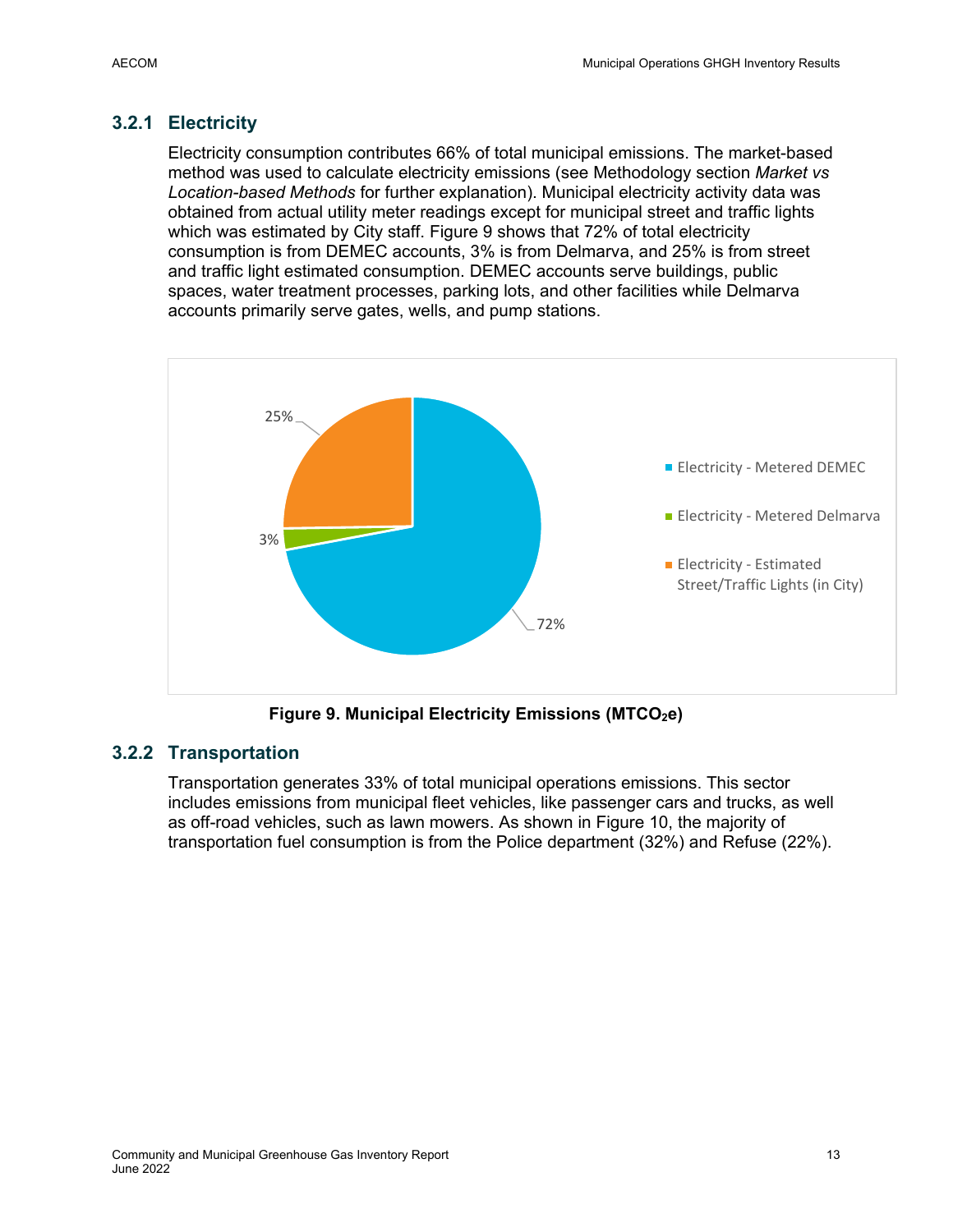

Figure 10. Fleet Emissions (MTCO<sub>2</sub>e)

#### **3.2.3 Natural Gas**

Natural gas consumption generates 1% of total municipal emissions. Natural gas is used for heating and generators.

#### **3.2.4 Generator Fuel**

Generator diesel fuel consumption generates 0.3% of total municipal emissions. 1,100 gallons of diesel fuel were consumed for the backup generators. These generators serve the Water department, Fleet Maintenance Yard, City Hall, and Police Station.

#### **3.2.5 Refrigerants**

Refrigerant leakage from systems like air conditioners or freezers can produce GHG emissions. The only municipal buildings with system-wide air conditioning are the City Hall and Police Department, and these units were not recharged with refrigerant in 2019.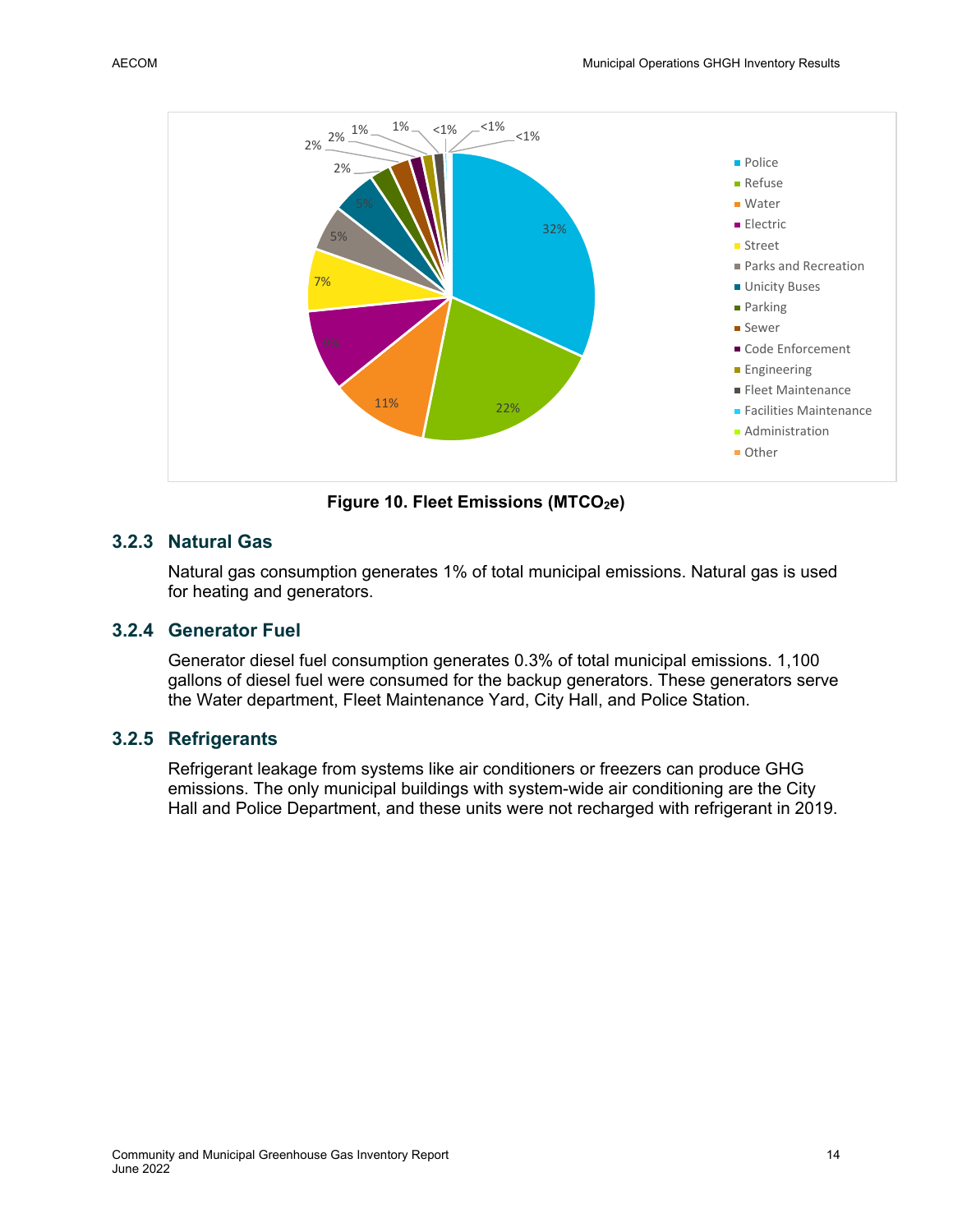## **4.0 GHG Inventory Next Steps**

### **4.1 Communicating Results**

Reporting emissions as metric tonnes of carbon dioxide ( $MTCO<sub>2</sub>e$ ) equivalent is required by most reporting standards. However, this metric is often not accessible to the general public. To better communicate results, the City can select noteworthy activity data to share on a regular basis. The activity data could be expressed as a "per capita" value to allow high-level progress tracking, especially in years where a full inventory is not reported. Examples of 2019 per capita activity data include the following:

- 4,697 vehicle miles driven per resident
- 12,387 kWh consumed per resident
- 0.3 tons of waste generated per resident

Direct comparisons of total community-wide GHG inventories can be misleading as these comparisons do not consider the size or population of the communities, emissions activities present in the community, the inventory protocol followed, data availability and accuracy, etc. Per capita emissions tend to be a more useful comparison metric as it reflects the size of the community (though does not normalize for the other comparative challenges previously listed). When considering total reported community emissions, Newark generated 13.1 MTCO<sub>2</sub>e/person in 2019. However, when only considering emissions sources required by the GPC for BASIC reporting, Newark generated 12.8  $MTCO<sub>2</sub>e/capita.$  The table below lists the per capita emissions of cities of a similar population size (<50,000) and climate region as Newark that are part of the Global Covenant of Mayors.3 These cities follow an emissions reporting framework that is based on the GPC, though reporting years may vary. Again, it is important to note that these cities' reported emission sources might not perfectly align with Newark's. Additionally, these cities represent those that are already committed to/working toward climate action and may therefore represent the lower end of the emissions per capita spectrum.

| City                                                           | Newark,<br>DE. | Lexington,<br>МA | Charlottesville,<br>VA | Blacksburg,<br>VA | Burlington, |
|----------------------------------------------------------------|----------------|------------------|------------------------|-------------------|-------------|
| <b>Emissions per</b><br>capita<br>(MTCO <sub>2</sub> e/person) | 12.8           | 13.3             | 6.5                    | 8.7               | 8.4         |

Another option for communicating GHG inventory results is using the EPA GHG Equivalencies Calculator4 to translate activity data or GHG emissions into concrete terms, such as the following example:

- 2019 community-wide GHG emissions in Newark are equivalent to the following:
	- Driving 1 billion miles in an average gas car (or driving to the moon and back 2,300 times), OR driving 32,000 miles per Newark resident
	- Powering nearly 56,000 homes for a year  $-4$  times the number of homes in Newark, OR powering 1.7 homes per Newark resident

<sup>3</sup> https://www.globalcovenantofmayors.org/our-cities/

<sup>4</sup> https://www.epa.gov/energy/greenhouse-gas-equivalencies-calculator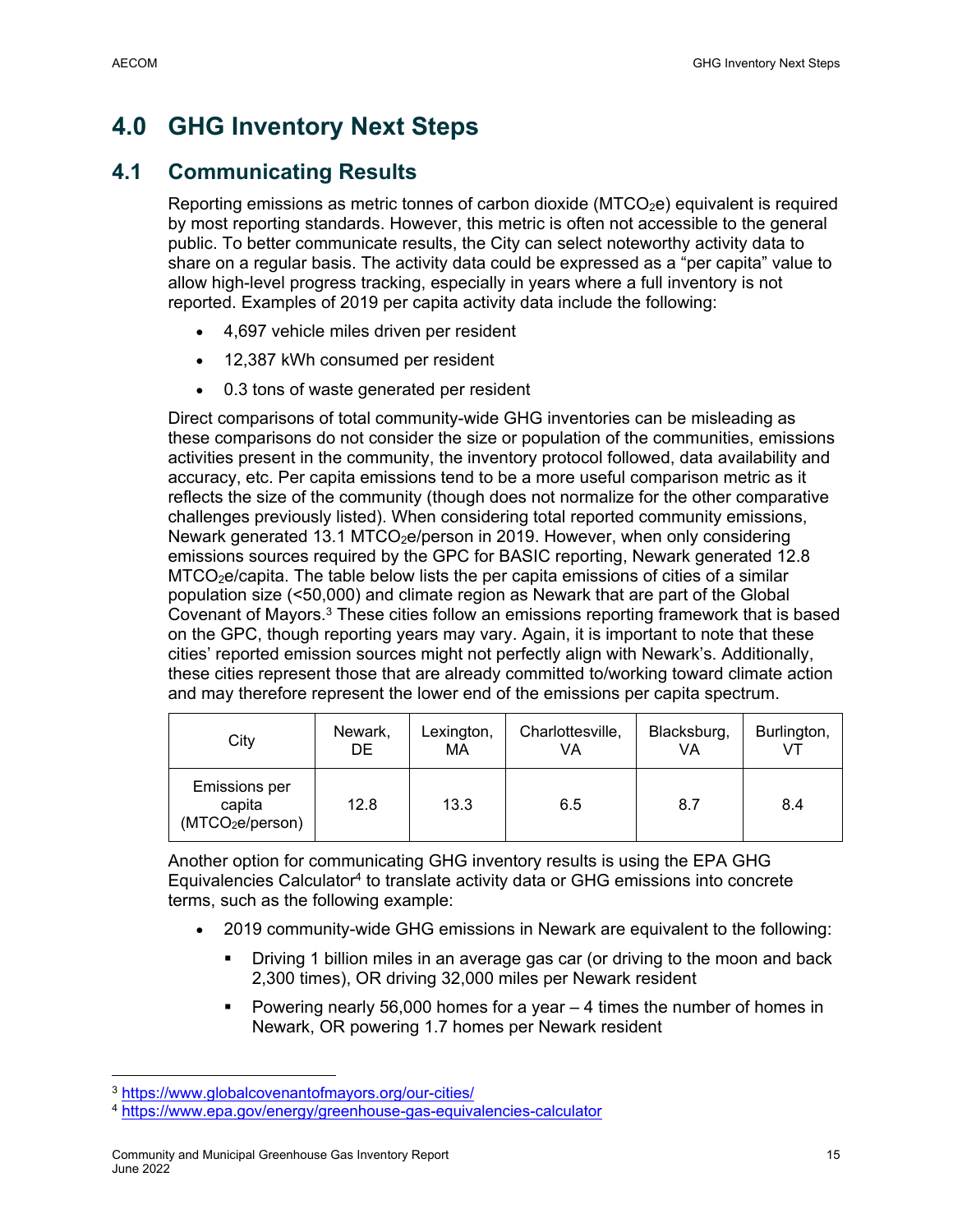$\blacksquare$  The amount of carbon sequestered annually by a forest covering 1/3<sup>rd</sup> of Delaware, OR 15 acres of forest per Newark resident

These kinds of illustrative comparisons can help residents to think about their own contributions to global climate change.

Additionally, the City could provide links to various online carbon impact calculators where residents can calculate their personal GHG emissions, such as the CoolClimate Network Carbon Footprint Calculator5. These communications be made available through the City website in a dashboard format as was also recommended in *Sustainable Newark*.

## **4.2 Emissions Reporting Schedule**

Regularly evaluating community-wide and municipal operations GHG emissions through future inventories will provide information on the City's overall emissions trends and help track progress toward GHG targets. Future inventories can also help the City understand which specific emission sectors and activities are demonstrating GHG reduction progress or are facing challenges. However, frequent full reporting of GHG inventories can be resource intensive (e.g., staff time, funding). Limited resources may be better spent implementing and tracking GHG reduction actions from the City's future Climate Action Plan (CAP).

For consistency, the City should aim to align its GHG reporting periods with *Sustainable Newark* ─ the City's sustainability plan. *Sustainable Newark* is to be updated every 5 years and recommends that the City initially establish a GHG inventory reporting schedule of every 2 or 3 years and eventually transition to annual reports.<sup>6</sup> AECOM recommends developing complete community-wide and municipal operations GHG inventories at least every 5 years to coincide with *Sustainable Newark* updates. In intermediary years, primary emissions activity data, such as electricity consumption, municipal fleet fuel consumption, and waste collected, should be collected annually to better monitor emissions trends in-lieu of full inventory development. Should communitywide natural gas consumption data become available in the future, it should also be collected annually.

## **4.3 GHG Inventory Improvement Opportunities**

AECOM recommends the following to improve future GHG inventories:

- Continue the dialogue with Delmarva Power and develop a process by which natural gas data for Newark customers can be provided. Delmarva's legal group would need to authorize a data exchange, but it is unknown what actions may be needed to obtain permissions. The City should write an official letter to Delmarva asking to release the data. The letter should highlight the benefits of releasing the data including the following:
	- A streamlined data delivery process will help Delmarva respond more easily as other jurisdictions begin to request similar data as energy and climate planning evolves.
	- Other utilities currently offer this data on a regular basis.

<sup>5</sup> https://coolclimate.berkeley.edu/calculator

<sup>6</sup> https://newarkde.gov/DocumentCenter/View/12803/SustainableNewark\_FINAL\_30OCT19?bidId=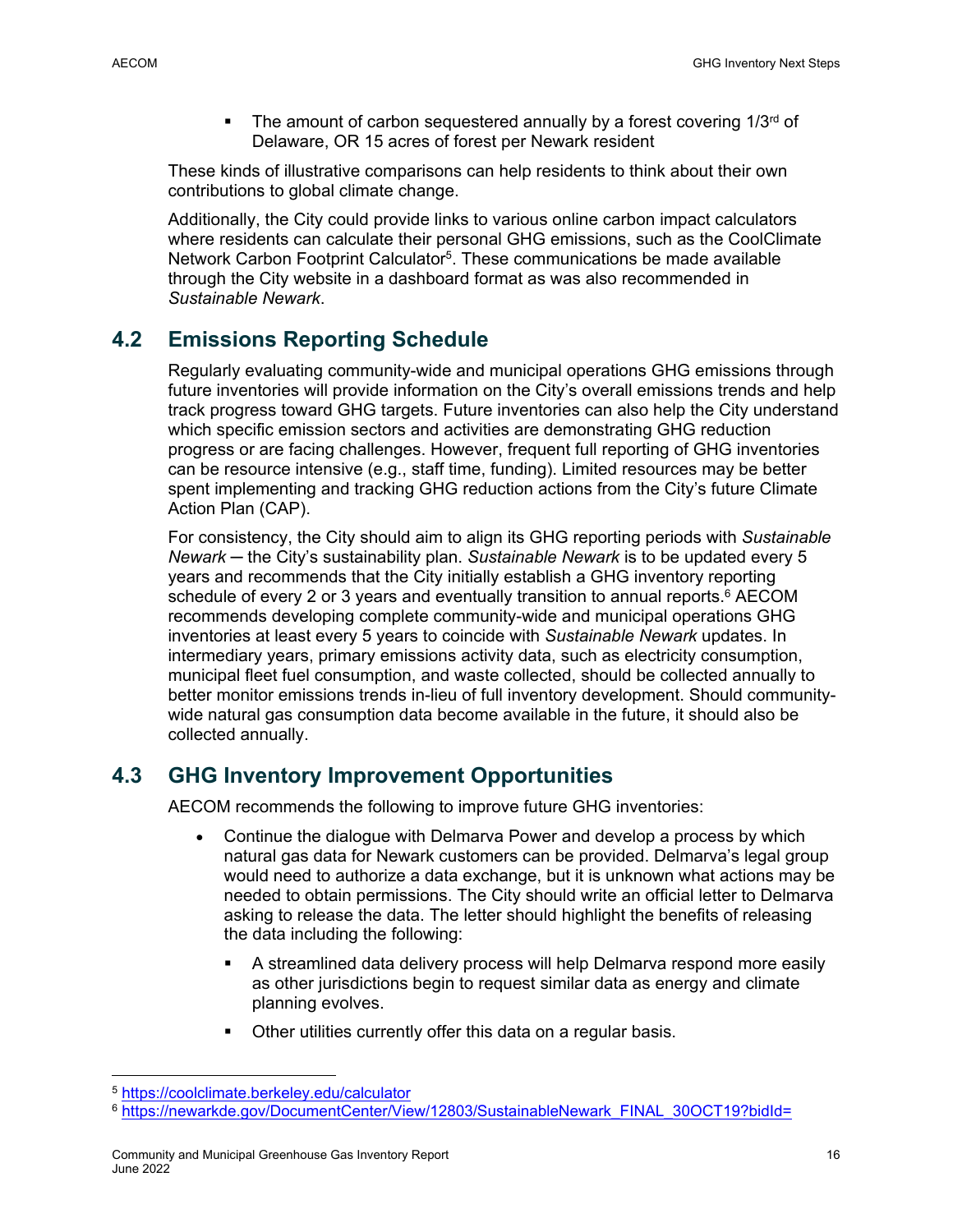- Releasing the data increases transparency and demonstrates Delmarva's willingness to work with its customers on their climate planning goals.
- If natural gas utility data cannot be obtained, the City could improve its stationary estimates by refining the property database used for stormwater utility billing. The database could better describe the actual building uses and define building areas that account for multiple floors and mixed uses.
- Continue to track enrollment in the 100% renewable electricity program and determine the total community-wide electricity consumption under the program. Continue to use the market-based electricity emissions calculation method to reflect the impact of enrollment (the emissions factor for those enrolled should be zero).
- Evaluate other sources for vehicle travel data. Google Environmental Insight Explorer provides annual data on community VMT, among other information. The VMT data reflects actual trips from geospatial data based on continuous observation and better represents changes in travel due to COVID-19. Both C40 Cities and ICLEI recommend using Google EIE to obtain on-road transport VMT. The City should contact the Google Environmental Insight Explorer team to request data access for the City of Newark, particularly the model's community VMT data. This data can either be used to replace information from the WILMAPCO regional travel demand model (which is updated every 2-3 years) or can be collected annually and used to describe directional changes in the community's vehicle travel volume (i.e., VMT) and mode (e.g., transit, driving, biking).
- Work with private waste contractors to better understand the quantity of private waste collected in the city.
- Develop a streamlined method for tracking City-owned behind-the-meter solar electricity generation and report total kWh and avoided emissions in future inventories. Though reduced electricity consumption will already be reflected in community electricity data, tracking the total renewable energy production and avoided GHG emissions will help to illustrate the benefits of the program.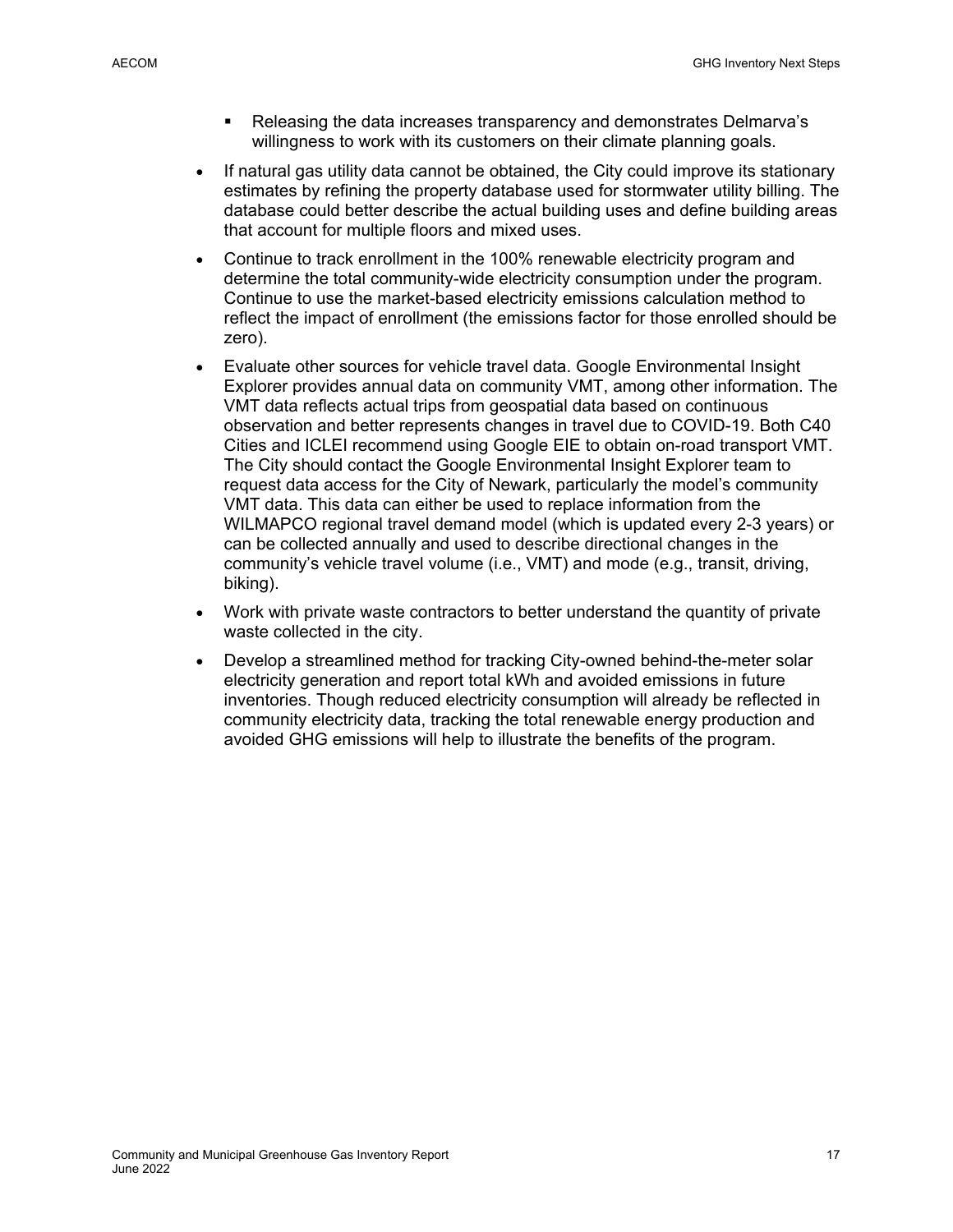## **5.0 Future CAP Development Process**

### **5.1 Climate Action Plan Development Steps**

Most CAPs follow a similar development approach, which can include various iterations of the following steps:

- **1. Develop a GHG Inventory**: Complete a base year GHG inventory (Newark completed this step with its 2019 GHG inventories).
- **2. Forecast Emissions**: Develop emissions forecasts using growth indicators and evaluating potential plans and policies that would impact future emissions, such as utility or state-wide renewable-energy procurement plans/goals or ZEV adoption forecasts.
- **3. Establish GHG Reduction Targets**: Establish near- and long-term GHG targets upon which to frame CAP development, such as a net zero target year and interim target, if desired.
- **4. Evaluate Target Achievement Scenarios**: Develop a target achievement scenario through evaluation of multiple high-level technologic changes that can achieve the local reduction targets.
- **5. Develop Initial Actions**: Develop CAP actions that contribute to GHG reduction strategy and scenario achievement.
- **6. Select and Prioritize Actions**: Develop an action selection and prioritization process to evaluate the pros and cons of each action and determine which actions will be included in the CAP and/or prioritized for immediate implementation.
- **7. Establish an Implementation and Monitoring Approach**: Establish an approach for implementing actions and monitoring CAP and target achievement progress
- **8. Develop a Climate Action Plan**: Develop a CAP document to be shared publicly and updated on a recurring schedule as new information is available.
- **9. Ongoing Community/Stakeholder Engagement**: Engage the community and stakeholders throughout the CAP development and implementation process with an emphasis on highlighting the voices of underserved/marginalized residents.
- **10. Consider Climate Vulnerability and Resilience/Adaptation Opportunities**: Consider including a climate resilience and adaptation analysis as part of the CAP to understand potential local climate hazards and adaptation strategies.

As the City looks to move beyond *Step 1: Develop a GHG Inventory*, the process outlined above can provide further guidance on future CAP development.

## **5.2 Preliminary GHG Reduction Strategies**

Based on the results of the emissions inventories, the following preliminary climate strategies can help reduce emissions from major sources in Newark and could be used as the starting point for GHG reduction analysis as part of climate action plan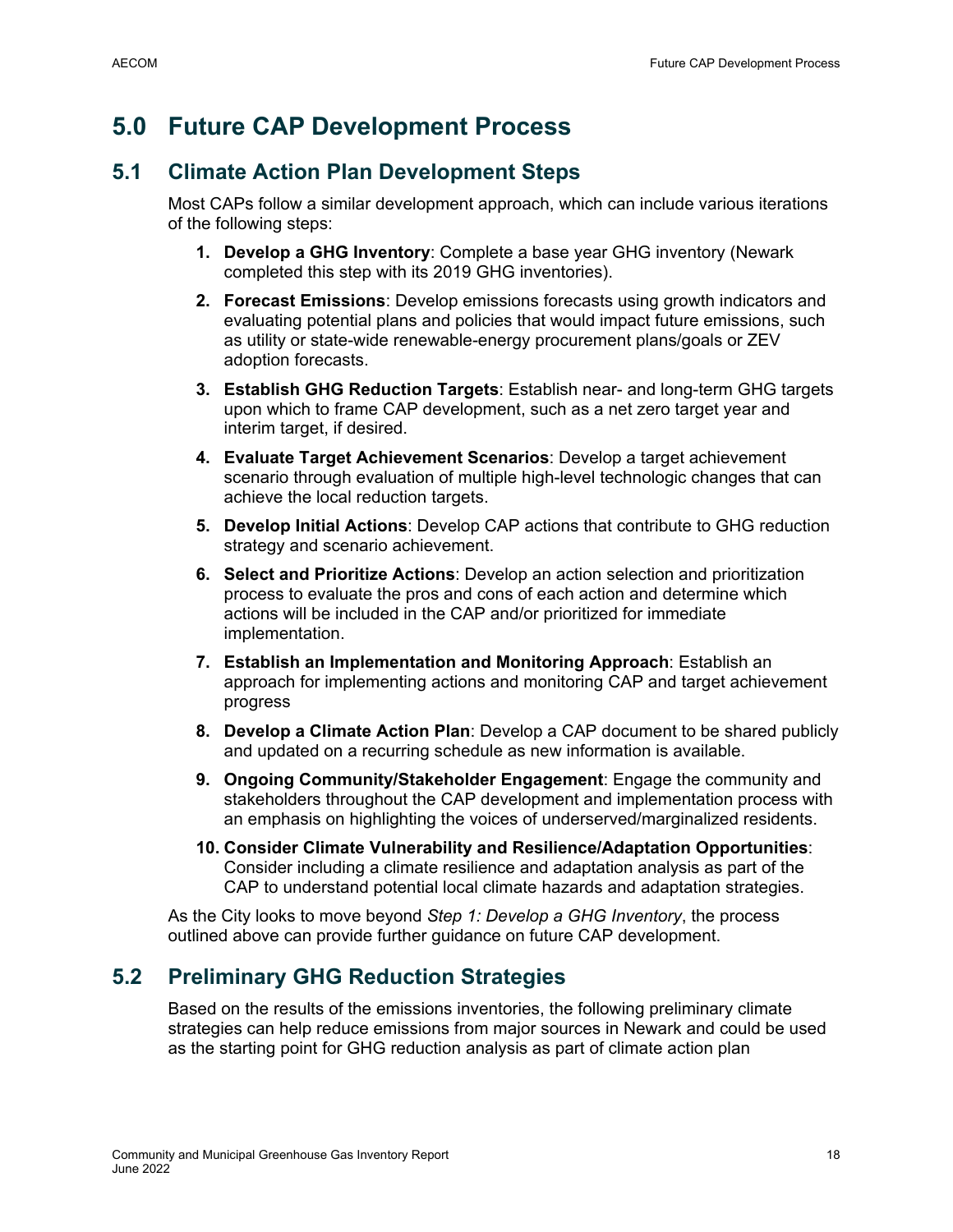development. This is not an exhaustive list and reflects common strategies within the primary emissions sectors that might be included in a CAP:

- 1. Electricity (39% of total emissions)
	- a. Transition from fossil-fuel electricity sources (such as natural gas) to carbonfree electricity sources (such as solar and wind).
- 2. Building Stationary Fuel (26% of total emissions)
	- a. Increase energy efficiency of existing buildings through efficient equipment and enhanced envelope performance.
	- b. Retrofit existing fossil fuel equipment with electric or zero-carbon options.
	- c. Require new construction to be all-electric.
- 3. Transportation (19% of total emissions)
	- a. Shift private vehicle trips to alternate modes of transport, such as active modes (e.g., walking, biking, rolling) and public transit (e.g., buses and trains).
	- b. Increase the use of zero-emissions vehicles for private and public transit.
	- c. Increase use of zero-emissions off-road vehicles and equipment, like lawn mowers and construction equipment.
- 4. Solid Waste (1% of total emissions)
	- a. Increase composting and recycling.
	- b. Decrease waste generation.

An emissions planning scenario includes multiple strategies that will help the City meet its emission reduction targets. Once the City has selected a scenario, it will need to develop actions to achieve GHG reduction strategies like the examples provided above. For example, to decarbonize existing residential buildings, the City could consider the following actions:

- Incentivize electrification of fossil fuel systems (e.g., natural gas hot water heaters, HVAC equipment, stoves/cooktops).
- Develop mandates for fossil fuel equipment replacement at time of sale, end of useful life, etc.

To decarbonize the municipal vehicle fleet and off-road equipment, the City could consider the following actions:

- Develop a Zero Emission Vehicles (ZEV) fleet procurement policy.
- Require all off-road equipment under City contract (e.g., lawnmowers, leaf blowers, construction equipment, etc.) to be zero- or low-emissions.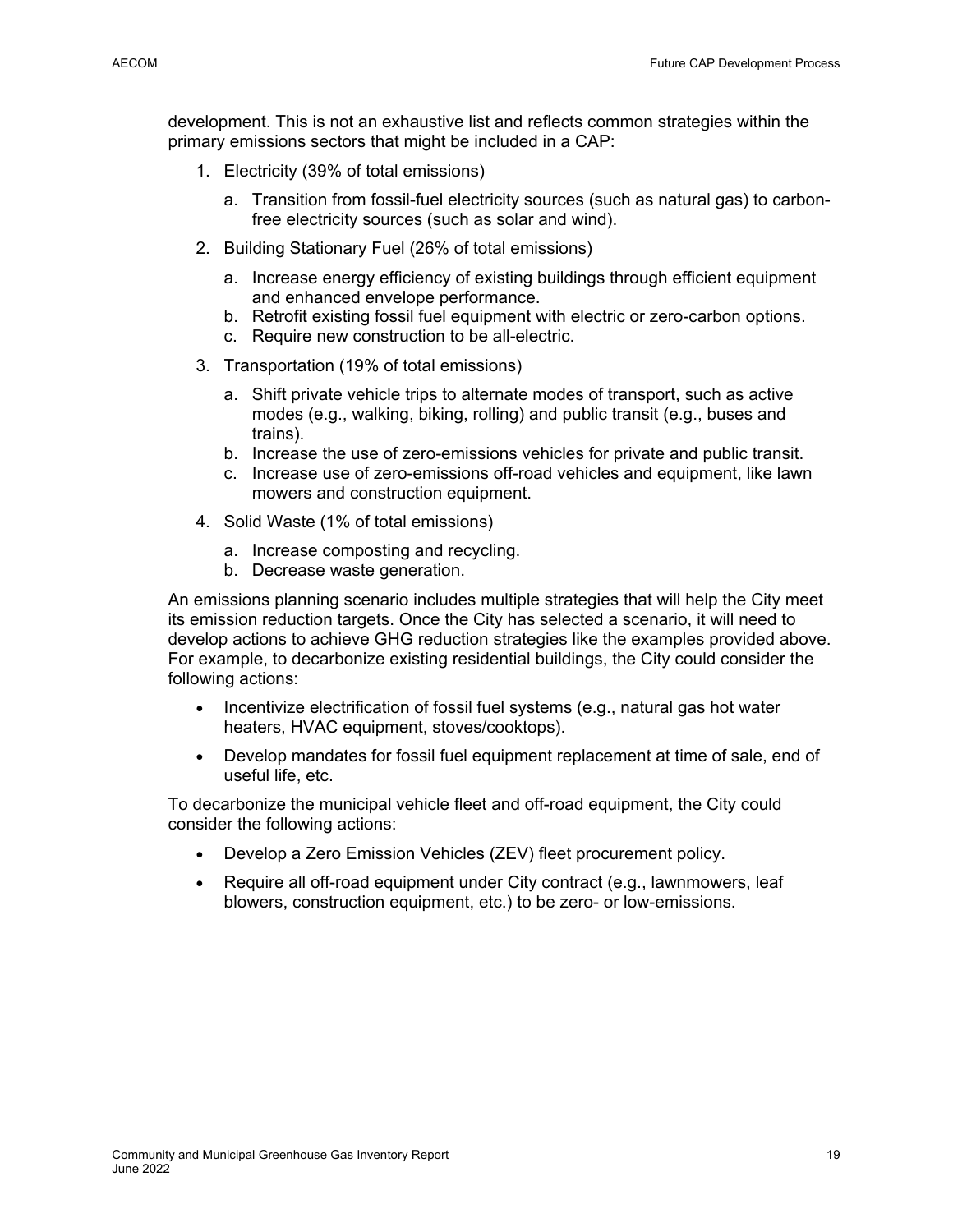## **6.0 GHG Inventory Methodologies and Data Collection**

## **6.1 Community GHG Inventory Methodology**

### **6.1.1 Electricity**

Electricity consumption was obtained from City-provided electricity consumption data. The data covered all DEMEC electricity consumption in the city and was organized by specific location categories. Each category was assigned an inventory sector (see table below). Municipal electricity data was provided separately in municipal utility bills. Municipal streetlight and traffic light data was estimated using the bulb wattage and assumed hours per year.

| <b>GHG Inventory Sectors</b>  | <b>Location Categories from Electricity Data</b>        |
|-------------------------------|---------------------------------------------------------|
| <b>Residential</b>            | RENTAL E, RENTAL HEAT E, RESIDENTIAL E,                 |
|                               | <b>RESI HEAT E</b>                                      |
| <b>Commercial</b>             | CHURCHS E, COMMERCIAL E, HOSPITALS E                    |
| <b>Industrial</b>             | <b>INDUSTRIAL E</b>                                     |
| <b>Municipal</b>              | From separate municipal utility data provided by City   |
| <b>Municipal - Street and</b> | From separate electricity consumption estimations       |
| traffic lights                | provided by City                                        |
| <b>Other Institutional</b>    | <b>GOVERNMENT E, STATE E</b>                            |
|                               | (Note: This electricity consumption was derived by      |
|                               | subtracting the total municipal in-boundary electricity |
|                               | consumption from these two categories)                  |
| <b>Schools</b>                | OTHER SCHOOLS E                                         |
| <b>University</b>             | UD NON ESA METERS, UD ESA METERS                        |

There are two municipal electric accounts under Delmarva Power that are within the city's boundaries (Folk Park Gate and Curtis Pump Station). This electricity consumption was obtained from Delmarva bills and added to the total DEMEC electricity consumption. Municipal electricity consumption for facilities outside of the city's geographic boundaries was not included here but is included under the municipal inventory.

Electricity transmission and distribution line losses are not required to be reported under the GPC BASIC approach. However, the City of Newark has decided to disclose these emissions to better understand the impact of line loss. These transmission and distribution losses were calculated by subtracting the "behind the meter" electricity consumption data from the "front of meter" system load electricity data provided by the City. The difference is the total electricity line loss, which is approximately 7%.

The DEMEC electricity emissions factor was generated using its 2019 energy fuel source mix and the World Bank's Climate Action for Urban Sustainability (CURB) tool. AECOM created a user-friendly Excel tool that reproduces CURB's methodology for calculating an emissions factor from fuel mixes. If the DEMEC fuel mix changes in the future, this Excel tool can be updated with the new fuel mix to calculate the new emissions factor. The EPA 2019 eGRID emissions factors for the RFC East region were used to calculate the electricity emissions from Delmarva accounts and location-based emissions.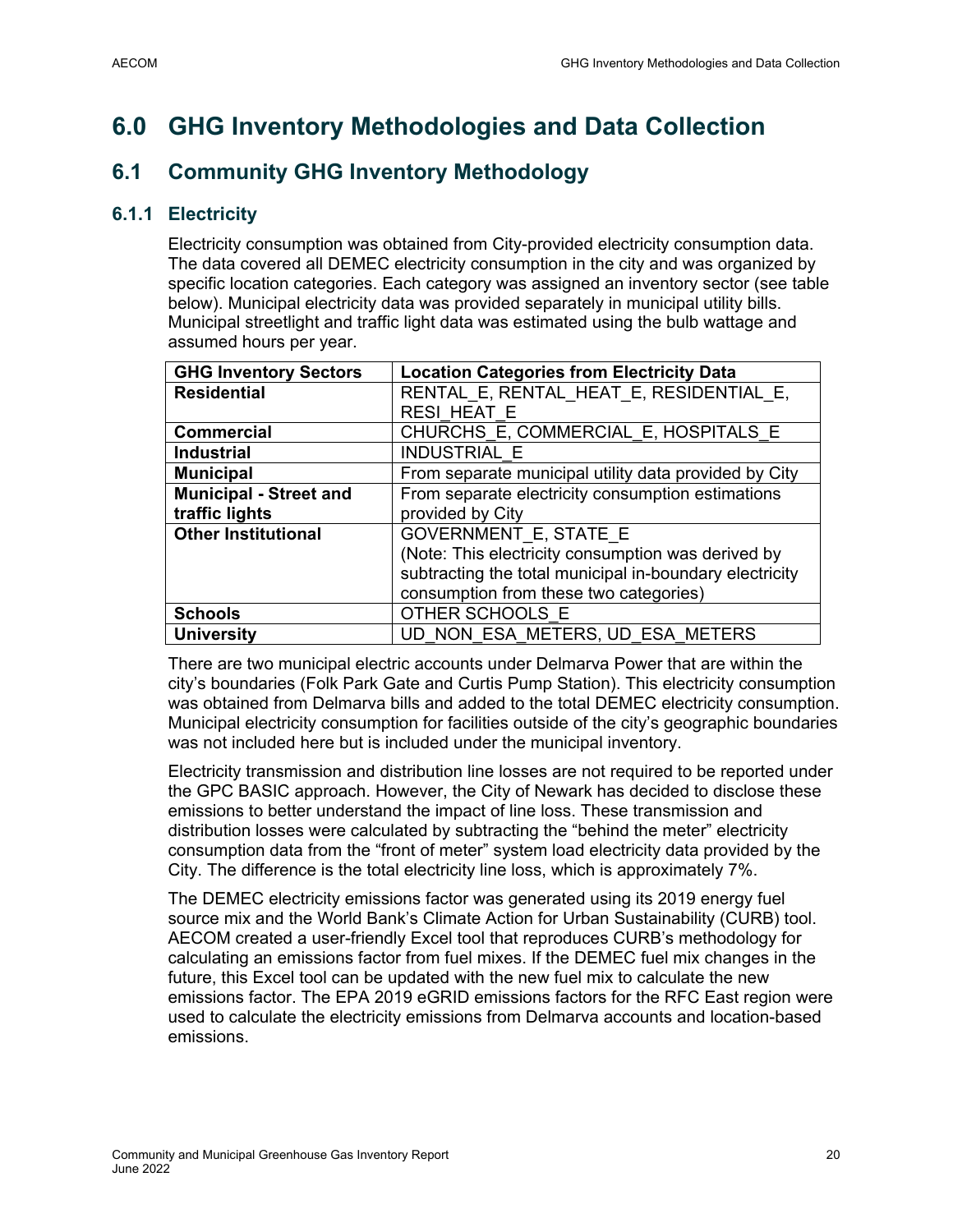### **Market vs. Location-based Methods**

Electricity emissions are generated from powerplants outside the city that produce electricity using a mix of fuel types (e.g., coal, natural gas, solar). Cities can assess emissions from electricity consumption using two methods: a location-based method or a market-based method. A location-based method is based on an average emission factor for the electrical grid that represents the energy produced in a region. The market-based method is based on allocating emissions from energy generators to consumers based on "contractual instruments" such as utility-specific emission factors, energy attribute certificates, or other contracts. The GPC requires electricity emissions to be reported using the location-based method, which in this case entails using the EPA eGRID emissions factors for the RFC East region. However, to better reflect the impact of Newark's Renewable Energy Program, the market-based method is used in the community-wide 2019 GHG inventory and is recommended for future GHG inventories. The market-based method considers the specific electricity fuel mix of DEMEC-procured energy and renewable energy consumption due to enrollment in the Renewable Energy Program. Because the Renewable Energy Program was not available until after May 2021, only the DEMEC fuel mix had an emissions impact on the 2019 inventory. Location-based and market-based emissions are included for comparative purposes below.

The 2019 market-based emissions are 21% higher than the location-based emissions. This is because DEMEC's electricity emission factor  $(0.3844$  MTCO<sub>2</sub>e/MWh) is higher than the eGRID region's factor (0.3168 MTCO<sub>2</sub>e/MWh). Even though DEMEC uses more renewable energy than the eGRID region (29% renewables for DEMEC vs 5% renewables for eGRID RFC East), the eGRID region uses much more carbon-free energy due to its large nuclear load (29% carbon-free for DEMEC vs 42% carbon-free for eGRID RFC East). Therefore, the eGRID region's electricity emissions factor is lower than DEMEC's.

|                            | <b>Electricity Emissions (MTCO2e)</b> |                       |  |
|----------------------------|---------------------------------------|-----------------------|--|
| <b>Sector</b>              | <b>Market-Based</b>                   | <b>Location-Based</b> |  |
| Residential                | 34,923                                | 28,815                |  |
| Commercial                 | 53,729                                | 44,332                |  |
| Industrial                 | 4,505                                 | 3,717                 |  |
| Municipal                  | 2,874                                 | 2,379                 |  |
| <b>Other Institutional</b> | 1,583                                 | 1,306                 |  |
| Schools                    | 2,063                                 | 1,702                 |  |
| University of Delaware     | 60,957                                | 50,295                |  |
| Line Loss                  | 11,694                                | 9,648                 |  |
| <b>TOTAL</b>               | 172,328                               | 142,194               |  |

As of May 2021, the City offers an option of enrolling in a 100% renewable option for all electric accounts. The new rate will automatically apply to all new electric accounts created after May 26, 2021. As of December  $31<sup>st</sup>$ , 2021, approximately 20% of city-wide electric accounts are in the 100% renewable program. Participation in this program will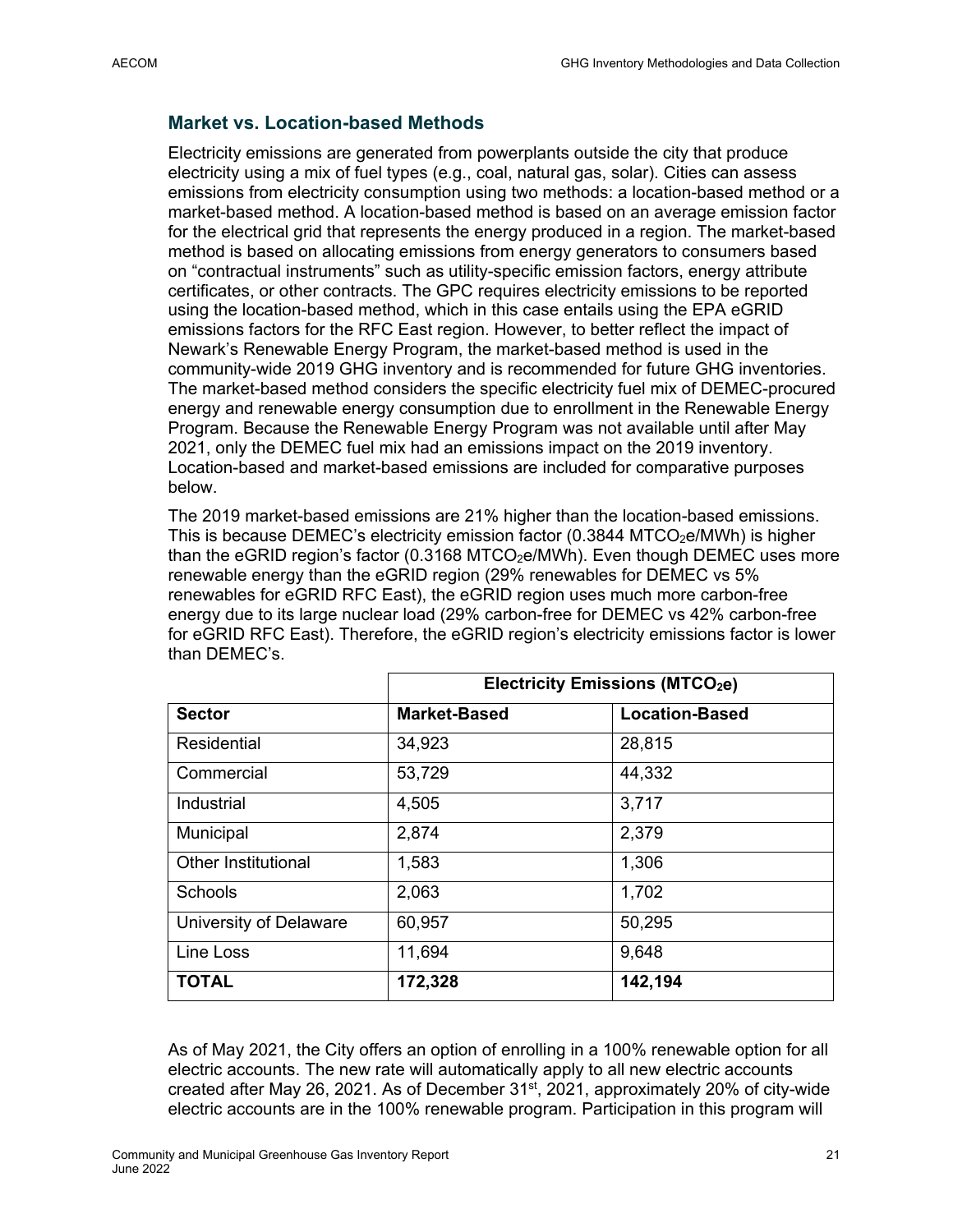be reflected in the 2021 inventory and future inventories when following the marketbased calculation method.

### **6.1.2 Stationary Fuels**

The City requested natural gas use data from Delmarva Power but was informed that this information is privileged and could not be released unless Delmarva's legal group granted permission. The City was able to provide actual municipal operations stationary fuel consumption data, and University of Delaware fuel consumption was collected from the University 2018-2019 Academic Year GHG inventory. All other community stationary energy fuel consumption was estimated using building-specific energy intensities, household quantities, and building area. Emission factors were obtained from the 2020 EPA Emission Factors for Greenhouse Gas Inventories<sup>7</sup> (there was no Emissions Factor document produced in 2019).

While the stationary fuel emissions were largely based on estimated activity information, the emissions results do not appear to be unusual as stationary fuels are typically a large emissions source for communities in colder or even moderate climates. Additionally, the proportion of Newark's stationary fuel emissions to total community emissions (35%) is in alignment with the University of Delaware's proportion of stationary fuel emissions in its GHG inventory (32%). However, the lack of high-quality natural gas data will limit Newark's ability to track emissions reduction progress and accurately compare emissions across sectors. It is recommended that the City continue to work with Delmarva Power to enable data reporting on community-wide natural gas consumption to support future GHG inventories (see *Climate Planning Recommendations* section).

### **Residential Stationary Energy**

| <b>Heating Source</b> | <b>Heating source by</b><br><b>Occupied Housing Unit</b><br>(%) | <b>Heating source by</b><br><b>Occupied Housing Unit</b><br>(Quantity) |
|-----------------------|-----------------------------------------------------------------|------------------------------------------------------------------------|
| <b>Natural Gas</b>    | 59.9%                                                           | 7,133                                                                  |
| Electricity           | 29.9%                                                           | 3,561                                                                  |
| Fuel Oil              | 6.9%                                                            | 822                                                                    |
| Propane               | 2.0%                                                            | 238                                                                    |
| Other                 | 0.7%                                                            | 83                                                                     |
| No Fuel               | 0.6%                                                            | 71                                                                     |

Heating fuel types for all residential housing was estimating using the 2019 5-year American Community Survey estimates for Newark, table S2504.

Average household energy consumption per main heating fuel for the Northeast Region was obtained from the 2015 Residential Energy Consumption Survey table CE2.2. This data considers that households will use multiple different fuel types depending on their primary heating fuel.

<sup>7</sup> https://www.epa.gov/sites/default/files/2021-04/documents/emission-factors\_apr2021.pdf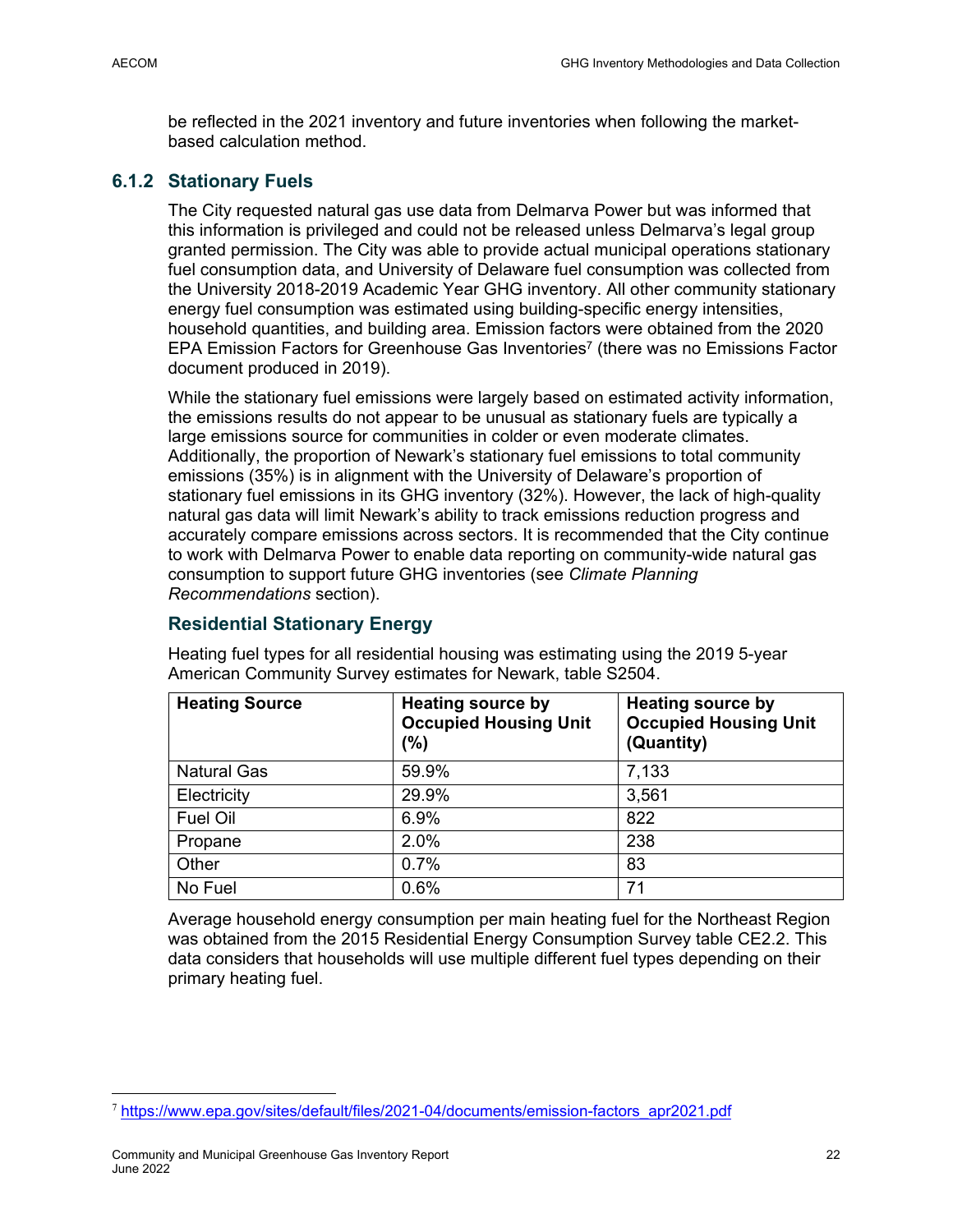| Table CE2.2              | <b>Average Site Energy Consumption (MMBTU/household)</b> |                    |                             |                |
|--------------------------|----------------------------------------------------------|--------------------|-----------------------------|----------------|
| <b>Main Heating Fuel</b> | <b>Natural Gas</b>                                       | <b>Electricity</b> | <b>Fuel</b><br>Oil/Kerosene | <b>Propane</b> |
| <b>Natural Gas</b>       | 78.0                                                     | 24.5               |                             |                |
| Electricity              | 10.2                                                     | 37.6               |                             |                |
| <b>Fuel Oil</b>          | 16.0                                                     | 28.2               | 10.6                        | 79.4           |
| Propane                  |                                                          | 31.6               | 63.2                        |                |

Applying the average site energy consumption data to the housing units per primary heating source data generates total energy consumption for all households (note that electricity consumption data generated here was excluded from the inventory as it is already accounted for under the electricity sector from an empirical data source).

|                       | <b>Total Energy Consumption per Fuel Source for All</b><br><b>Occupied Housing Units (MMBTU)</b> |        |        |
|-----------------------|--------------------------------------------------------------------------------------------------|--------|--------|
| <b>Heating Source</b> | <b>Natural Gas</b><br><b>Fuel Oil</b><br>Propane                                                 |        |        |
| <b>Natural Gas</b>    | 556,412                                                                                          |        |        |
| Electricity           | 36,320                                                                                           |        |        |
| Fuel Oil              | 13,148                                                                                           | 65,245 | 8,710  |
| Propane               |                                                                                                  |        | 15,053 |
| <b>Total</b>          | 23,763<br>62,245<br>605,880                                                                      |        |        |

In the electricity data provided by the City, electricity consumption data for residential and rental properties that use electric heat was included as a separate line item but was not integrated into the inventory.

### **Commercial, Institutional and Industrial Stationary Energy**

Actual natural gas utility data was provided for municipal operations. University of Delaware natural gas, fuel oil, and propane consumption data was obtained from the 2018-2019 Academic Year GHG Inventory (this year was used as a proxy for inventory year  $2019$ ).<sup>8</sup> The University of Delaware used a different emission factor source (EPA Mandatory Reporting Rule for Greenhouse Gases) and GWP source (IPCC AR4) than what was used in the Newark CIRIS analysis, so the University's reported emissions are slightly different than what is reported in Newark's inventory.

Other commercial, institutional, and industrial stationary energy consumption was estimated using tax parcel building area and energy intensities from the EIA 2012 Commercial Building Energy Consumption Survey (CBECS) Table C27 and C35.9 The EIA tables provided natural gas and fuel oil energy intensities per principal building activity in specific regions. Propane energy intensity information was not provided, and propane was not identified as a main commercial space energy source for the Mid-Atlantic region. Additionally, fuel oil energy intensity was not available for the Mid-Atlantic region, therefore the Northeast region was selected as a proxy.

<sup>&</sup>lt;sup>8</sup> https://cpb-us-w2.wpmucdn.com/sites.udel.edu/dist/e/763/files/2015/10/UD-2018-2019-GHG-Inventory-<br>Report Final-V2.pdf

<sup>&</sup>lt;sup>9</sup> https://www.eia.gov/consumption/commercial/data/2012/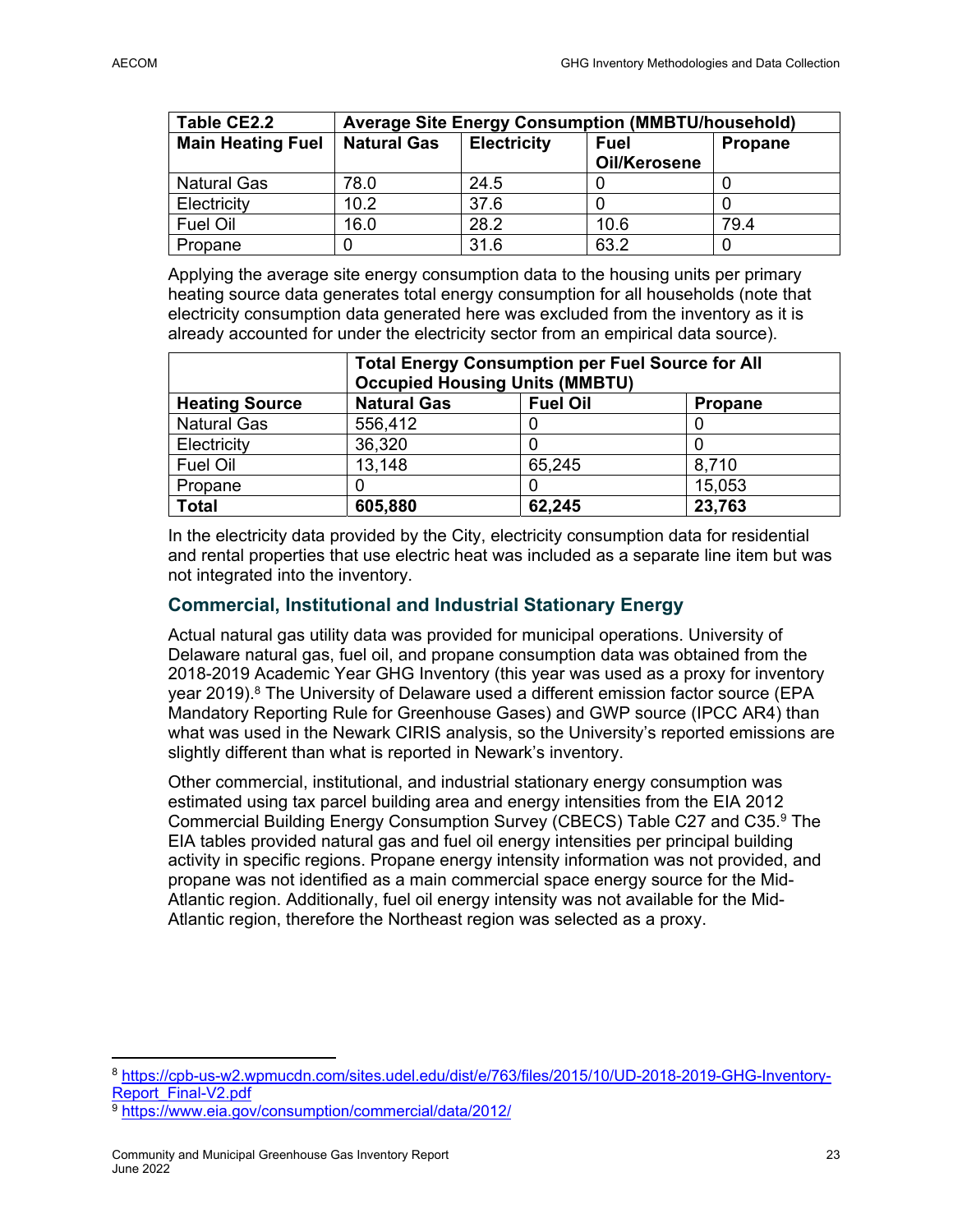| <b>Principal Building</b><br><b>Activity</b> | <b>Natural Gas Energy</b><br><b>Intensity for the Middle</b><br><b>Atlantic (cubic</b><br>feet/square foot) | <b>Fuel Oil Energy Intensity</b><br>for the Northeast<br>(gallons/square foot) |
|----------------------------------------------|-------------------------------------------------------------------------------------------------------------|--------------------------------------------------------------------------------|
| Service                                      | 76.8                                                                                                        | 0.11                                                                           |
| Office                                       | 35.4                                                                                                        | 0.06                                                                           |
| Religious Worship                            | 26.3                                                                                                        | 0.11                                                                           |
| <b>Mercantile-Retail</b>                     | 25.2                                                                                                        | 0.11                                                                           |
| Lodging                                      | 41                                                                                                          | 0.11                                                                           |
| <b>Health Care</b>                           | 66.8                                                                                                        | 0.15                                                                           |
| <b>Food Service</b>                          | 169.4                                                                                                       | 0.11                                                                           |
| Education                                    | 48.5                                                                                                        | 0.15                                                                           |
| <b>Public Assembly</b>                       | 42.2                                                                                                        | 0.11                                                                           |
| Warehouse and Storage                        | 17.9                                                                                                        | 0.11                                                                           |

Building area in the city was obtained from New Castle County tax parcel data. Each building was assigned a building type. These building types and their associated areas were mapped to each CBECS principal building activity. University of Delaware campus and municipal building area were identified by parcel ID number and excluded from total areas as their natural gas and oil consumption were provided separately. Both the "Exempt Residential" and "Residential" building types included mixed-uses, so the entirety of their building area was included in the commercial analysis. Additionally, some parcels and associated building area were duplicated in the parcel data. Therefore, the total building area included in the commercial, institutional, and industrial stationary energy estimations are most likely higher than reality. In lieu of actual empirical activity data, this is an acceptable approach to estimate fuel use and is conservative in its results such that the stationary energy emissions are likely overestimated instead of under-estimated.

| <b>CBECS Principal</b><br><b>Building Activity</b> | <b>Survey Building Types Included</b>                                                                                  | <b>Total Building</b><br>Area (square<br>feet) |
|----------------------------------------------------|------------------------------------------------------------------------------------------------------------------------|------------------------------------------------|
| <b>COMMERCIAL</b>                                  |                                                                                                                        |                                                |
| Service                                            | AUTOMTV-CNTR, AUTO-SHWROOM,<br><b>BARBER-SHOP</b>                                                                      | 380,486                                        |
| Office                                             | BANK, CLUB-HOUSE, GOVRNMT-<br>BLDG, OFFICE, COMMERCIAL,<br>EXEMPT COMMERCIAL, #N/A, EXEMPT<br>RESIDENTIAL, RESIDENTIAL | 14,131,071                                     |
| <b>Religious Worship</b>                           | <b>CHURCH</b>                                                                                                          | 12,193                                         |
| Mercantile-Retail                                  | CONVENC-STOR, RETAIL-STORE                                                                                             | 484,443                                        |
| Lodging                                            | HOTEL, MULT-RESDNCE                                                                                                    | 157,110                                        |
| <b>Health Care</b>                                 | MEDICAL-OFC, VETER-MEDICL                                                                                              | 13,821                                         |
| <b>Food Service</b>                                | <b>RESTAURANT</b>                                                                                                      | 171,425                                        |
| Education                                          | <b>SCHOOL</b>                                                                                                          | 240,146                                        |
| <b>Public Assembly</b>                             | <b>SKATING-RINK, THEATER</b>                                                                                           | 4,600                                          |
| Warehouse and<br>Storage                           | STORAGE-WHSE                                                                                                           | 441,527                                        |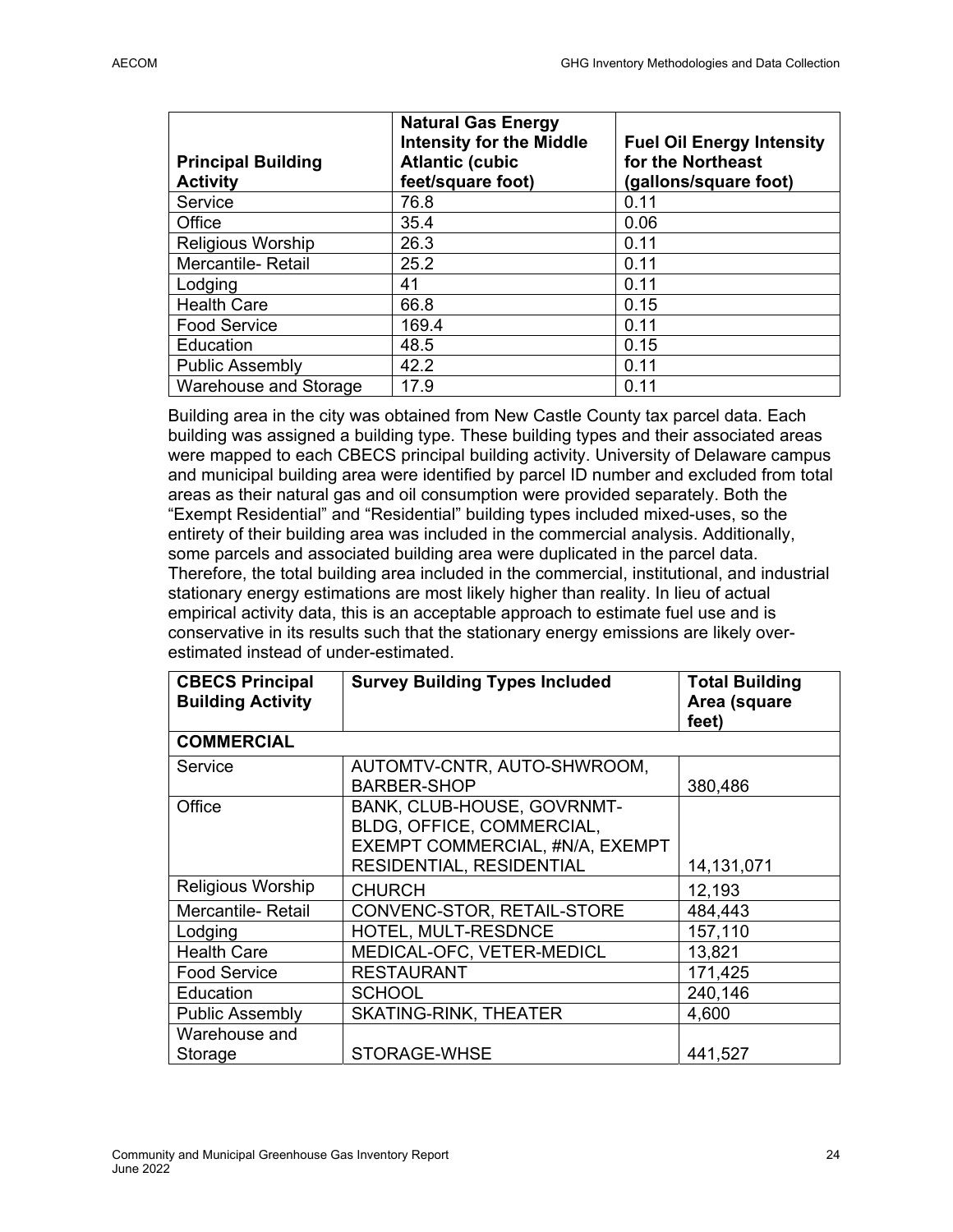| <b>INDUSTRIAL</b>        |                          |                           |
|--------------------------|--------------------------|---------------------------|
| Service                  | INDUST-MFCTR, INDUSTRIAL | 5,510,407                 |
| Warehouse and<br>Storage | DISTRIB-WHSE             | 356,079                   |
|                          |                          | <b>TOTAL</b>   21,903,308 |

The CBECS energy intensities were applied to the parcel square footage information to generate total natural gas and fuel oil consumption estimates.

| <b>CBECS Principal</b><br><b>Building Activity</b> | <b>Total Natural Gas</b><br><b>Consumption (cubic feet)</b> | <b>Total Fuel Oil Consumption</b><br>(gallons) |  |  |
|----------------------------------------------------|-------------------------------------------------------------|------------------------------------------------|--|--|
| <b>COMMERCIAL</b>                                  |                                                             |                                                |  |  |
| Service                                            | 29,221,325                                                  | 41,853                                         |  |  |
| Office                                             | 500,239,913                                                 | 847,864                                        |  |  |
| Religious Worship                                  | 320,676                                                     | 1,341                                          |  |  |
| Mercantile-Retail                                  | 12,207,964                                                  | 53,289                                         |  |  |
| Lodging                                            | 6,441,510                                                   | 17,282                                         |  |  |
| <b>Health Care</b>                                 | 923,243                                                     | 2,073                                          |  |  |
| <b>Food Service</b>                                | 29,039,395                                                  | 18,857                                         |  |  |
| Education                                          | 11,647,081                                                  | 36,022                                         |  |  |
| <b>Public Assembly</b>                             | 194,120                                                     | 506                                            |  |  |
| Warehouse and                                      | 7,903,333                                                   | 48,568                                         |  |  |
| Storage                                            |                                                             |                                                |  |  |
| <b>INDUSTRIAL</b>                                  |                                                             |                                                |  |  |
| Service                                            | 423,199,258                                                 | 606,145                                        |  |  |
| Warehouse and                                      | 6,373,814                                                   | 39,169                                         |  |  |
| Storage                                            |                                                             |                                                |  |  |
| <b>TOTAL</b>                                       | 1,027,711,632                                               | 1,712,969                                      |  |  |

### **6.1.3 Fugitive Emissions**

This inventory accounts for fugitive emissions stemming from natural gas leakage in distribution pipelines. Natural gas fugitive emissions were calculated by using the CIRIS Fugitive Emissions from Gas Distribution Calculator. CIRIS applies a default natural gas leakage rate to the total natural gas consumed in Newark to calculate emissions.

### **6.1.4 On-Road**

Newark on-road vehicle miles traveled (VMT) by road type were generated by WILMAPCO using the EPA MOVES3 model. WILMAPCO used a CUBE travel demand model which uses the geographic method to include all VMT within the city's geographic boundaries.

The Delaware Department of Natural Resources and Environmental Control updates certain portions of the MOVES input files annually, such as vehicle registration/fleet distribution, at the start of the new model year. Other portions are updated every two or three years, depending on what the "triggering" event for the update is/are. See the *Climate Planning Recommendations* section for more information on the city's options to use annual Google EIE VMT data as an alternative data source.

Emissions factors by road type and vehicle type were generated by AECOM staff using the EPA MOVES3 model for New Castle County in 2019. AECOM provided a VMT by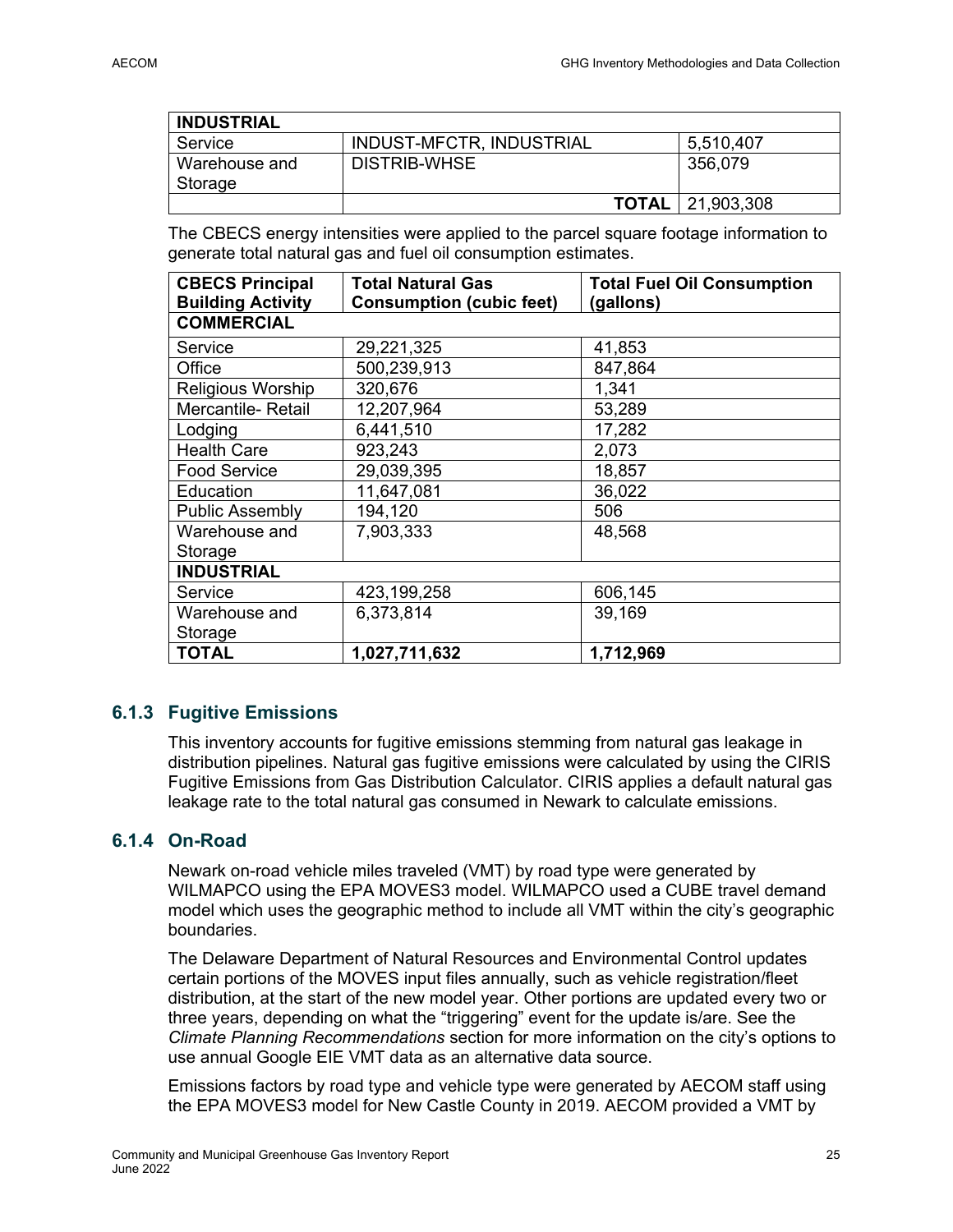vehicle mix breakdown for the County that was applied to Newark VMT to further refine emissions estimates.

### **6.1.5 Off-Road**

Off-road emissions were estimated using the EPA MOVES3 Nonroad model. The Nonroad model generates county-level GHG emissions. New Castle County emissions were scaled down to the city-level using city-specific scaling factors such as population from the Delaware Population Consortium and employment and housing units from the 2019 American Community Survey (ACS).

| <b>Nonroad Sector</b>     | <b>Scaling Factor</b>     | <b>Source</b>                         |
|---------------------------|---------------------------|---------------------------------------|
| Recreational              | Population                | <b>Delaware Population Consortium</b> |
| Construction              | Service Population        | Delaware Population Consortium + ACS  |
| Industrial                | <b>Service Population</b> | Delaware Population Consortium + ACS  |
| Lawn and Garden           | Housing units             | <b>ACS</b>                            |
| Commercial                | Service population        | Delaware Population Consortium + ACS  |
| <b>Railroad Equipment</b> | <b>Service Population</b> | Delaware Population Consortium + ACS  |

Note: Service population = population + employment

Per GPC guidance, certain off-road sources are reported under the Stationary Energy sector, such as off-road commercial equipment, lawn and garden equipment, and construction and industrial equipment. Off-road emissions from recreational and railroad equipment are reported under the Transportation sector. Emissions are reported as such in the CIRIS tool should the city choose to share its emissions file for voluntary reporting purposes. However, in Table 1 of this report, all off-road emissions are shown within the Transportation sector for the sake of clarity.

### **6.1.6 Commuter Rail**

Amtrak and SEPTA commuter rail electricity consumption was estimated using the 2019 National Transit Database electricity consumption per mile for SEPTA commuter rail, total annual one-way trips that stop in Newark from rail schedules, and total length of rail in Newark calculated using GIS. The City of Newark does not supply electricity to the commuter rails. Therefore, the eGRID emissions factor was used.

Freight rail activity emissions were not included because activity data could not be obtained, and emissions are expected to be de minimis.

### **6.1.7 Solid Waste**

The CIRIS Solid Waste calculator and Biological Treatment calculator were used to calculate municipal solid waste (MSW) emissions and composted waste emissions, respectively. Inputs for the Solid Waste Calculator include total waste in metric tonnes, landfill gas collection efficiency, proportion of landfill gas collected used as energy source, and municipal solid waste characterization. Inputs for the Biological Treatment calculator include metric tonnes of waste, type of waste (wet or dry), and treatment type (composting or anaerobic digestion).

Solid waste amounts and destinations were obtained from City-reported data and from the University of Delaware (UD) 2018-2019 Academic Year GHG Inventory.10 It should

<sup>10</sup> https://cpb-us-w2.wpmucdn.com/sites.udel.edu/dist/e/763/files/2015/10/UD-2018-2019-GHG-Inventory-Report\_Final-V2.pdf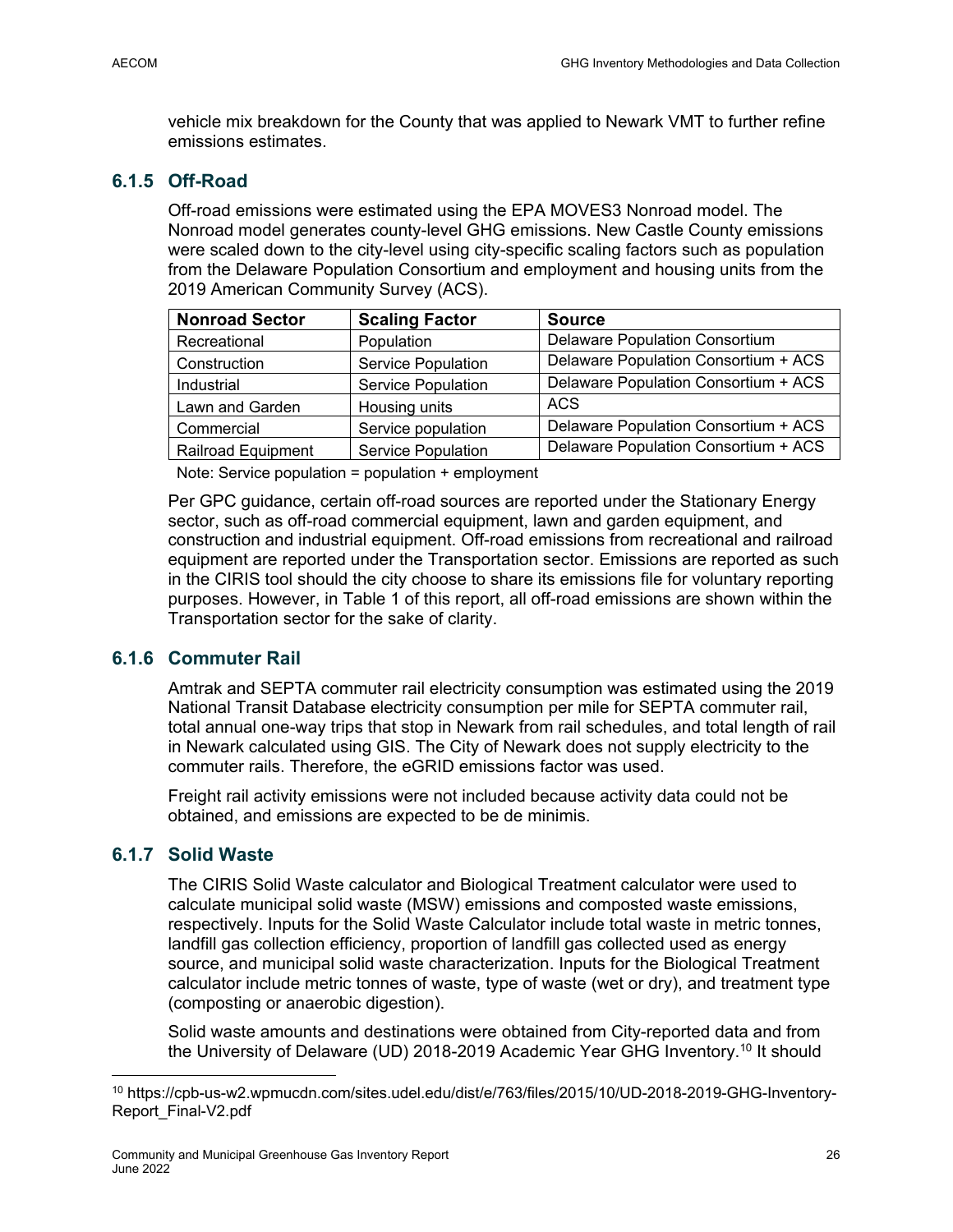be noted that 2018-2019 academic year waste data was used a proxy for UD 2019 waste data. University waste destinations were assumed to be the same as the Citycollected waste destinations. The University used the EPA WARM model to calculate solid waste emissions, which uses a different calculation methodology than CIRIS, so the University-reported waste emissions are different from those estimated for the City of Newark GHG inventory. Collection efficiency and methane generation was obtained from the EPA flight database for Cherry Island Landfill. The City reported that a portion of C&D waste was landfilled. This waste was also assumed to be sent to Cherry Island Landfill. The MSW waste characterization was based on the 2016 Delaware Waste Characterization Study. All composted waste was assumed to be wet waste.

All solid waste emissions were reported under the Waste sector. The CIRIS calculator recommends reporting emissions from the combustion of landfill gas with energy recovery under the Stationary Energy sector. However, as landfill gas combustion is outside of the city's boundaries, it is therefore a Scope 3 emissions source and the Stationary Energy sector within the CIRIS tool does not have an appropriate scope 3 sub-sector in which to report these emissions. Therefore, these emissions have been included under Waste Scope 3 emissions and aggregated with emissions from the direct release of landfill gas and combustion of landfill gas without energy recovery.

### **6.1.8 Wastewater**

Wastewater emissions were calculated using the CIRIS Wastewater Calculator. Inputs include population and amount of methane recovered. Population was obtained from the Annual Projections from the Delaware Population Consortium - Population Projections Places (all municipalities) for 2019. The amount of methane recovered was calculated by calculating the total amount of methane produced in CIRIS and applying the percent of methane recovered from information provided by the City of Wilmington.

Industrial wastewater is also generated in Newark. The CIRIS default wastewater equation includes a correction factor to estimate industrial discharge.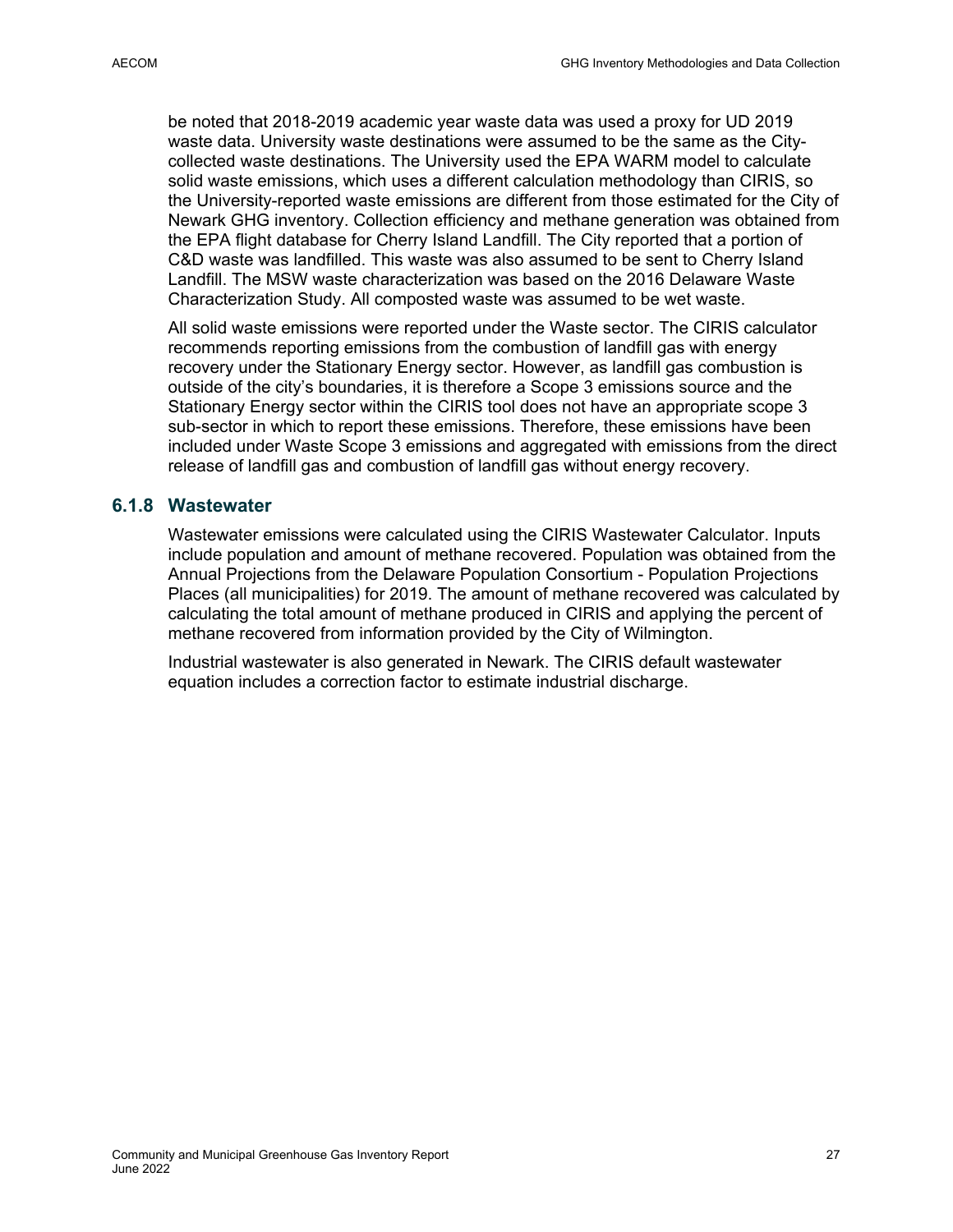## **6.2 Community GHG Inventory Data Collection**

**Table 5**5 shows the sources of all activity and emissions factor data and includes notes on emissions calculation methodologies.

| <b>Emissions Source</b>                                            | <b>Data Type</b>           | <b>Data Source</b>                                                                                                                       | <b>Notes</b>                                                                                                                                                                                                                                                                                                                                                                                                                            |
|--------------------------------------------------------------------|----------------------------|------------------------------------------------------------------------------------------------------------------------------------------|-----------------------------------------------------------------------------------------------------------------------------------------------------------------------------------------------------------------------------------------------------------------------------------------------------------------------------------------------------------------------------------------------------------------------------------------|
| <b>Electricity</b>                                                 | <b>Activity Data</b>       | Provided by the City of Newark<br><b>Electric Department</b>                                                                             | The City purchases electricity from DEMEC for all<br>addresses within city limits and provided city-wide<br>electricity consumption data. There are two Delmarva<br>electricity accounts within city limits paid for by the City of<br>Newark. The City provided Delmarva consumption.                                                                                                                                                  |
|                                                                    | Emissions<br>Factor        | Provided by DEMEC                                                                                                                        | AECOM derived DEMEC's electricity emissions factor<br>using DEMEC's given fuel mix and the Climate Action for<br>Urban Sustainability (CURB) tool. <sup>11</sup> 29% of DEMEC's<br>resource mix is from solar while 71% is from fossil fuels.                                                                                                                                                                                           |
| <b>Residential natural</b><br>gas, propane, and<br>fuel oil        | <b>Activity Data</b>       | AECOM derived from 2019 5-year<br><b>American Community Survey</b><br>Estimates and 2015 Residential<br><b>Energy Consumption Survey</b> | Delmarva Power cannot provide natural gas data for<br>customers within Newark City limits due to legal reasons.<br>AECOM estimated residential natural gas, propane, and<br>fuel oil consumption using 2019 Newark Census data on<br>heating source by occupied housing unit and 2015<br>Residential Energy Consumption Survey (RECS) data on<br>average energy consumption per heating fuel per<br>household for the Northeast Region. |
|                                                                    | <b>Emissions</b><br>Factor | Collected from 2020 EPA GHG<br><b>Emission Factors Hub</b>                                                                               | 2020 EPA emissions factors for natural gas, propane, and<br>distillate fuel oil No.2 were used to calculate emissions.                                                                                                                                                                                                                                                                                                                  |
|                                                                    | <b>Activity Data</b>       | Obtained from University of<br>Delaware 2018-2019 Academic Year<br><b>GHG Inventory</b>                                                  | The University's 2018-2019 Academic Year inventory was<br>used as a proxy for consumption data for the 2019<br>inventory year.                                                                                                                                                                                                                                                                                                          |
| University of<br>Delaware natural<br>gas, propane, and<br>fuel oil | Emissions<br>Factor        | Collected from 2020 EPA GHG<br><b>Emission Factors Hub</b>                                                                               | The University Inventory used the EPA Mandatory<br>Reporting Rule for Greenhouse Gases emissions factors<br>and IPCC AR4 GWPs. The Newark Inventory uses<br>emissions factors from the EPA Emissions Factor Hub and<br>the IPCC AR5 GWPs. Therefore, the reported University<br>emissions are slightly different than the Newark inventory<br>emissions.                                                                                |

<sup>11</sup> CURB Tool: https://www.worldbank.org/en/topic/urbandevelopment/brief/the-curb-tool-climate-action-for-urban-sustainability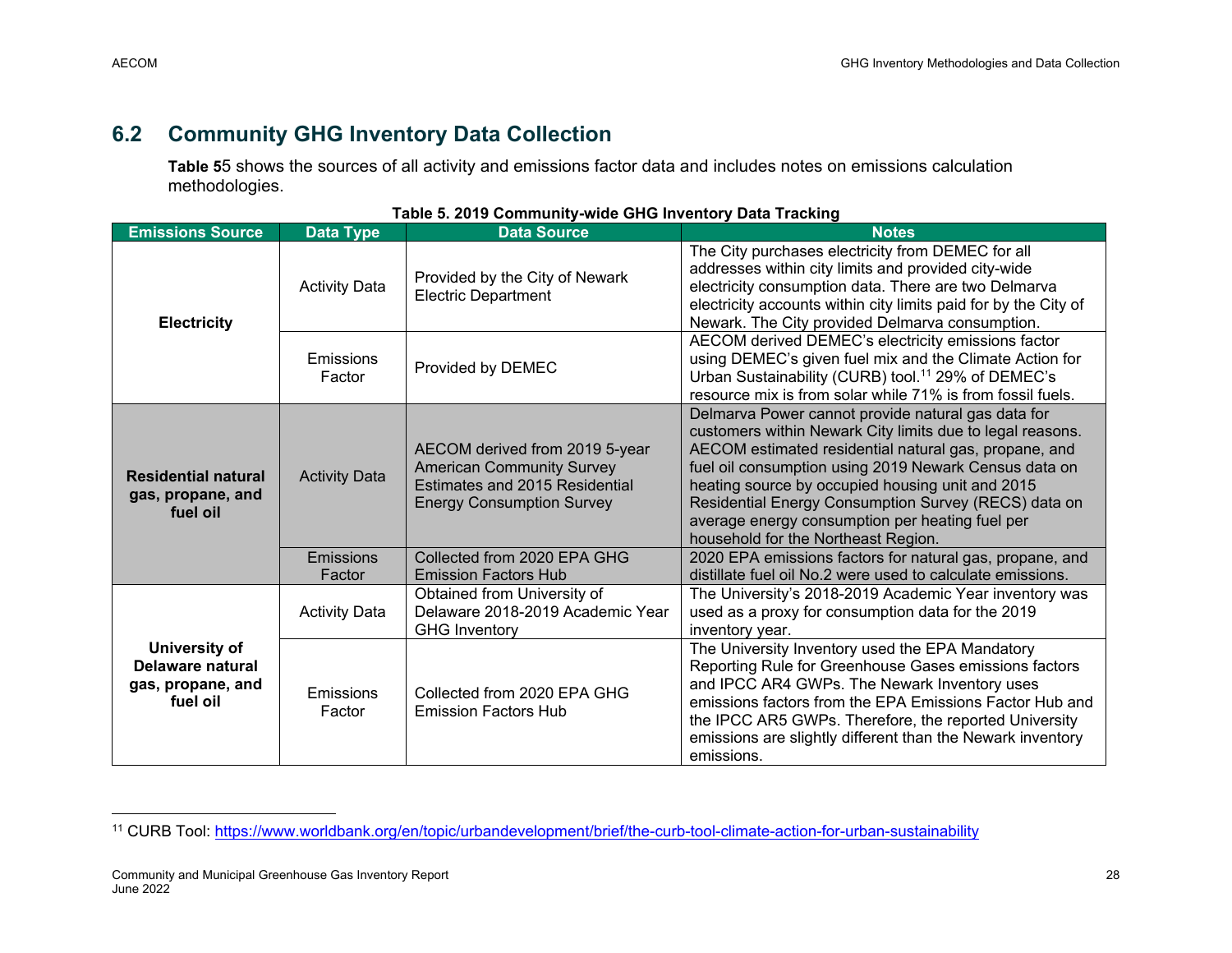| <b>Emissions Source</b>                                  | <b>Data Type</b>           | <b>Data Source</b>                                                                                                                                                                      | <b>Notes</b>                                                                                                                                                                                                                                                                                                                                                                                                                                                                    |
|----------------------------------------------------------|----------------------------|-----------------------------------------------------------------------------------------------------------------------------------------------------------------------------------------|---------------------------------------------------------------------------------------------------------------------------------------------------------------------------------------------------------------------------------------------------------------------------------------------------------------------------------------------------------------------------------------------------------------------------------------------------------------------------------|
| <b>Municipal natural</b>                                 | <b>Activity Data</b>       | Provided by City of Newark                                                                                                                                                              | City provided natural gas consumption data from utility<br>bills.                                                                                                                                                                                                                                                                                                                                                                                                               |
| gas                                                      | <b>Emissions</b><br>Factor | Collected from 2020 EPA GHG<br><b>Emission Factors Hub</b>                                                                                                                              | 2020 EPA emissions factors for natural gas were used to<br>calculate emissions.                                                                                                                                                                                                                                                                                                                                                                                                 |
| Non-residential<br>natural gas and fuel<br>oil           | <b>Activity Data</b>       | Building area provided in County<br>Assessor parcel data<br>Building energy intensities derived<br>from 2012 Commercial Building<br><b>Energy Consumption Survey</b>                    | Natural gas activity data was not available from Delmarva<br>Power. AECOM estimated non-residential building natural<br>gas and fuel oil consumption using non-residential building<br>floor area information from County Assessor parcel data<br>and the natural gas and fuel oil energy intensities from the<br>2012 Commercial Building Energy Consumption Survey<br>(CBECS). Commercial building propane<br>consumption/intensity information is not available in<br>CBECS. |
|                                                          | Emissions<br>Factor        | Collected from 2020 EPA GHG<br><b>Emission Factors Hub</b>                                                                                                                              | 2020 EPA emissions factors for natural gas and distillate<br>fuel oil No.2 were used to calculate emissions.                                                                                                                                                                                                                                                                                                                                                                    |
| <b>Fugitive emissions</b><br>from natural gas<br>systems | <b>NA</b>                  | <b>NA</b>                                                                                                                                                                               | AECOM calculated fugitive natural gas emissions using the<br>estimated natural gas consumption data and the Fugitive<br>Emissions from Gas Distribution Calculator in the CIRIS<br>tool.                                                                                                                                                                                                                                                                                        |
| <b>On-Road</b><br><b>Transportation</b>                  | <b>Activity Data</b>       | Provided by WILMAPCO/DeIDOT<br>using EPA MOVES3                                                                                                                                         | Mike DuRoss manages the MOVES travel demand model<br>for WILMAPCO and completed the VMT analysis for New<br>Castle County. Mike provided Newark daily VMT by road<br>type data for 2015, 2025, 2035 and 2045 calendar years.<br>AECOM interpolated 2019 VMT values.                                                                                                                                                                                                             |
|                                                          | Emissions<br>Factor        | Developed by AECOM using EPA<br>MOVES3                                                                                                                                                  | AECOM staff provided New Castle County emissions rates<br>by road type and vehicle type. AECOM provided VMT by<br>vehicle mix breakdown for the County that was applied to<br>Newark VMT to further refine emissions estimates.                                                                                                                                                                                                                                                 |
| <b>Railways</b>                                          | <b>Activity Data</b>       | <b>AECOM derived from National</b><br>Transit Database 2019, SEPTA 2019<br>Wilmington/Newark Line Rail<br>Schedule, Amtrak 2019 Northeast<br>Corridor Schedule, and GIS<br>measurements | AECOM estimated Amtrak and SEPTA commuter rail<br>electricity consumption using the 2019 National Transit<br>Database electricity consumption per mile for SEPTA<br>commuter rail, total annual one-way trips that stop in<br>Newark from rail schedules, and total length of rail in<br>Newark from GIS.                                                                                                                                                                       |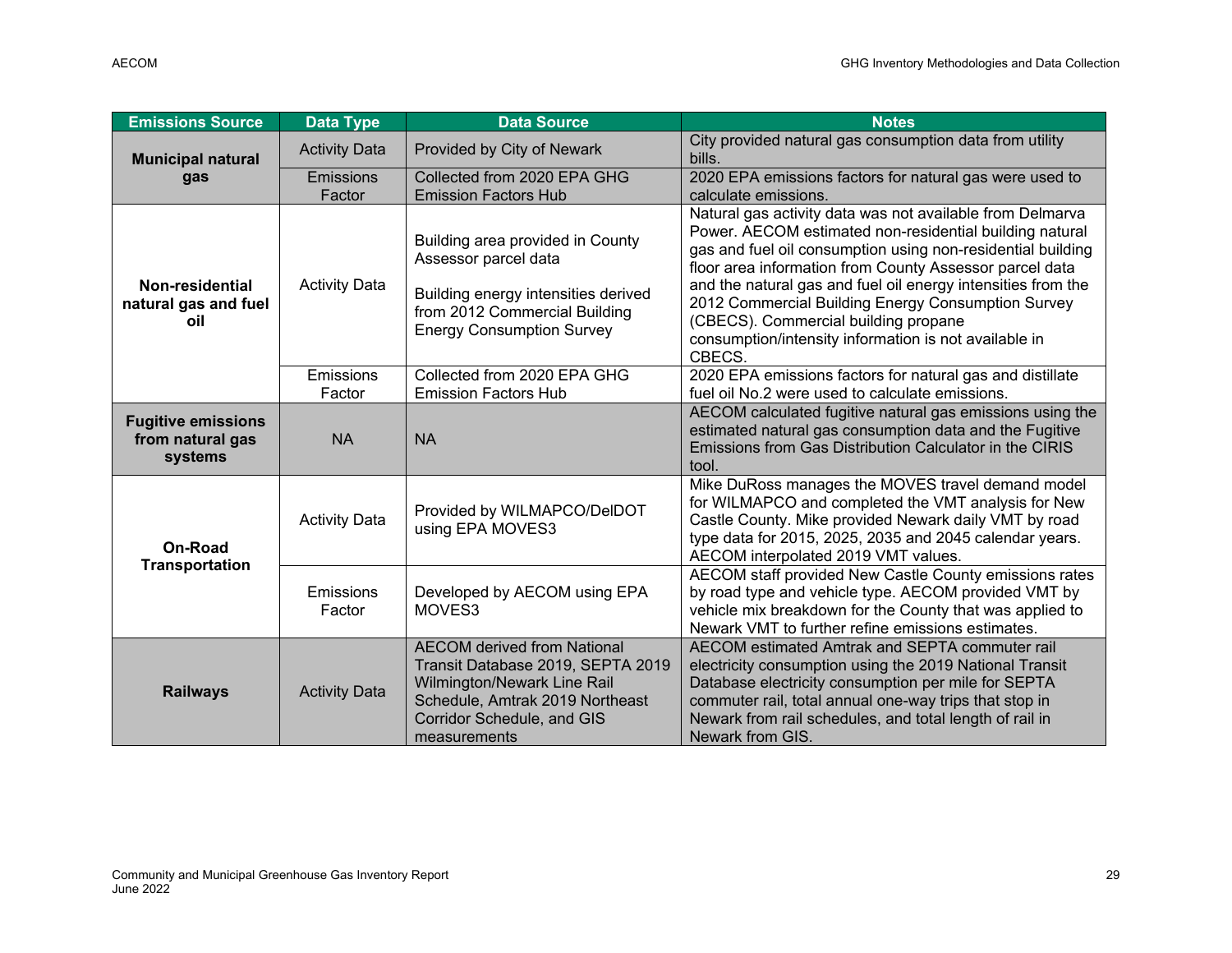| <b>Emissions Source</b> | <b>Data Type</b>     | <b>Data Source</b>                                                                                                                                                                          | <b>Notes</b>                                                                                                                                                                                                                                                                                                                                                                                                                                                                                                                                                                                                                          |
|-------------------------|----------------------|---------------------------------------------------------------------------------------------------------------------------------------------------------------------------------------------|---------------------------------------------------------------------------------------------------------------------------------------------------------------------------------------------------------------------------------------------------------------------------------------------------------------------------------------------------------------------------------------------------------------------------------------------------------------------------------------------------------------------------------------------------------------------------------------------------------------------------------------|
|                         | Emissions<br>Factor  | Collected from EPA eGRID 2019<br><b>NOTE: Bhadresh Patel from Newark</b><br><b>Electric Department confirmed that</b><br>Newark does not supply electricity to<br>the commuter rail trains. | The City of Newark does not supply electricity to the<br>commuter rails. Therefore, the eGRID emissions factor<br>was used.                                                                                                                                                                                                                                                                                                                                                                                                                                                                                                           |
| <b>Off-Road</b>         | Emissions<br>Factor  | AECOM derived from EPA MOVES3.<br>2019 5-year American Community<br><b>Survey Estimates, Delaware</b><br><b>Population Consortium</b>                                                       | AECOM used the EPA MOVES3: Nonroad model to<br>estimate off-road emissions from New Castle County in<br>2019. Relevant sector-specific emissions were scaled<br>down from the New Castle County total emissions<br>estimates to the city level using scaling factors such as<br>population from the Delaware Population Consortium and<br>employment and housing units from the 2019 Census.                                                                                                                                                                                                                                          |
|                         | <b>Activity Data</b> | City-collected waste provided by City<br>of Newark<br>University of Delaware waste from<br>2018-2019 Academic Year GHG<br>Inventory                                                         | The City provided waste tonnage data for single family<br>residential and multifamily buildings up to four units as well<br>as some condominiums and apartments. Landfilled waste<br>is sent to Cherry Island Landfill which both flares and<br>collects landfill gas to be used as an energy source.<br>AECOM assumed that roughly 21% of City-reported C&D<br>waste is also sent to Cherry Island Landfill.<br>University of Delaware waste tonnage is from the 2018-<br>2019 Academic Year Inventory and used as a proxy for<br>calendar year 2019. Waste destinations were assumed to<br>be the same as the City-collected waste. |
| <b>Landfilled waste</b> | Emissions<br>Factor  | <b>AECOM</b> derived from Delaware<br>Statewide Waste Characterization<br>Study 2016 and EPA Flight Database                                                                                | AECOM used the CIRIS Solid Waste Disposal Emissions<br>Calculator to calculate solid waste emissions from landfills,<br>which applies the methane commitment methodology for<br>solid waste emission calculations.<br>AECOM used the Delaware Statewide Waste<br>Characterization Study 2016 to approximate waste types.<br>AECOM used the EPA Flight Database to identify the<br>Cherry Island Landfill gas collection efficiency and gas<br>collected/used as an energy source.                                                                                                                                                     |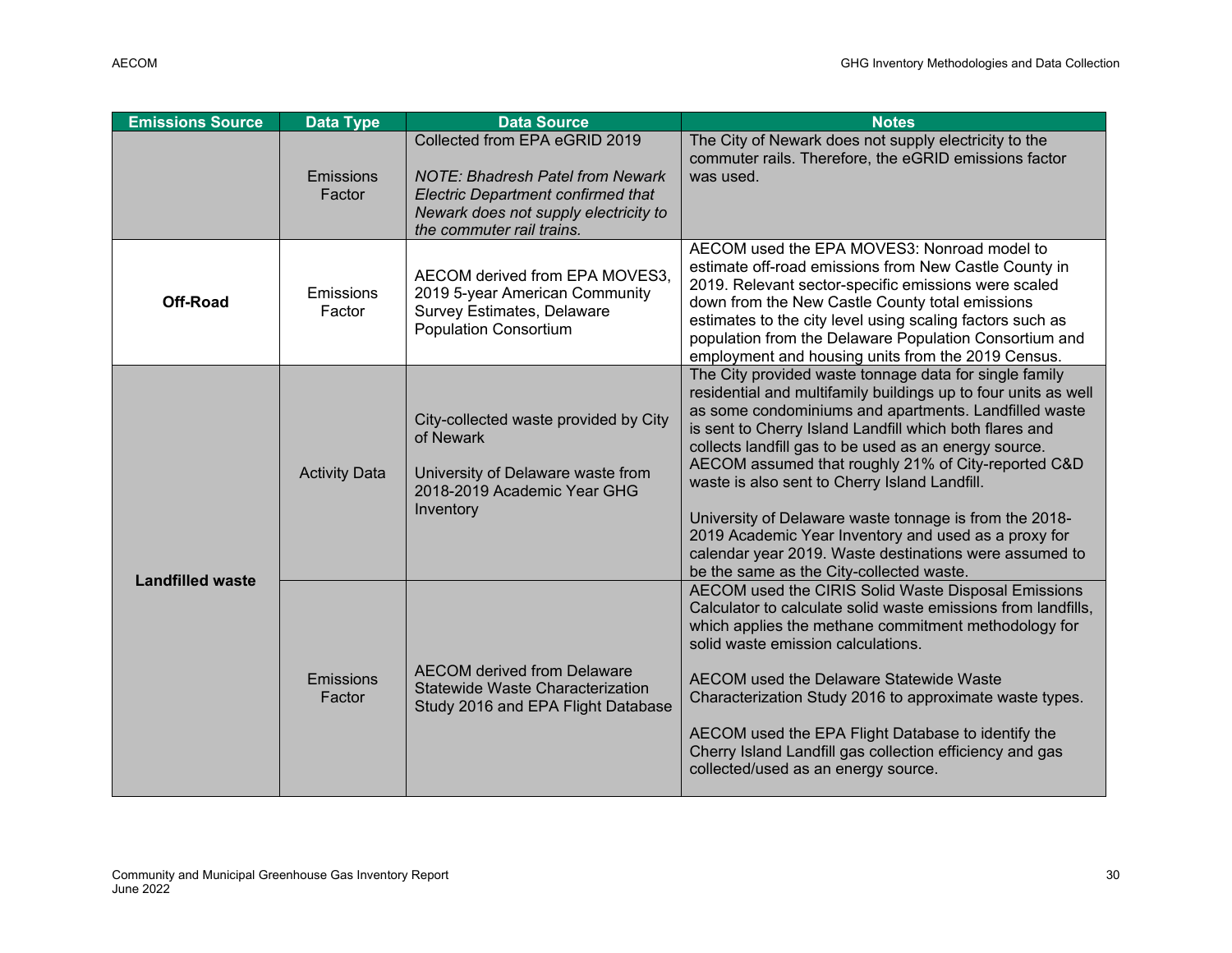| <b>Emissions Source</b>        | <b>Data Type</b>    | <b>Data Source</b>                                                                                                                             | <b>Notes</b>                                                                                                                                                                                                                                      |
|--------------------------------|---------------------|------------------------------------------------------------------------------------------------------------------------------------------------|---------------------------------------------------------------------------------------------------------------------------------------------------------------------------------------------------------------------------------------------------|
| <b>Composted</b><br>Waste      | Activity<br>Data    | Provided by City of<br><b>Newark</b>                                                                                                           | The City provided the quantity of green waste<br>collected and composted.                                                                                                                                                                         |
|                                |                     | University of Delaware<br>waste from 2018-2019<br>Academic Year GHG<br>Inventory                                                               | University of Delaware waste tonnage is from<br>the 2018-2019 Academic Year Inventory and<br>used as a proxy for calendar year 2019.<br>Waste destinations were assumed to be the<br>same as the City-collected waste.                            |
|                                | Emissions<br>Factor | <b>NA</b>                                                                                                                                      | AECOM used the CIRIS Biological Treatment of Solid<br>Waste Emissions Calculator to calculate emissions from<br>composting.                                                                                                                       |
| Wastewater<br><b>Treatment</b> | Emissions           | Wastewater treatment information<br>provided by City of Wilmington Public<br><b>Works</b><br>Population from Delaware Population<br>Consortium | AECOM used the CIRIS Wastewater Emissions Calculator<br>to calculate wastewater treatment emissions.<br>City population was obtained from the Delaware<br>Population Consortium - Population Projections Places (all<br>municipalities) for 2019. |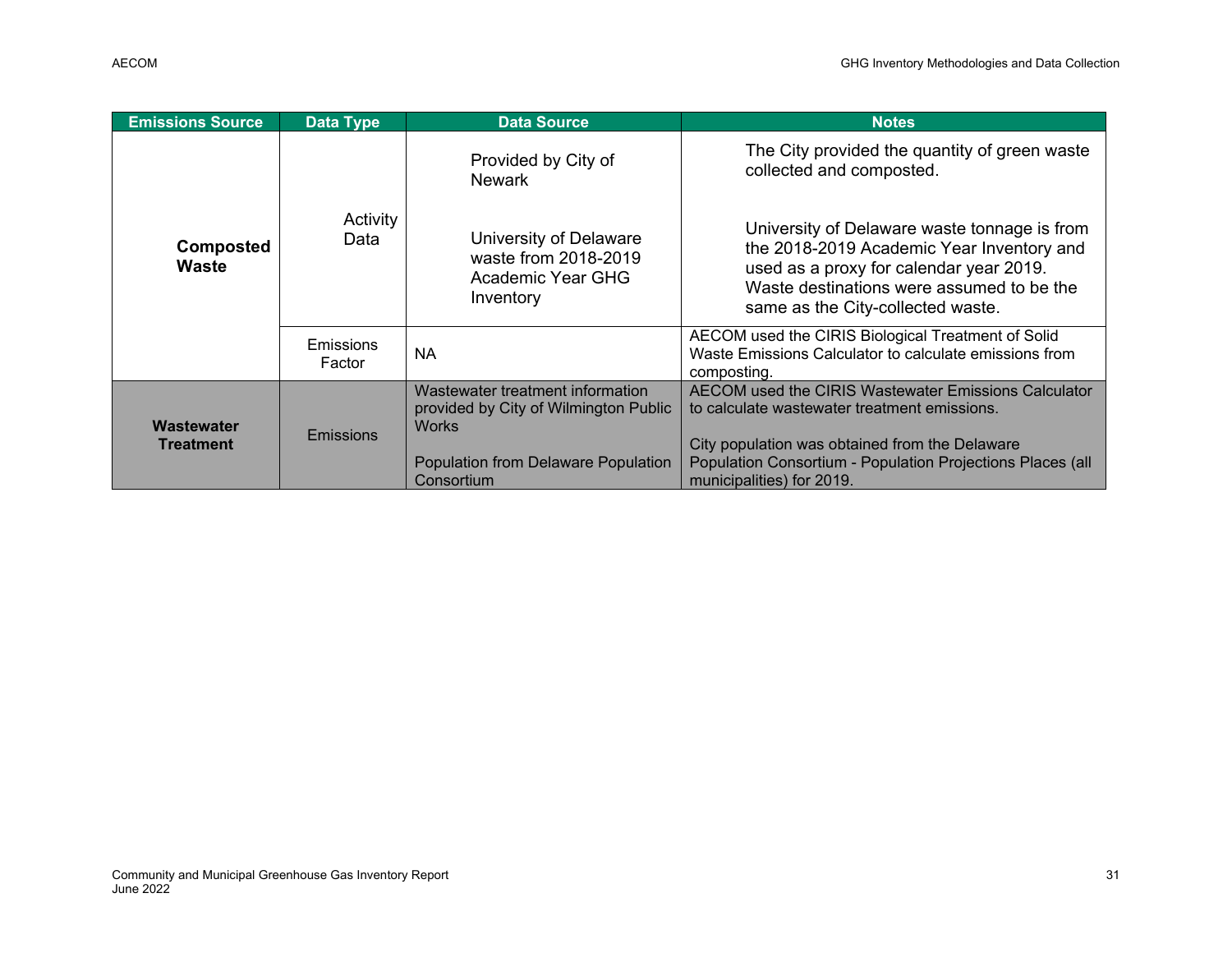## **6.3 Municipal Operations GHG Inventory Methodology**

### **6.3.1 Electricity**

Electricity data was provided by the City through a spreadsheet of DEMEC account electricity consumption and Delmarva bills. Municipal street and traffic lights electricity consumption is not metered and was estimated using the bulb wattage and approximate hours per year. There are two City-owned Delmarva electric accounts located within the city's geographic boundaries and five City-owned Delmarva accounts located outside the city's boundary. The electricity consumption from Delmarva accounts outside the city boundary has been included in the municipal operations inventory but not in the community-wide inventory.

| <b>Delmarva Account Locations</b>                                                 |                                                                                                                                                                  |  |  |
|-----------------------------------------------------------------------------------|------------------------------------------------------------------------------------------------------------------------------------------------------------------|--|--|
| <b>Inside City Boundary</b>                                                       | <b>Outside City Boundary</b>                                                                                                                                     |  |  |
| Welsh Tract Road (Folk Park Gate)<br>500 Paper Mill Road (Curtis Pump<br>Station) | 1979 Old Cooches Bridge Road (Well #17)<br>700 Creek Road (Well #23-Backup Well)<br>42 Brookhill Dr. (Well #16)<br>400 Thompson Station (Louviers Water<br>Tank) |  |  |
|                                                                                   | 211 Red Mil Road (Water Pit-Ruthby<br>Interconnection)                                                                                                           |  |  |

| <b>Electricity Consumption Locations</b>         |                   |                     |  |
|--------------------------------------------------|-------------------|---------------------|--|
| <b>Provider</b>                                  | Inside City (kWh) | Outside City* (kWh) |  |
| DEMEC - Metered Accounts                         | 5,450,872         |                     |  |
| DEMEC - Street and Traffic Lights<br>(estimated) | 1,910,963         |                     |  |
| Delmarva                                         | 148,745           | 97,872              |  |
| <b>TOTAL</b>                                     | 7,510,580         | 97,872              |  |

\*Not included in community-wide inventory

### **Market vs. Location-Based Methods**

The GHG Protocol Corporate Standard – GHG Protocol Scope 2 Guidance recommends that entities with any operations in markets providing product or supplier-specific data in the form of contractual instruments shall report scope 2 emissions according to a location-based method and a market-based method. Entities shall choose which method's results to use for goal setting and other benchmarks. This is also termed "dual reporting." In order to better reflect the impact of Newark's Renewable Energy Program, the market-based method was used in both the municipal operations 2019 GHG inventory and the community-wide inventory and is recommended for future GHG inventories. The market-based method considers the specific electricity fuel mix of DEMEC-procured energy and percent renewable energy consumption due to enrollment in the Renewable Energy Program. Because the Renewable Energy Program was not available until after May 2021, only the DEMEC fuel mix had an emissions impact on the 2019 inventory. Location-based and market-based emissions are included for comparative purposes below.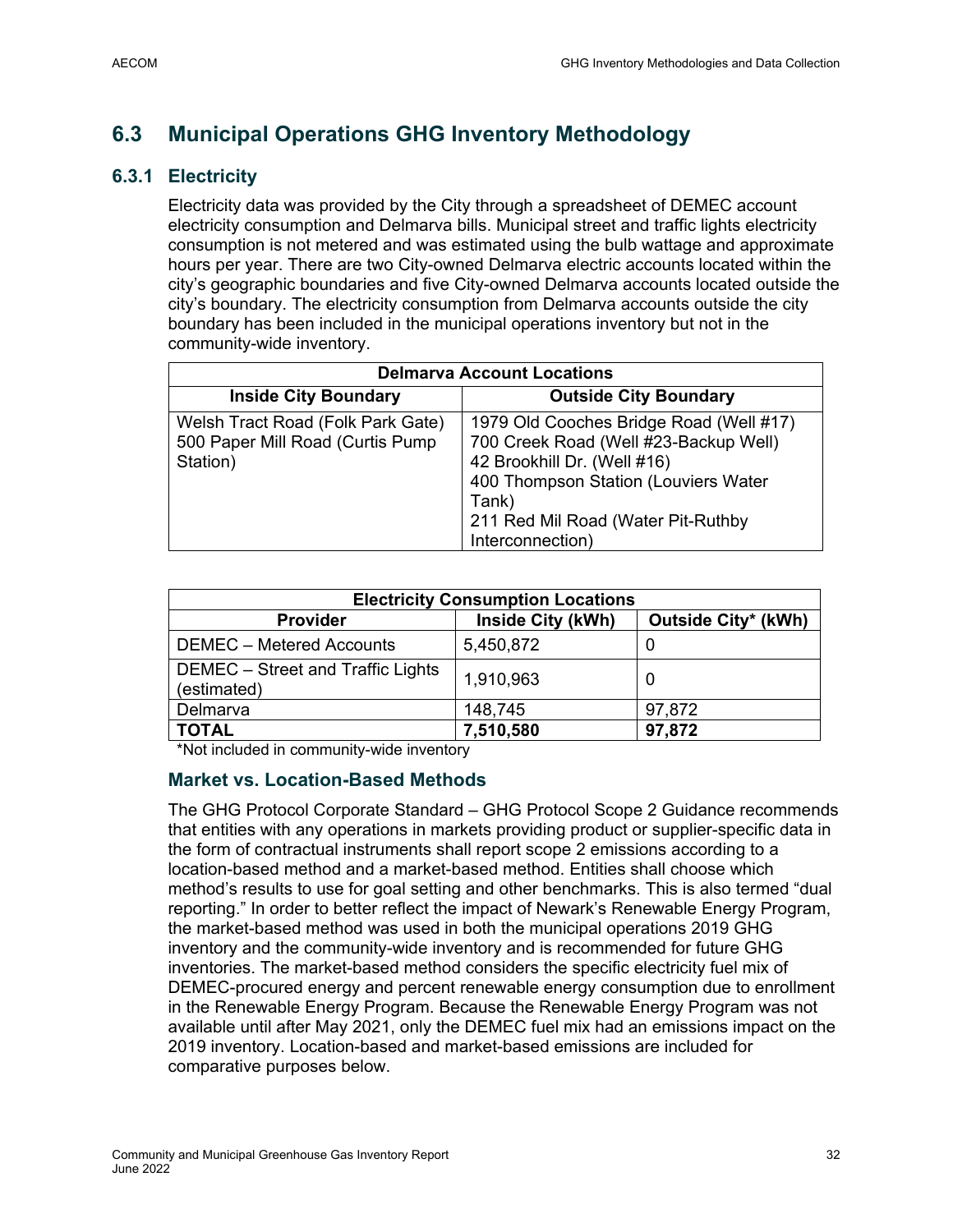| <b>Accounts</b>                                     | <b>Activity Data</b><br>(kWh) | <b>Market-Based</b><br><b>Emissions</b><br>(MTCO <sub>2</sub> e) | <b>Location-Based</b><br><b>Emissions</b><br>(MTCO <sub>2</sub> e) |
|-----------------------------------------------------|-------------------------------|------------------------------------------------------------------|--------------------------------------------------------------------|
| DEMEC - Metered<br>Accounts                         | 5,450,872                     | 2,093                                                            | 1,727                                                              |
| Delmarva                                            | 246,617                       | 78                                                               | 78                                                                 |
| DEMEC - Street<br>and Traffic Lights<br>(estimated) | 1,910,963                     | 734                                                              | 605                                                                |
| <b>TOTAL</b>                                        | 7,608,452                     | 2,905                                                            | 2,411                                                              |

It should be noted that DEMEC's electricity emission factor is higher than Delmarva's, meaning that for every kWh consumed under DEMEC, more GHG emissions are produced than under Delmarva. DEMEC's emissions factor was calculated using its given 2019 fuel mix and the World Bank's Climate Action for Urban Sustainability (CURB) tool. Delmarva Power does not calculate its own emissions factor and recommended using the eGRID regional emissions factor. Even though DEMEC uses more renewable energy than the eGRID region (29% renewables for DEMEC vs 5% renewables for eGRID RFC East), the eGRID region uses much more carbon-free energy due to its large nuclear load (29% carbon-free for DEMEC vs 42% carbon-free for eGRID RFC East). Therefore, the eGRID region's electricity emissions factor (and Delmarva's by proxy) is lower than DEMEC's.

AECOM created a user-friendly Excel calculator that reproduces CURB's methodology for calculating an emissions factor from fuel mixes. If the DEMEC fuel mix changes in the future, this calculator can be updated with the new fuel mix to calculate the new emissions factor.

### **6.3.2 Natural Gas**

Natural gas data was provided by the City from Delmarva utility data.

### **6.3.3 Fugitive Emissions**

### **Refrigerants**

The only municipal buildings with system-wide air conditioning (AC) are the City Hall and Police Department. Most other buildings have wall units, for which the City does not have refrigerant data. The City Hall and Police Department AC units were not recharged with refrigerant in 2019. The GHG Emissions Calculation Tool only estimates refrigerant leakage emissions if there is data on the amount of new refrigerant added. Therefore, no fugitive refrigerant emissions were reported for 2019. Future inventories will account for refrigerant leakage spanning across multiple years once the refrigerant is recharged.

### **Natural Gas**

Fugitive natural gas emissions are 1 MTCO<sub>2</sub>e or 0.02% of municipal emissions and are therefore negligible. The GHG Emissions Calculation tool does not currently support reporting for natural gas fugitive emissions, therefore these emissions were not included in the municipal inventory at this time. However, future revisions to the tool may provide this additionally functionality at which point the City could include this emissions source in future inventories.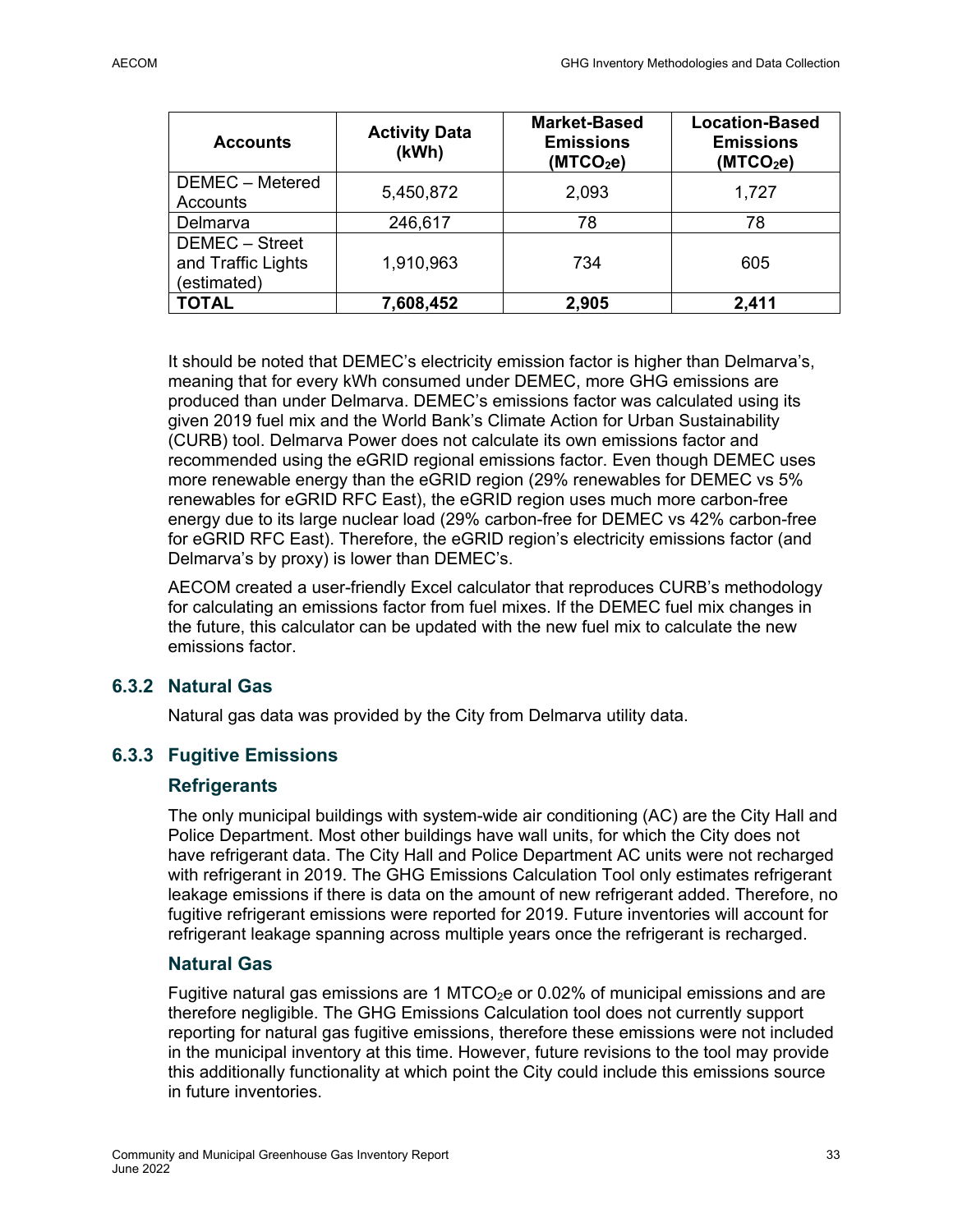### **6.3.4 Transportation**

Gasoline and diesel fuel consumption data was provided by the City. In the GHG Emissions Calculation Tool, it was assumed that all gasoline vehicles were passenger vehicles, and all diesel vehicles were medium-duty trucks (these vehicle classifications impact the CH<sub>4</sub> and N<sub>2</sub>O emissions, which are typically <1% of total transport emissions). Large lawnmowers and other off-road fuel uses are included under this sector as they could not be disaggregated.

1,100 gallons of generator fuel consumption was initially included in the fleet fuel data sent by the City. The City estimated the split of generator diesel fuel consumption between the divisions with generators (Water Facilities, Fleet Maintenance Yard, and City Hall and Police Station). These amounts were then subtracted from the Water Department and Fleet Maintenance diesel fuel amounts to disaggregate fleet fuel consumption from generator fuel consumption.

| <b>Generator Diesel Gallon Consumption</b> | <b>Fleet Fuel Data Edits</b>           |
|--------------------------------------------|----------------------------------------|
|                                            | Subtracted from Water Facility diesel  |
| Water Facilities - 700 gallons             | consumption data                       |
|                                            | Subtracted from Fleet Maintenance Yard |
| Fleet Maintenance Yard - 200 gallons       | diesel consumption data                |
|                                            | Subtracted from Fleet Maintenance Yard |
| City Hall and Police Station - 200 gallons | diesel consumption data                |

### **6.3.5 Generator Fuel**

1,100 gallons of diesel fuel were consumed in backup generators. The City estimated that 700 gallons were for Water Facilities, 200 gallons were for Fleet Maintenance Yard, and 200 gallons were for City Hall and the Police Station. In the GHG Emissions Calculation Tool, this fuel was assumed to be distillate fuel oil No. 2. This generator fuel consumption was included in the departmental fleet fuel consumption, so the gallons were removed from their respective departments' consumption to disaggregate generator fuel data from fleet data (see Transportation section above for fuel consumption break-down).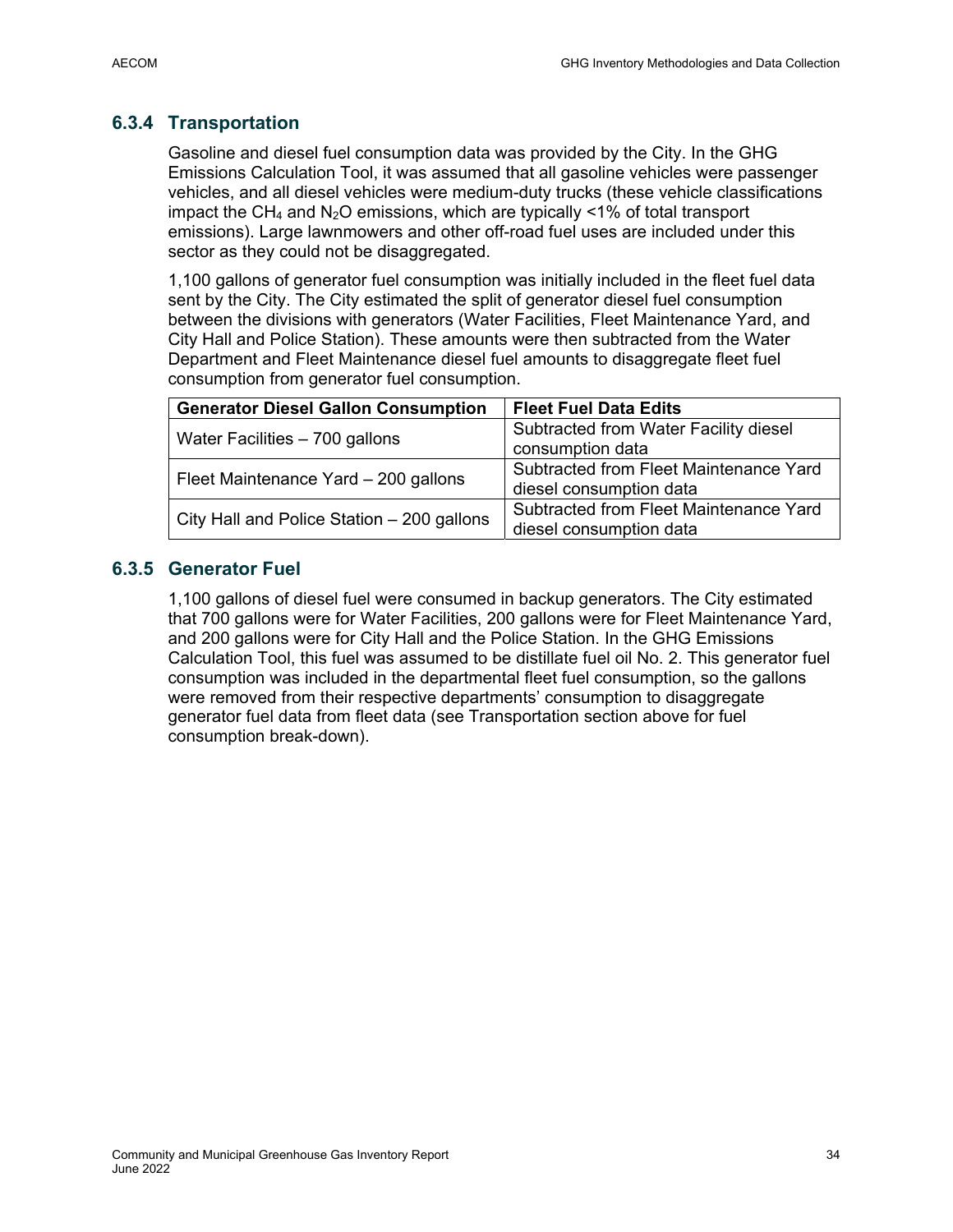### **6.4 Municipal Operations GHG Inventory Data Collection**

**Table 6**6 shows the sources of all activity and emissions factor data and includes notes on emissions calculation methodologies.

| <b>Emissions Source</b>                        | Data Type            | <b>Data Source</b>                                         | <b>Notes</b>                                                                                                                                                                                                                                                                                                                                                                                                                                                                                                                                                                                                                                                      |
|------------------------------------------------|----------------------|------------------------------------------------------------|-------------------------------------------------------------------------------------------------------------------------------------------------------------------------------------------------------------------------------------------------------------------------------------------------------------------------------------------------------------------------------------------------------------------------------------------------------------------------------------------------------------------------------------------------------------------------------------------------------------------------------------------------------------------|
| <b>Transportation</b>                          | <b>Activity Data</b> | Provided by City of Newark<br>Department of Finance        | The City sent total fuel consumption by type and department. In the<br>GHG Emissions Calculation Tool, it was assumed that all gasoline<br>consumption was from passenger cars and all diesel consumption<br>was from medium- and heavy-duty trucks.<br>NOTE: The Water Department's generator diesel oil consumption<br>was originally included under fleet diesel fuel reported and was<br>disaggregated.                                                                                                                                                                                                                                                       |
|                                                | Emissions<br>Factor  | Provided in the GHG Emissions<br>Calculation Tool/EPA 2018 | The default gasoline and diesel emissions factors in the GHG<br>Emissions Calculation Tool were used. These emission factors are<br>from the EPA's 2018 Emissions Factors Hub document (note: these<br>factors also match the EPA 2020 Emissions Factor Hub document).                                                                                                                                                                                                                                                                                                                                                                                            |
| <b>Natural Gas</b>                             | <b>Activity Data</b> | Provided by City of Newark                                 | City provided natural gas consumption data from Delmarva utility<br>bills.                                                                                                                                                                                                                                                                                                                                                                                                                                                                                                                                                                                        |
|                                                | Emissions<br>Factor  | Collected from 2020 EPA GHG<br><b>Emission Factors Hub</b> | 2020 EPA emissions factors for natural gas were used to calculate<br>emissions.                                                                                                                                                                                                                                                                                                                                                                                                                                                                                                                                                                                   |
| <b>Fugitive emissions</b><br>from refrigerants | <b>Activity Data</b> | Provided by City of Newark                                 | The only buildings with central air conditioning are City Hall and the<br>Police Department. No refrigerant was added to these systems in<br>2019. Most other buildings have wall units. The City has no<br>available refrigerant data on these units, and they are most likely<br>not recharged. The GHG Emissions Calculation Tool only accounts<br>for refrigerant leakage when there is record of refrigerant being<br>purchased, sold, or disposed. Any fugitive emissions from<br>refrigerants will be aggregated and accounted for in the year when<br>it is recharged. Therefore, no 2019 emissions from refrigerants are<br>estimated in this inventory. |

#### **Table 6. 2019 Municipal Operations GHG Inventory Data Tracking**